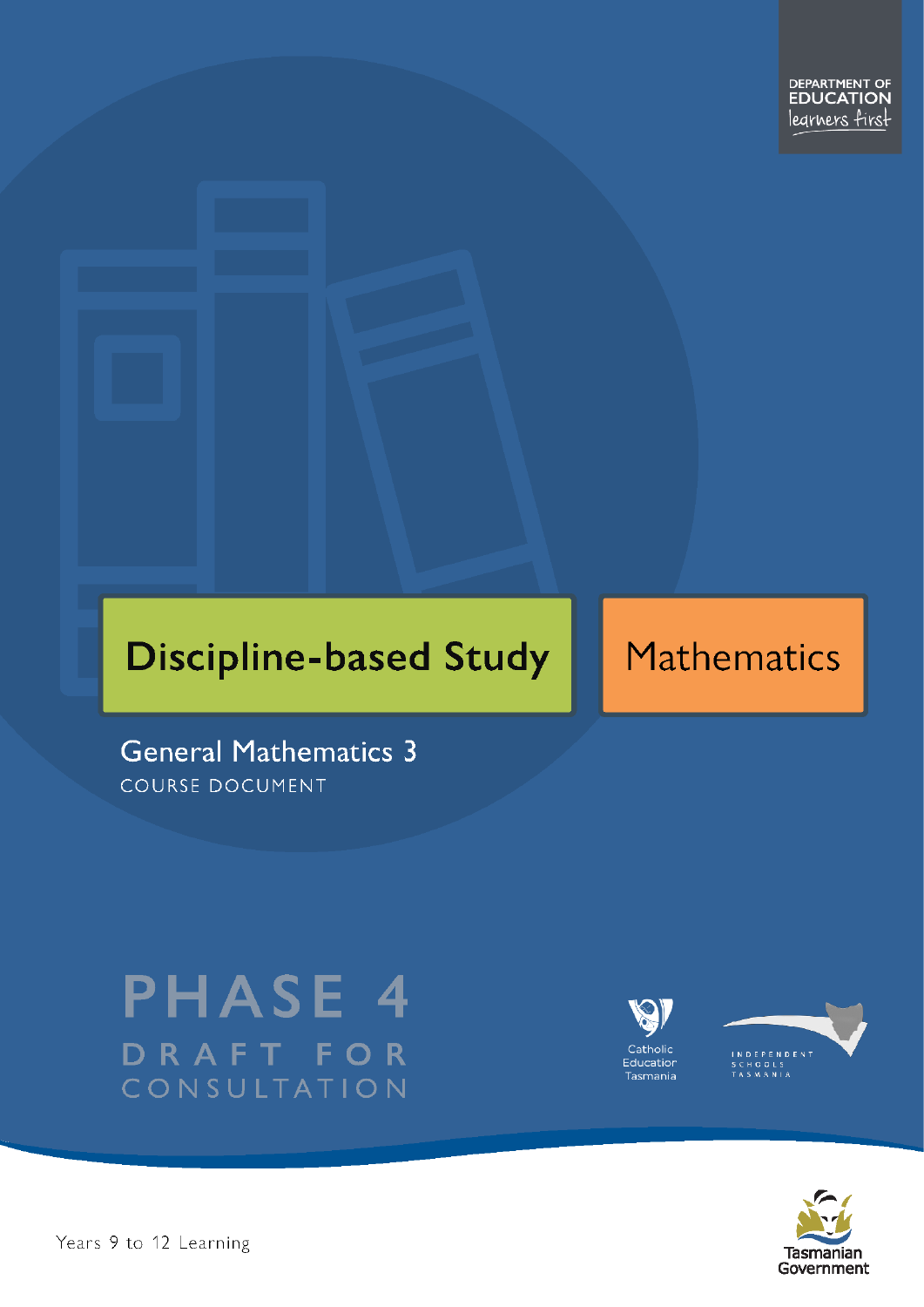# Table of Contents

Phase 4 Consultation Draft Published: August 2021

| $Standards  \  \,  16$ |  |
|------------------------|--|
|                        |  |
|                        |  |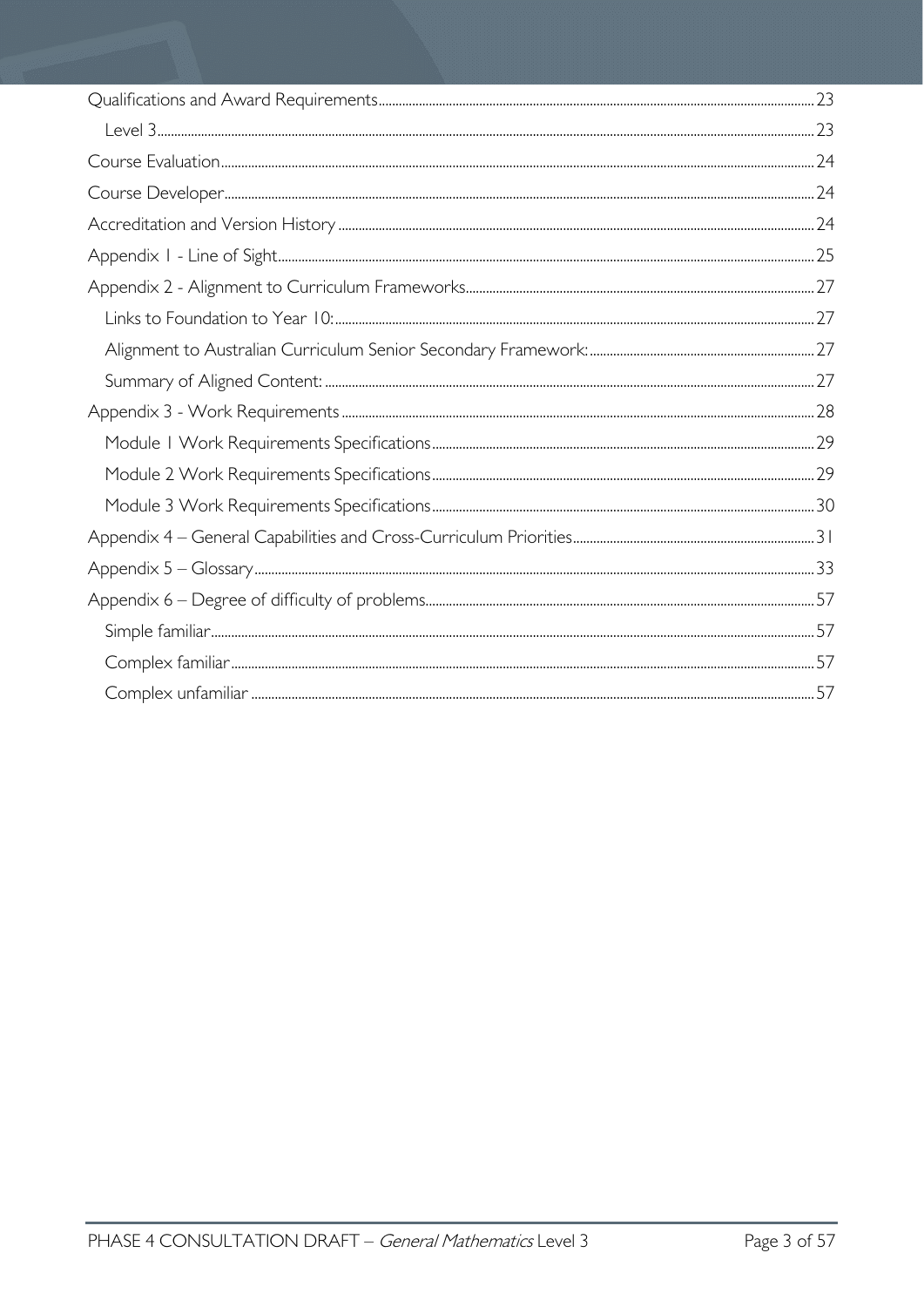# <span id="page-3-0"></span>General Mathematics, 150 hours – Level 3

This course is the Level 3 component of the proposed General Mathematics suite.

# <span id="page-3-1"></span>Focus Area – Discipline-based Study

Courses aligned to the [Years 9 to 12 Curriculum Framework](https://publicdocumentcentre.education.tas.gov.au/library/Shared%20Documents/Education%209-12%20Frameworks%20A3%20WEB%20POSTER.pdf) belong to one of the five focus areas of Discipline-based Study, Transdisciplinary Projects, Professional Studies, Work-based Learning and Personal Futures.

General Mathematics Level 3 is a Discipline-based Study course.

Discipline-based Study includes content, core concepts and big ideas; enabling deep knowledge and understanding of the content and the application of what is learned. Students consider accepted key disciplinary knowledge, apply distinctive ways of thinking and become increasingly independent learners. They use methodologies specific to the discipline to explore and strengthen their understanding of key concepts and develop deep knowledge, skills and understanding.

Discipline-based Study courses have three key features that guide teaching and learning:

- specialist knowledge
- theories and concepts and
- methodology and terminology.



In this course learners will engage with specialist knowledge, core concepts and big ideas in the strands of algebra, finance, trigonometry, statistics and networks. Students will apply their knowledge and understanding through strategic selection and application of methodologies including problem solving, mathematical modelling and statistical investigations with and without the aid of technology.

<span id="page-3-2"></span>Throughout the course, learners will demonstrate conceptual understanding through their fluency of calculation, mathematical reasoning and communication of mathematical ideas and information using appropriate conventions, terminology and representations.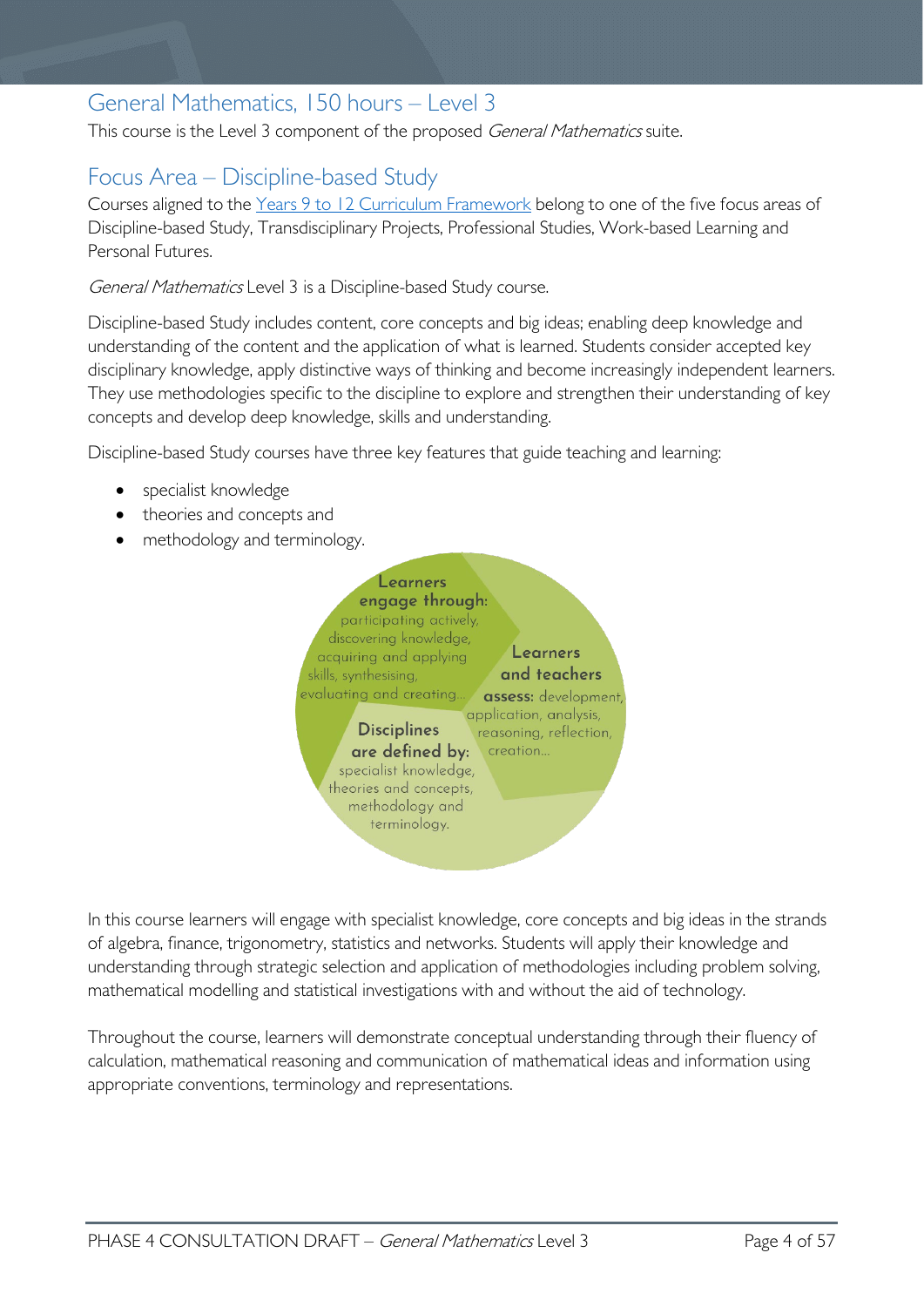## Rationale

The *General Mathematics* Level 3 course is designed to develop learners' understanding of concepts and techniques drawn from number including finance and algebra including sequences, networks and decision mathematics, and statistics. This breadth of mathematical experience will enable learners to apply mathematical concepts and perform techniques to solve applied problems, synthesise mathematical information, and design and conduct mathematical investigations to calculate and communicate possible solutions.

The *General Mathematics* Level 3 course will enable learners to develop the foundations for study in many disciplines at tertiary level and engage in applications of those disciplines. Mathematics and numeracy provide a way of interpreting everyday practical situations and provide the basis for many informed personal decisions.

This course will enable learners to develop their mathematical expertise such that they may contribute productively in an ever-changing global economy, with rapid revolutions in technology and global and local social challenges. This is a key factor in ensuring Tasmania and Australia's current and emerging needs are met, as an economy competing globally requires substantial numbers of professionals with a strong grounding in mathematics. This course is designed to support learners on this pathway into tertiary education for non-STEM specific professions including teaching, social sciences, allied health, accounting, business and marketing.

The purpose of Years 9 to 12 Education is to enable all students to achieve their potential through Years 9 to 12 and beyond in further study, training or employment.

Years 9 to 12 Education enables Personal Empowerment, Cultural Transmission, Preparation for Citizenship and Preparation for Work.

This course is built on the principles of Access, Agency, Excellence, Balance, Support and Achievement as part of a range of programs that enables students to access a diverse and flexible range of learning opportunities suited to their level of readiness, interests and aspirations.

## <span id="page-4-0"></span>Learning Outcomes

On successful completion of this course learners will be able to:

- 1. communicate their arguments and strategies, when solving mathematical and statistical problems, using appropriate mathematical or statistical language
- 2. plan, organise and manage learning in order to complete tasks and evaluate progress
- 3. apply techniques to solve practical problems and implement the statistical investigation process to answer questions
- 4. apply reasoning skills to interpret mathematical and statistical information, and ascertain the reasonableness of their solutions to problems and their answers to statistical questions
- 5. choose and use technology appropriately and effectively
- 6. understand and apply the concepts and techniques in growth and decay in sequences and loans, investment and annuities
- 7. understand and apply the concepts and techniques in bivariate data analysis and time series analysis
- <span id="page-4-1"></span>8. understand and apply the concepts and techniques in applications of trigonometry and networks and decision mathematics.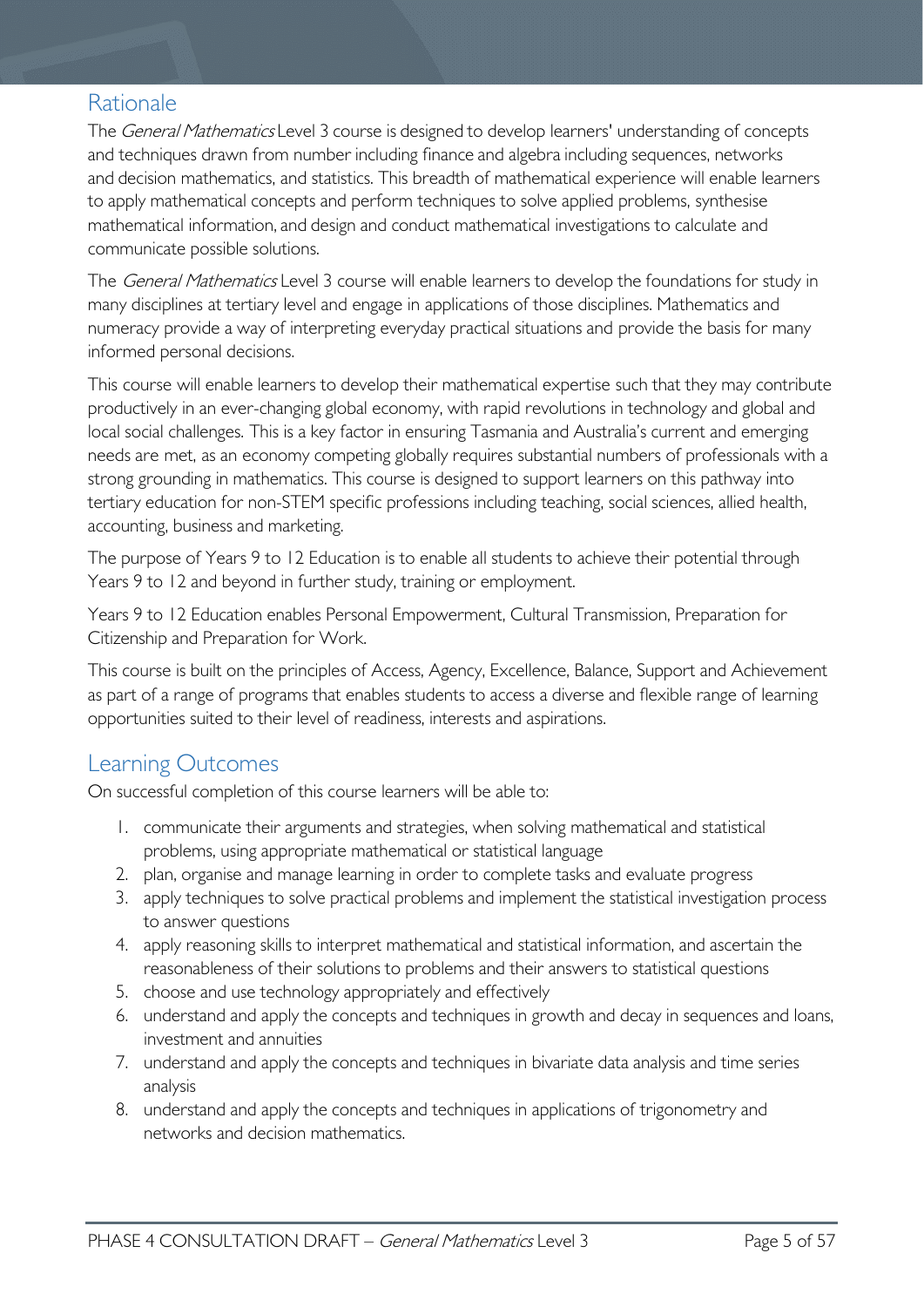## Integration of General Capabilities and Cross-Curriculum Priorities

The general capabilities addressed specifically in this course are:

- Critical and creative thinking  $\epsilon$
- Information and communication technology capability  $\cdot \star$
- Literacy
- Numeracy
- Personal and social capability  $\ddot{\ddot{}}$

The cross-curriculum priorities enabled through this course are:

- Aboriginal and Torres Strait Islander Histories and Cultures  $\mathcal$
- Asia and Australia's Engagement with Asia AA
- Sustainability  $\triangleleft$

## <span id="page-5-0"></span>Course Description

General Mathematics 3 enables learners to extend their mathematical experience beyond Grade 10 with increasing sophistication. It provides increasingly abstract scenarios for incorporating mathematical arguments and problem solving in situations involving growth and decay, standard financial models, bivariate data analysis, time series analysis, trigonometry, geometry, networks and decision mathematics.

Learners will apply mathematical concepts and techniques to communicate reasoned arguments, solve problems and explain reasonableness of solutions.

In this course, learners will model and investigate situations with and without the use of technology. By working collaboratively, they will reflect upon and extend their own thinking.

## <span id="page-5-1"></span>Pathways

- General Mathematics Level 3 has a clear pathway from Australian Curriculum Mathematics F-10 and the proposed General Mathematics Level 2.
- General Mathematics Level 3 provides a clear pathway into a wide range of educational and employment aspirations, including continuing their studies at university or TAFE. While the successful completion of this course will gain entry into some post-secondary courses, other courses may require the successful completion of Mathematics Methods – Level 4.

## <span id="page-5-2"></span>Course Requirements

#### <span id="page-5-3"></span>Access

This course requires learners to collaborate with others.

#### <span id="page-5-4"></span>Resource Requirements

Learners are required to have access to graphics calculators that meets the requirements as outlined in the External Assessment Specifications.

Computers and the internet are required to enable learners' access to information and data sources. Additionally, the use of computer software packages is strongly recommended as an aid to student learning and mathematical development. In particular, digital spreadsheets should be available.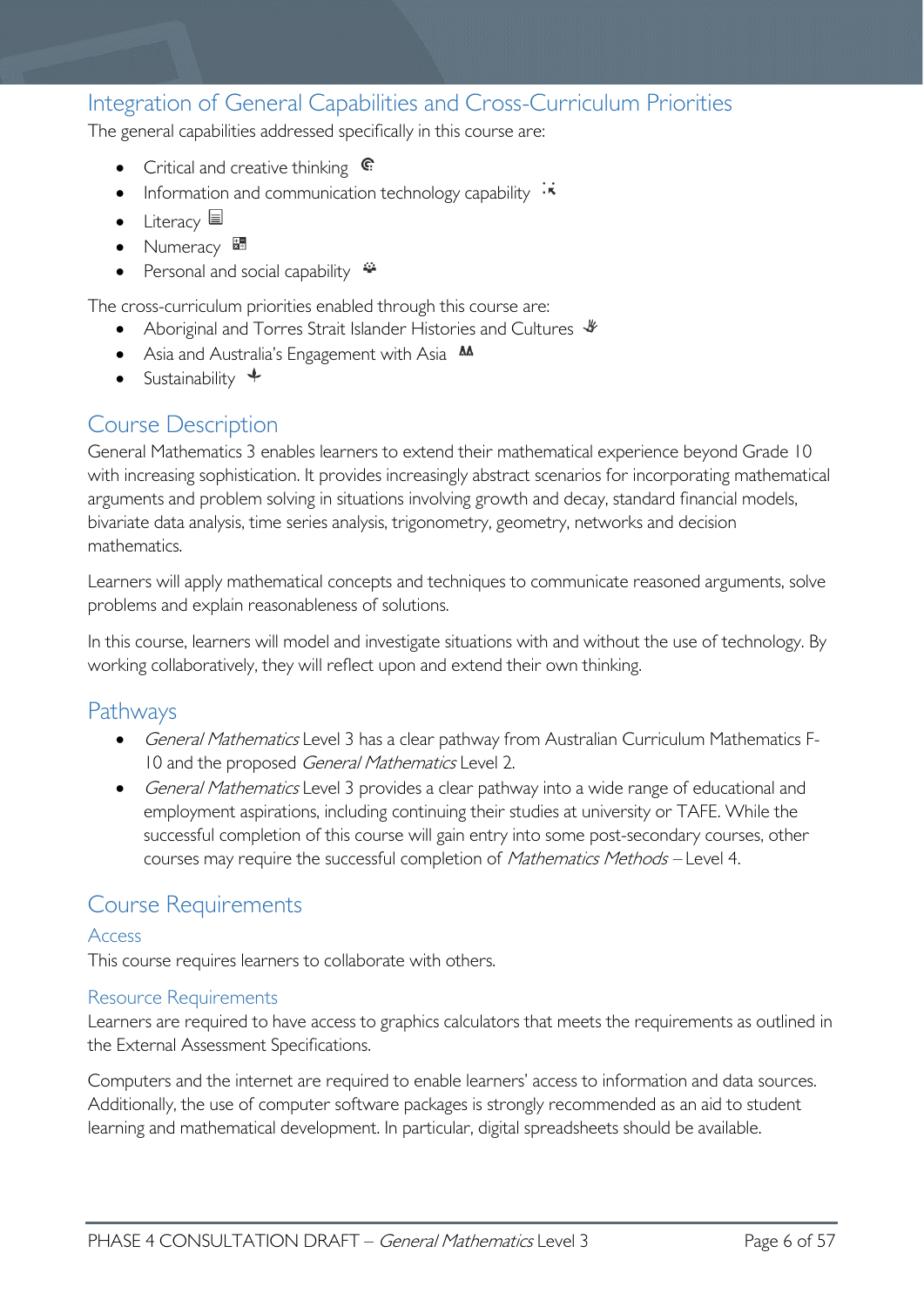## <span id="page-6-0"></span>Course Structure and Delivery

#### <span id="page-6-1"></span>**Structure**

This course consists of three 50-hour modules:

- Core Module 1: Growth and decay in sequences and standard financial models
- Core Module 2: Bivariate data analysis and time series analysis
- Core Module 3: Trigonometry, Earth geometry, networks and decision mathematics

#### <span id="page-6-2"></span>**Delivery**

There is no specific recommended delivery sequence for the modules.

## <span id="page-6-3"></span>Course Content

<span id="page-6-4"></span>Module 1 - Growth and decay in sequences and standard financial models

This Module contains two topics:

- Growth and decay in sequences
- Investment, loans and annuities

'Growth and decay in sequences' employs recursion to generate sequences that can be used to model and investigate patterns of growth and decay in discrete situations. These sequences find application in a wide range of practical situations, including modelling the growth of a compound interest investment, the growth of a bacterial population, or the decrease in the value of a car over time.

'Investment, loans and annuities' aims to provide students with sufficient knowledge and understanding of financial mathematics to solve practical problems associated with taking out or refinancing a mortgage, depreciation on plant and equipment, contributions to superannuation and making investments. Study of this topic will assist students to develop awareness of mechanisms to optimise their financial position, both now and into the future, justifying their thinking and reasoning mathematically.

#### <span id="page-6-5"></span>Module 1 Learning Outcomes

The following Learning Outcomes are a focus of this module:

- 1. communicate their arguments and strategies, when solving mathematical and statistical problems, using appropriate mathematical or statistical language
- 2. plan, organise and manage learning in order to complete tasks and evaluate progress
- 3. apply techniques to solve practical problems and implement the statistical investigation process to answer questions
- 4. apply reasoning skills to interpret mathematical and statistical information, and ascertain the reasonableness of their solutions to problems and their answers to statistical questions
- 5. choose and use technology appropriately and effectively
- 6. understand and apply the concepts and techniques in growth and decay in sequences and loans, investment and annuities.

#### <span id="page-6-6"></span>Module 1 Content

Topic 1 – Growth and decay in sequences: Subtopics:

- the arithmetic sequence
- the geometric sequence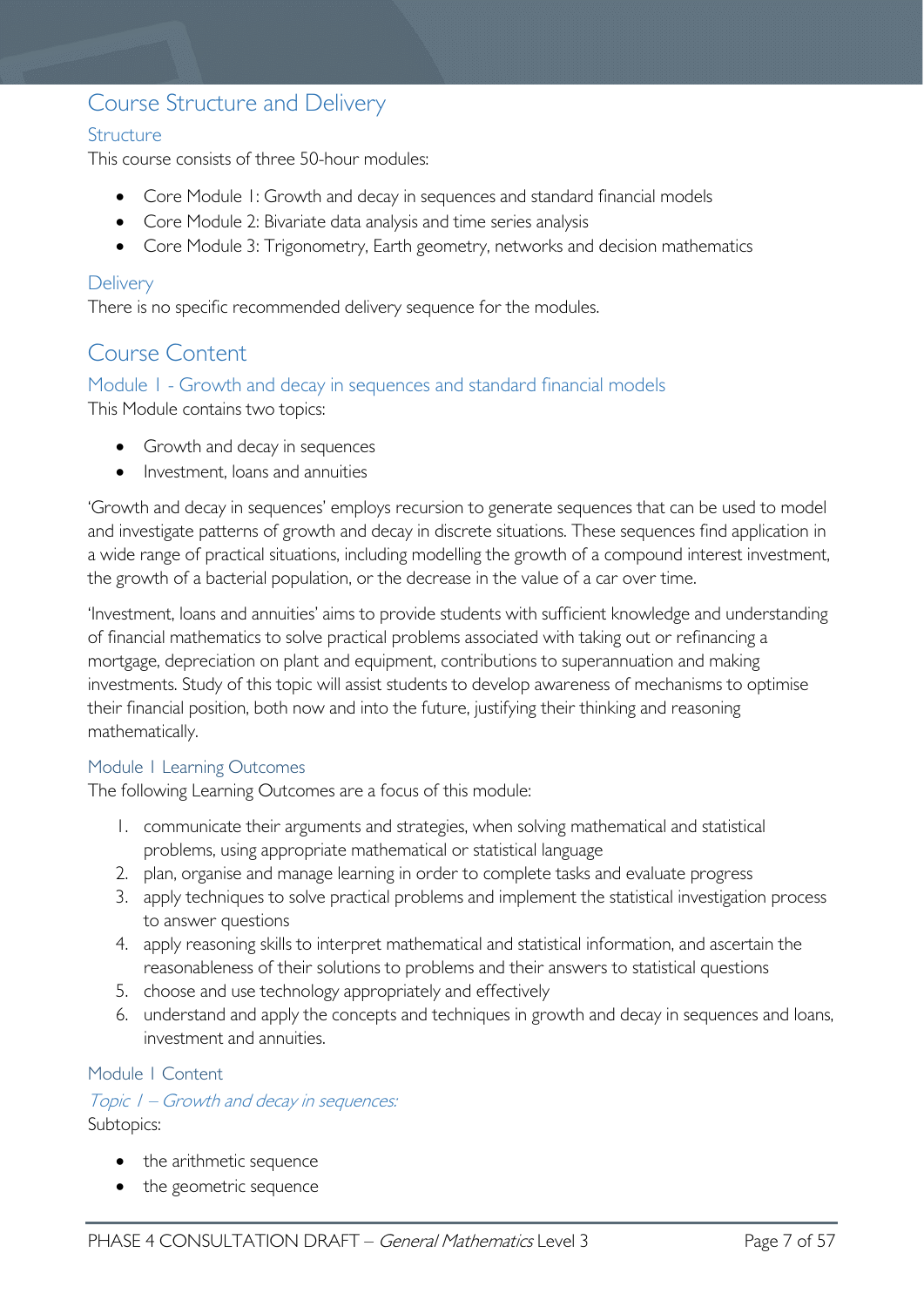• sequences generated by first-order linear recurrence relations

#### Key knowledge and skills:

#### The arithmetic sequence:

- use recursion to generate an arithmetic sequence
- represent terms of an arithmetic sequence in both tabular and graphical form
- use arithmetic sequences to model linear growth and decay in discrete situations
- deduce a rule for the  $nth$  term of a particular arithmetic sequence from the pattern of the terms in an arithmetic sequence,  $t_n = a + (n-1)d$  and use this rule to make predictions
- use arithmetic sequences to model and analyse practical situations involving linear growth or decay
- determine the sum (to  $n$  terms) of an arithmetic sequence, represented as  $S_n = \frac{n}{2}(a + l)$  or  $S_n = \frac{n}{2} (2a + (n-1)d)$

#### The geometric sequence:

- use recursion to generate a geometric sequence
- represent the terms of a geometric sequence in both tabular and graphical form
- use geometric sequences to model exponential growth and decay in discrete situations
- deduce a rule for the *nth* term of a particular geometric sequence from the pattern of the terms in the sequence,  $t_n = ar^{n-1}$  and use this rule to make predictions
- use geometric sequences to model and analyse (numerically, or graphically only) practical problems involving geometric growth and decay
- determine the sum (to  $n$  terms) of an arithmetic sequence, represented as  $S_n = \frac{a(1-r^n)}{1-r}$ , where  $r \neq 1$

#### Sequences generated by first-order linear recurrence relations:

- use a general first-order linear recurrence relation to generate the terms of a sequence and to display it in both tabular and graphical form
- recognise that a sequence generated by a first-order linear recurrence relation can have a longterm increasing, decreasing or steady-state solution
- use first-order linear recurrence relations to model and analyse (numerically or graphically only) practical problems involving growth or decay, with or without the aid of technology.

## Topic 2 – Investment, loans and annuities:

Subtopics:

- compound interest investments and loans
- reducing balance loans
- annuities and perpetuities

#### Key knowledge and skills:

#### Compound interest investments and loans:

- use a recurrence relation to model a compound interest loan or investment, and investigate (numerically or graphically) the effect of the interest rate and the number of compounding periods on the future value of the loan or investment
- calculate the effective annual rate of interest,  $E = (1 + i)^n 1$ , and use the results to compare investment returns and cost of loans when interest is paid or charged daily, fortnightly, monthly, quarterly or six-monthly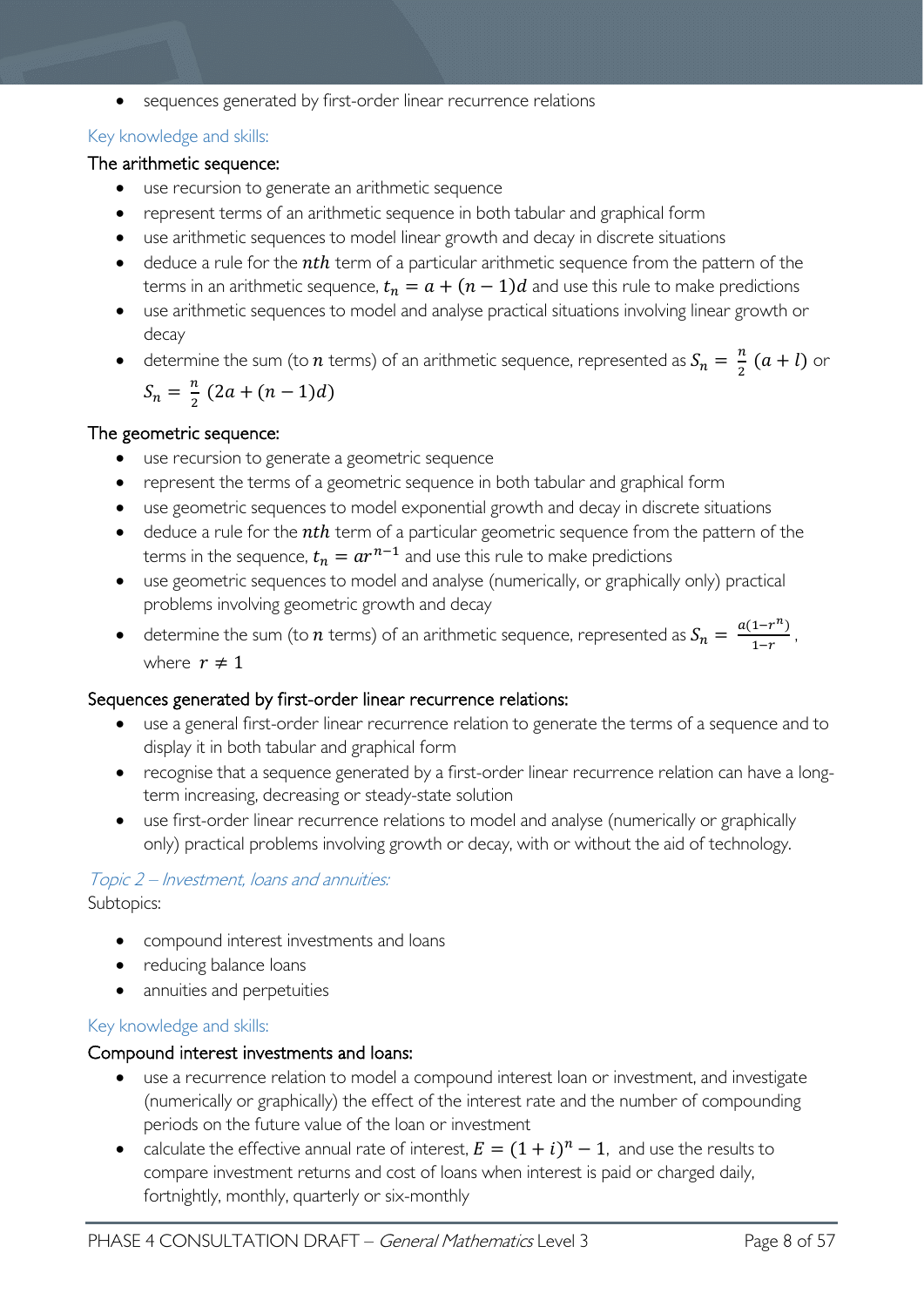- solve, with and without the aid of a calculator or computer-based financial software, problems involving compound interest loans or investments, for example:
	- o calculate the future value  $(FV)$  or present value  $(PV)$  and the interest rate  $(i)$  of a compound interest investment using the formula  $FV = PV(1 + i)^n$
	- o determine the number of compounding periods for an investment to exceed a given value
	- o investigate the effect of varying the interest rate, the term or the compounding period on the future value of an investment, using technology
- compare and contrast different investment strategies, performing appropriate calculations when needed
- solve practical problems (algebraically or graphically) involving compounding, for example determine the impact of inflation on prices and wages, or depreciation tables on assets.

#### Reducing balance loans:

- use a recurrence relation (algebraically) to model a reducing balance loan and investigate (numerically or graphically) the effect of the interest rate and repayment amount on the time taken to repay the loan
- calculate the depreciation of an asset using the declining-balance method using the formula  $S =$  $P(1 - i)^n$ , where S is the salvage value of the asset after *n* periods, P is the initial value of the asset,  $i$  is the depreciation rate per period expressed as a decimal, and  $n$  is the number of periods, as an application of the compound interest formula
- with and without the aid of a financial calculator or computer-based financial software, solve practical problems involving reducing balance loans, for example: determining the total loan amount and monthly repayments
- recognise credit cards as an example of a reducing balance loan and solve practical problems relating to credit cards
	- o identify the various fees and charges associated with credit card usage
	- o compare credit card interest rates with interest rates for other loan types
	- o interpret credit card statements, recognising the implications of only making the minimum payment
	- o understand what is meant by an interest-free period
	- o calculate the compounding interest charged on a retail purchase, transaction or the outstanding balance for a given number of days, with or without the aid of technology.

#### Annuities and perpetuities:

- identify an annuity as an investment account with regular, equal contributions and interest compounding at the end of each period, or as a single sum investment from which regular, equal withdrawals are made
- use a recurrence relation (algebraically) to model an annuity and investigate (numerically or graphically) the effect of varying the amount invested, the frequency of each contribution, the interest rate or the payment amount on the duration and/or future value of the annuity
- use a table of interest factors to perform annuity calculations, for example: calculating the present or future value of an annuity, the contribution amount required to achieve a given future value or the single sum that would produce the same future value as a given annuity.
- with the aid of technology, solve problems involving annuities (including perpetuities,  $P = \frac{R}{i}$  as a special case, where  $i =$  effective interest rate).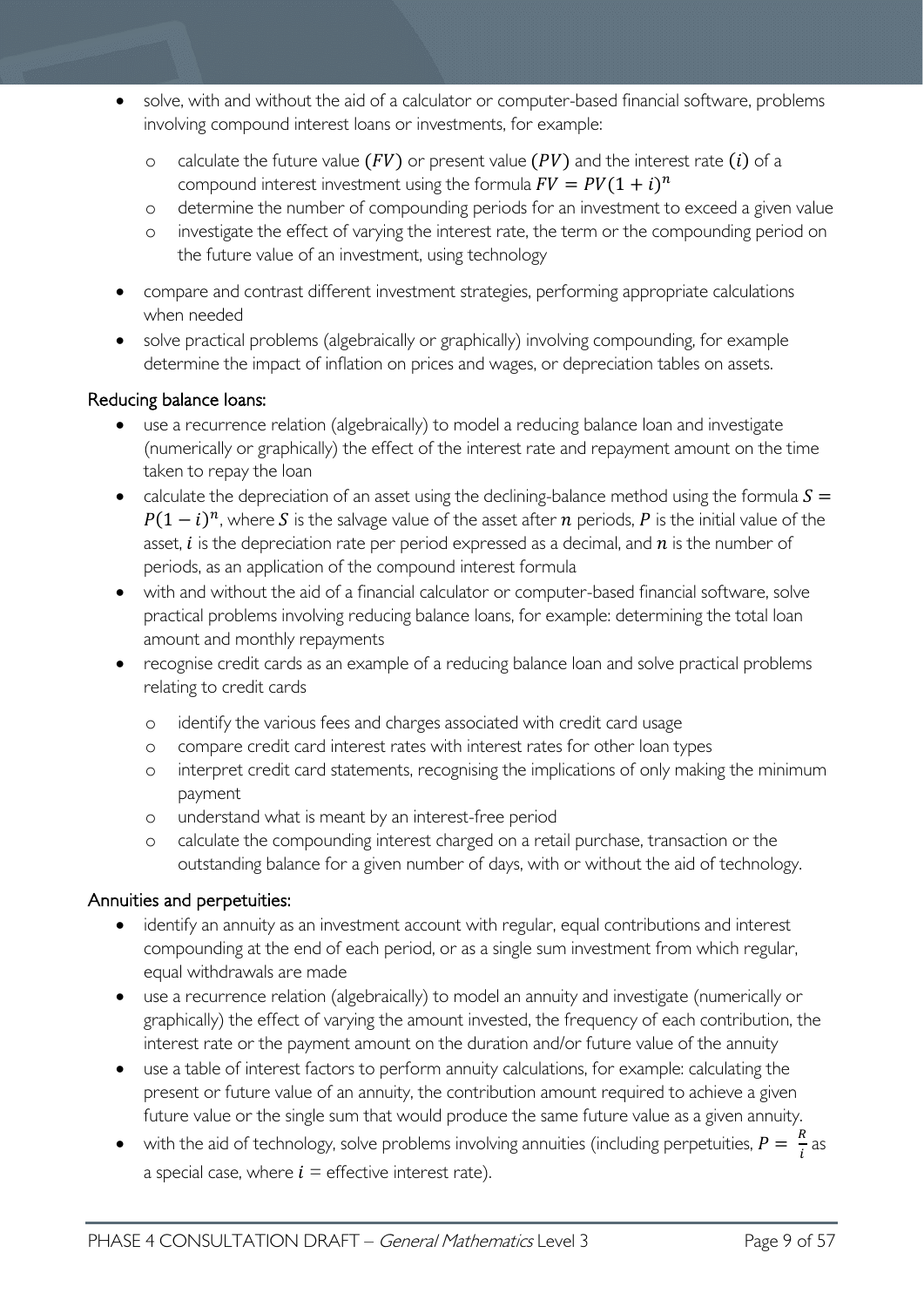#### <span id="page-9-0"></span>Module 1 Work Requirements Summary

The work requirements of a course are processes, products or performances that provide a significant demonstration of achievement that is measurable against the course's standards. Work requirements need not be the sole form of assessment for a module.

This module includes one (1) extended response as the work requirement.

See Appendix 3 for summary of Work Requirement specifications for this course.

#### <span id="page-9-1"></span>Module 1 Assessment

This module has a focus on criteria 1, 2, 3, 4, 5 and 6.

#### <span id="page-9-2"></span>Module 2 - Bivariate data analysis and time series analysis

This Module contains two topics:

- Bivariate data analysis
- Time series analysis

The content in this module is to be taught within the framework of the statistical investigation process.

'Bivariate data analysis' introduces students to some methods for identifying, analysing and describing associations between pairs of variables, including the use of the least-squares method as a tool for modelling and analysing linear associations.

'Time series analysis' furthers students' study of statistics by introducing them to the concepts and techniques of time series analysis, including the use of simple moving averages, seasonal indices and fitting least-squares lines to model and describe long term trends in time series data.

#### <span id="page-9-3"></span>Module 2 Learning Outcomes

The following Learning Outcomes are a focus of this module:

- 1. communicate their arguments and strategies, when solving mathematical and statistical problems, using appropriate mathematical or statistical language
- 2. plan, organise and manage learning in order to complete tasks and evaluate progress
- 3. apply techniques to solve practical problems and implement the statistical investigation process to answer questions
- 4. apply reasoning skills to interpret mathematical and statistical information, and ascertain the reasonableness of their solutions to problems and their answers to statistical questions
- 5. choose and use technology appropriately and effectively
- 7. understand and apply the concepts and techniques in bivariate data analysis and time series analysis

#### <span id="page-9-4"></span>Module 2 Content

#### Topic 1 – Bivariate data analysis:

Subtopics:

- identifying and describing associations between variables
- modelling and analysing linear relationships
- recognising association and causation
- implementing the data investigation process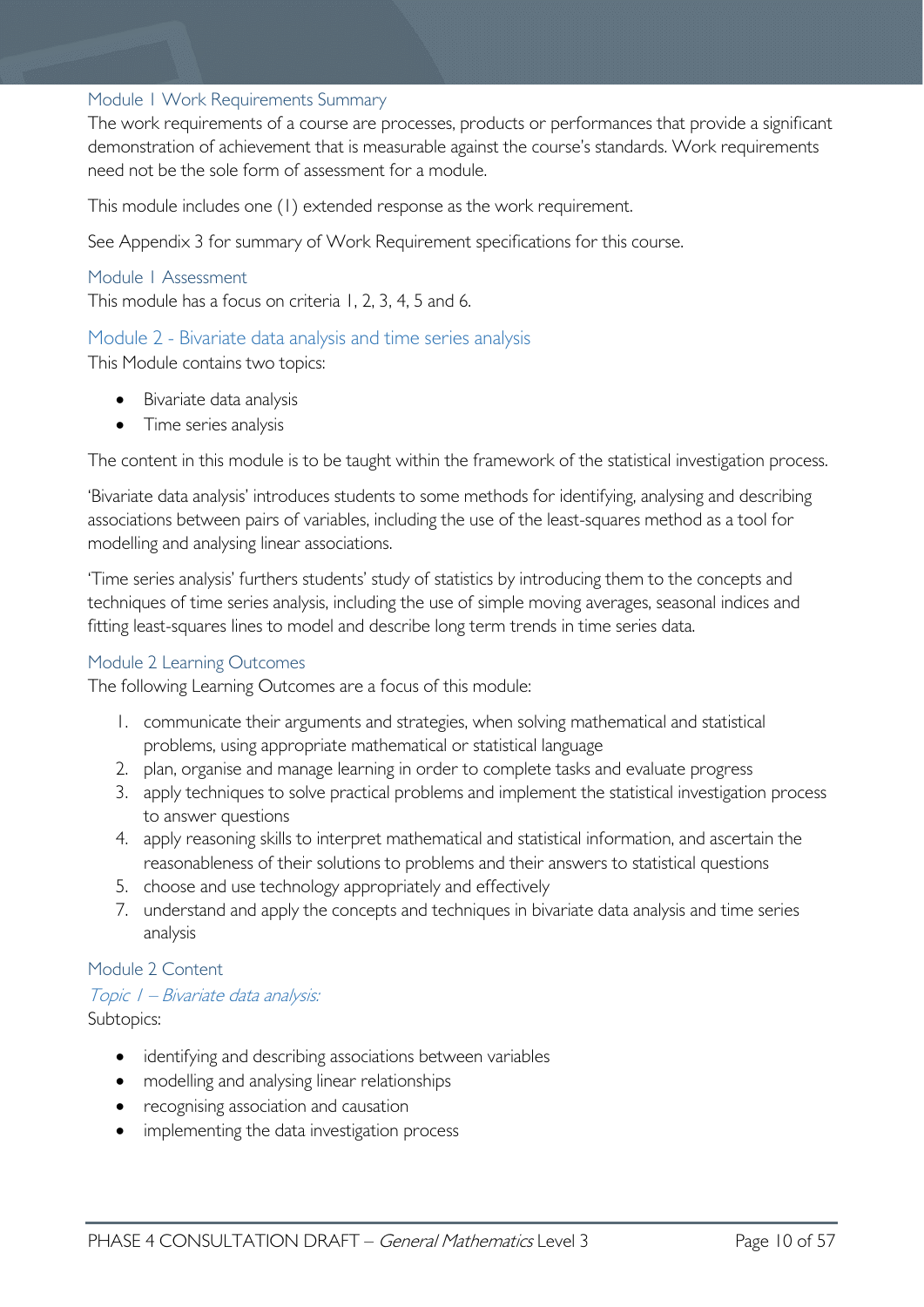#### Key knowledge and skills:

#### <span id="page-10-0"></span>Identifying and describing associations between variables:

- review the statistical investigation process; for example, identify a problem and pose a statistical question, collect or obtain data, analyse the data, interpret and communicate the results
- construct two-way frequency tables and determine the associated row and column sums and percentages
- use an appropriately percentaged two-way frequency table to identify patterns that suggest the presence of an association
- describe an association in terms of differences observed in percentages across categories in a systematic and concise manner and interpret this in the context of the data
- construct a scatterplot to identify patterns in the data suggesting the presence of an association
- describe an association between two numerical variables in terms of direction (positive/negative), form (linear/non-linear) and strength (strong/moderate/weak)
- calculate and interpret the correlation coefficient  $(r)$  to quantify the strength of a linear association.

#### Modelling and analysing linear relationships:

- review straight line equations and graphs  $(y = mx + c)$  by constructing graphs from given equations and solving equations from given graphs
- identify the response (dependent) variable and the explanatory (independent) variable
- use a scatterplot to identify the nature of the relationship between variables
- model a linear relationship by fitting a least-squares line to the data with and without the aid of technology
- use a residual plot to assess the appropriateness of fitting a linear model to the data
- interpret, in context, the intercept and gradient (slope) of the fitted line used to model and analyse a practical situation
- use the coefficient of determination  $(r^2)$  to assess the strength of a linear association in terms of the explained variation
- use the equation of a fitted line to make predictions
- distinguish between interpolation and extrapolation when using the fitted line to make predictions, recognising the potential dangers of extrapolation
- communicate the results of bivariate data analysis in a systematic and concise manner.

#### Recognising association and causation:

- recognise that an observed association between two variables does not necessarily mean that there is a causal relationship between them
- identify possible non-causal explanations for an association, including coincidence and confounding due to a common response to another variable, and communicate these explanations in a systematic and concise manner.

#### Implementing the data investigation process:

• implement the statistical investigation process to answer questions that involve identifying, analysing and describing associations between two categorical variables or between two numerical variables; for example, is there an association between attitude to capital punishment (agree with, no opinion, disagree with) and sex (male, female)? is there an association between height and foot length?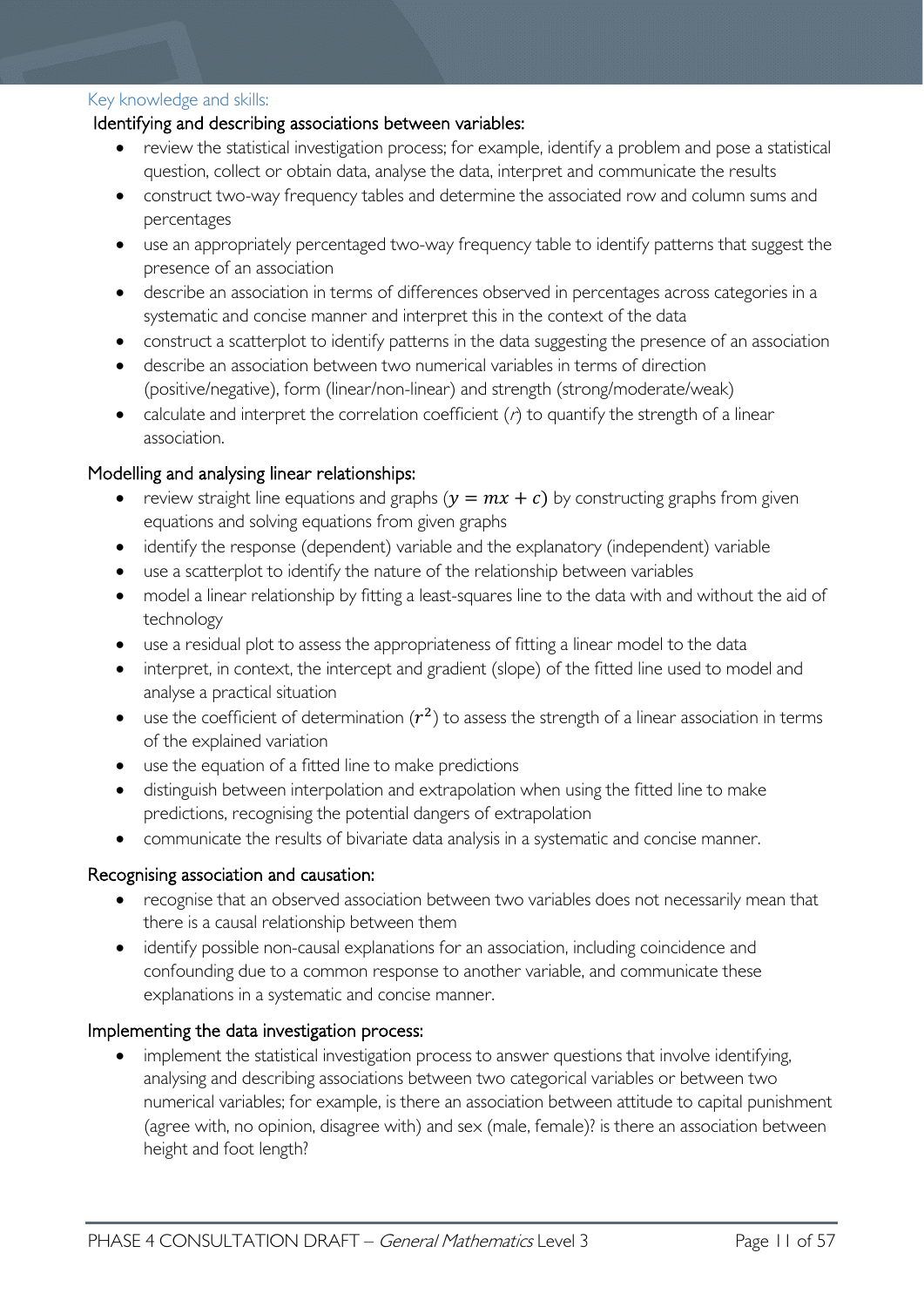#### Topic 2 – Time series analysis: Subtopics:

- describing and interpreting patterns in time series data
- analysing time series data
- the data investigation process.

#### Key knowledge and skills:

#### Describing and interpreting patterns in time series data:

- construct time series plots
- describe time series plots by identifying features such as trend (long term direction), seasonality (systematic, calendar-related movements), and irregular fluctuations (unsystematic, short-term fluctuations), and recognise when there are outliers, for example, one-off unanticipated events.

#### Analysing time series data:

- smooth time series data by using a simple moving average, including the use of spreadsheets to implement this process
- calculate seasonal indices by using the average percentage method
- deseasonalise a time series by using a seasonal index, including the use of spreadsheets to implement this process
- fit a least-squares line to model long-term trends in time series data.

#### The data investigation process:

implement the statistical investigation process to answer questions that involve the analysis of time series data.

#### <span id="page-11-0"></span>Module 2 Work Requirements Summary

The work requirements of a course are processes, products or performances that provide a significant demonstration of achievement that is measurable against the course's standards. Work requirements need not be the sole form of assessment for a module.

This module includes one (1) investigation as the work requirement.

See Appendix 3 for the full specifications of the Work Requirements of this course.

#### <span id="page-11-1"></span>Module 2 Assessment

This module has a focus on criteria 1, 2, 3, 4, 5 and 7.

#### <span id="page-11-2"></span>Module 3 - Trigonometry, Earth geometry, networks and decision mathematics

This Module contains two topics:

- Applications of trigonometry and Earth geometry
- Networks and decision mathematics

'Trigonometry and Earth geometry' extends students' knowledge of trigonometry to solve practical problems involving non-right-angled triangles in both two and three dimensions, including problems involving the use of angles of elevation and depression and bearings in navigation. Additionally, it enables students to solve problems relating to identifying locations and measuring distances between locations on the Earth's surface and to make connections between longitudinal location and time zones which has practical implications for the global nature of the world of work, specifically relating to implications upon travel and connectivity.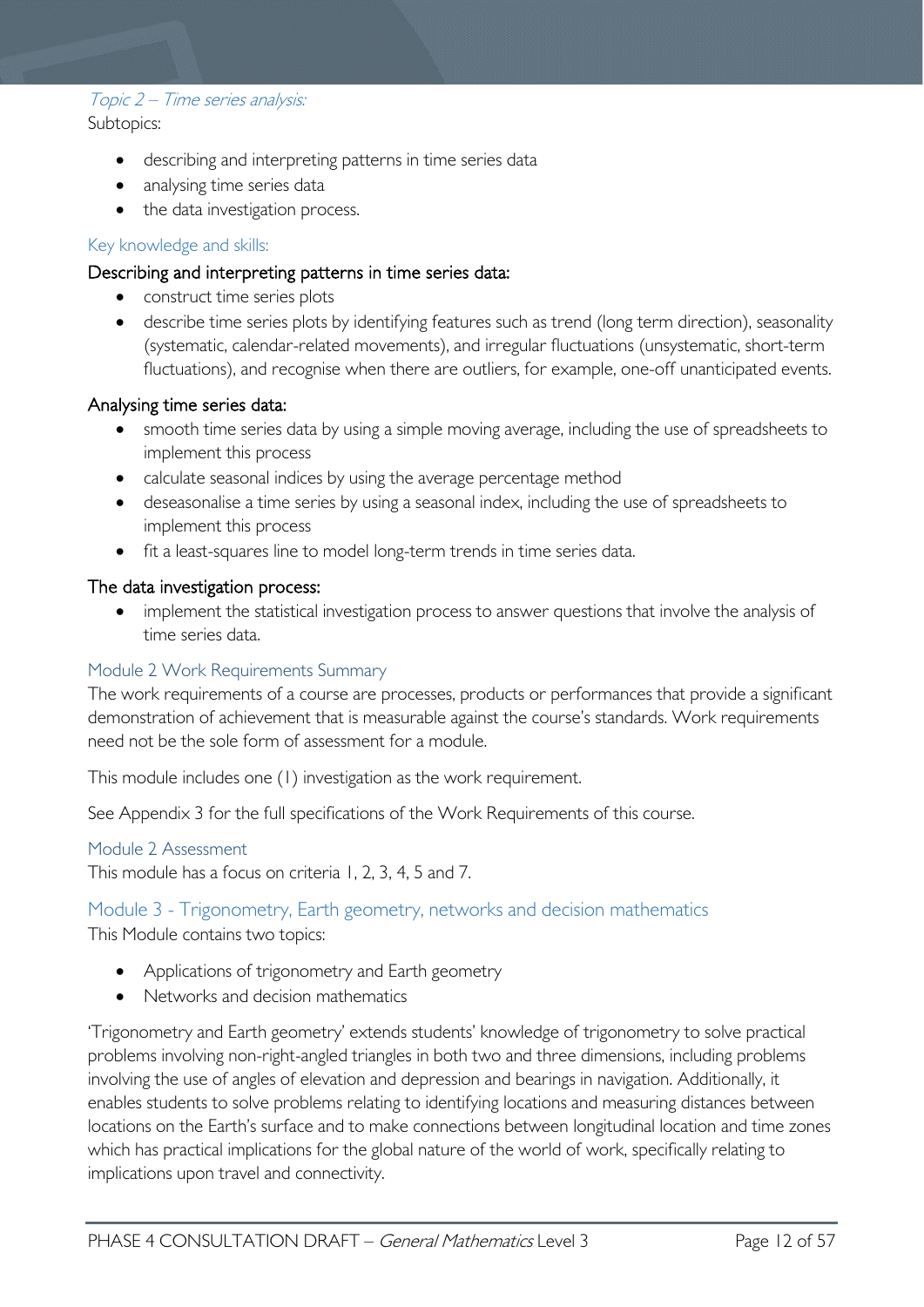'Networks and decision mathematics' builds students' capacity to graphically represent and model situations as an approach to decision-making. Knowledge of networks enables development of a logical sequence of tasks or a clear understanding of connections between people or items and project planning and management tools such as critical path analysis and the 'maximum-flow, minimum-cut' theorem. Study of this topic is important in developing students' ability to interpret a set of connections or sequence of tasks as a concise diagram in order to solve related problems and to use critical path analysis in the optimisation of real-life problems.

#### <span id="page-12-0"></span>Module 3 Learning Outcomes

The following Learning Outcomes are a focus of this module:

- 1. communicate their arguments and strategies, when solving mathematical and statistical problems, using appropriate mathematical or statistical language
- 2. plan, organise and manage learning in order to complete tasks and evaluate progress
- 3. apply techniques to solve practical problems and implement the statistical investigation process to answer questions
- 4. apply reasoning skills to interpret mathematical and statistical information, and ascertain the reasonableness of their solutions to problems and their answers to statistical questions
- 5. choose and use technology appropriately and effectively
- 8. understand and apply the concepts and techniques in applications of trigonometry and networks and decision mathematics

#### <span id="page-12-1"></span>Module 3 Content

Topic 1 – Trigonometry and Earth geometry Subtopics:

- applications of trigonometry
- Earth geometry and time zones

#### Key knowledge and skills:

#### Applications of trigonometry:

- review the use of Pythagoras' theorem to solve problems involving right-angled triangles
- review the use of the trigonometric ratios to find the length of an unknown side or the size of an unknown angle in a right-angled triangle
- determine the area of a triangle given two sides and an included angle by using the rule  $Area = \frac{1}{2}ab \cdot sin(C)$ , or given three sides by using Heron's rule, and solve related practical problems
- solve problems involving non-right-angled triangles using the sine rule  $\frac{a}{\sin A} = \frac{b}{\sin B} = \frac{c}{\sin C}$ (ambiguous case excluded) and the cosine rule  $c^2 = a^2 + b^2 - 2ab \cdot cos(C)$
- solve practical problems involving the trigonometry of right-angled and non-right-angled triangles, including problems involving angles of elevation and depression and the use of bearings in navigation

#### Earth geometry and time zones:

- understand and perform calculations in relation to great circles, small circles, latitude, longitude and angular distance
- find distances between two places on Earth on the same longitude
- use arc length and plane geometry to calculate distances in kilometres, along great and small circles associated with parallels of latitude and meridians of longitude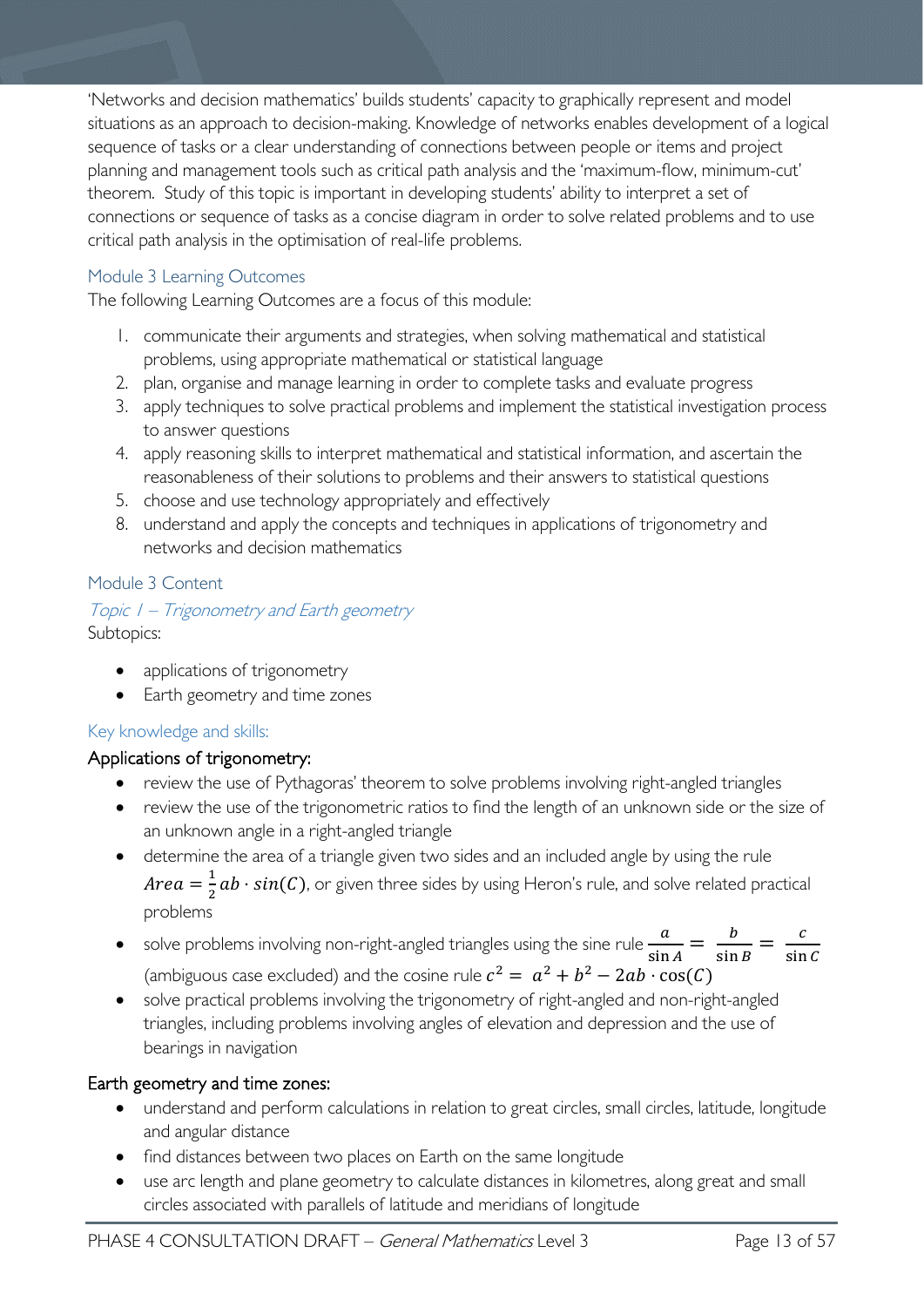- locate positions on Earth's surface given latitude and longitude using GPS, a globe, an atlas, and digital technologies
- calculate great circle distances between two points B and C using the spherical cosine rule  $\cos \theta = \sin \theta$  ·  $\sin \theta$  +  $\cos \theta$  +  $\cos \theta$  +  $\cos \theta$  +  $\cos \theta$  , where  $\theta$  is the angle subtended at the centre of the great circle by the great circle arc between two points  $P$  and  $Q$ and check using appropriate technology. Latitudes should be considered as positive above the equator and negative below the equator
- understand the link between longitude and time
- solve problems involving time zones in Australia and in neighbouring nations, making any necessary allowances for daylight saving
- solve problems involving Greenwich Mean Time and the International Date Line
- find time differences between two places on Earth
- solve problems associated with time zones; for example, internet and phone usage
- solve problems relating to travelling east and west, incorporating time zone changes
- carry out time and distance calculations involving world travel problems, including scenarios involving more than one destination with 'stop overs'.

## Topic 2 – Networks and decision mathematics

Subtopics:

- trees and minimum connector problems
- critical path analysis
- flow networks and assignment problems.

#### Key knowledge and skills:

#### Trees and minimum connector problems:

- explain the meaning of the terms tree and spanning tree and identify practical examples
- identify a minimum spanning tree in a weighted connected graph either by inspection or by using Prim's algorithm
- use minimal spanning trees to solve minimal connector problems; for example, minimising the length of cable needed to provide power from a single power station to substations in several towns.

#### Critical path analysis:

- construct a network to represent the durations and interdependencies of activities that must be completed during the project; for example, preparing a meal
- use forward and backward scanning to determine the earliest starting time (EST) and latest starting times (LST) for each activity in the project
- use ESTs and LSTs to locate the critical path(s) for the project
- use the critical path to determine the minimum time for a project to be completed
- calculate float times for non-critical activities.

#### Flow networks and assignment problems:

- solve small-scale network flow problems including the use of the 'maximum-flow minimumcut' theorem; for example, determining the maximum volume of oil that can flow through a network of pipes from an oil storage tank (the source) to a terminal (the sink)
- use a bipartite graph and/or its tabular or matrix form to represent an assignment/ allocation problem; for example, assigning four swimmers to the four places in a medley relay team to maximise the team's chances of winning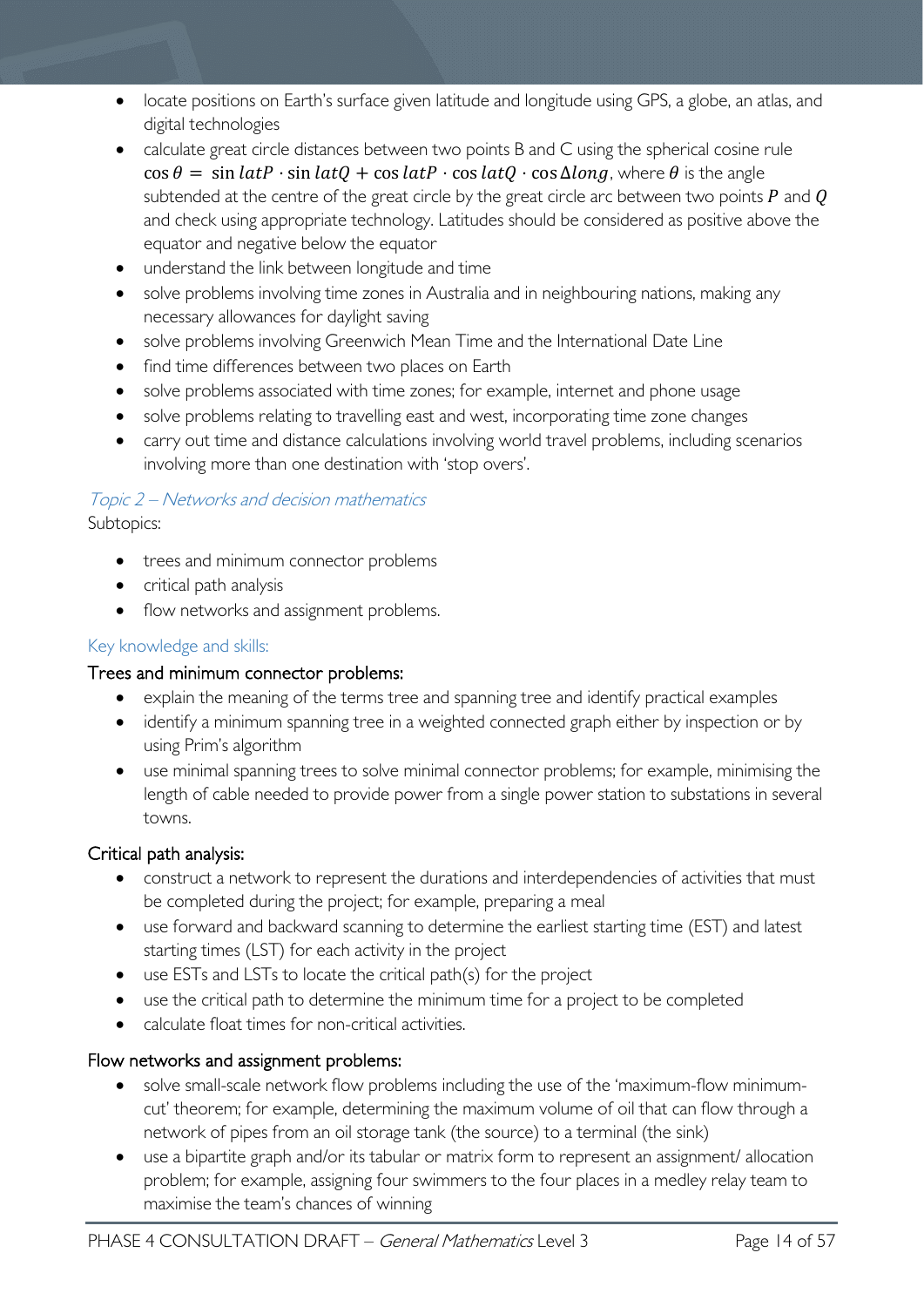• determine the optimum assignment(s), by inspection for small-scale problems, or by use of the Hungarian algorithm for larger problems.

#### <span id="page-14-0"></span>Module 3 Work Requirements Summary

The work requirements of a course are processes, products or performances that provide a significant demonstration of achievement that is measurable against the course's standards. Work requirements need not be the sole form of assessment for a module.

This module includes one (1) extended response or an equivalent series of connected short responses as the work requirements.

See Appendix 3 for the full specifications of the Work Requirements of this course.

#### <span id="page-14-1"></span>Module 3 Assessment

This module has a focus on criteria 1, 2, 3, 4, 5 and 8.

## <span id="page-14-2"></span>Assessment

<span id="page-14-3"></span>Criteria

Criterion-based assessment is a form of outcomes assessment that identifies the extent of learner achievement at an appropriate end-point of study. Although assessment – as part of the learning program – is continuous, much of it is formative, and is done to help learners identify what they need to do to attain the maximum benefit from their study of the course. Therefore, assessment for summative reporting to TASC will focus on what both teacher and learner understand to reflect endpoint achievement.

The standard of achievement each learner attains on each criterion is recorded as a rating 'A', 'B', or 'C', according to the outcomes specified in the standards section of the course.

A 't' notation must be used where a learner demonstrates any achievement against a criterion less than the standard specified for the 'C' rating.

A 'z' notation is to be used where a learner provides no evidence of achievement at all.

Internal assessment of all criteria will be made by the provider. Providers will report the learner's rating for each criterion to TASC.

TASC will supervise the external assessment of designated criteria which will be indicated by an asterisk (\*). The ratings obtained from the external assessments will be used in addition to internal ratings from the provider to determine the final award.

| --------          |            |           |             |
|-------------------|------------|-----------|-------------|
|                   | Module     | Module 2  | Module 3    |
| Criteria Assessed | ,2,3,4,5,6 | 2,3,4,5,7 | 1,2,3,4,5,8 |

The assessment for *General Mathematics* Level 3 will be based on the degree to which the learner can:

- 1. communicate mathematical ideas and information and apply mathematical conventions
- 2. manage and take responsibility for learning and evaluate mathematical development
- 3. apply mathematical and statistical models to investigate and represent real-world situations and solve problems\*
- 4. apply mathematical reasoning to interpret information, explain the reasonableness of solutions and draw conclusions from mathematical results\*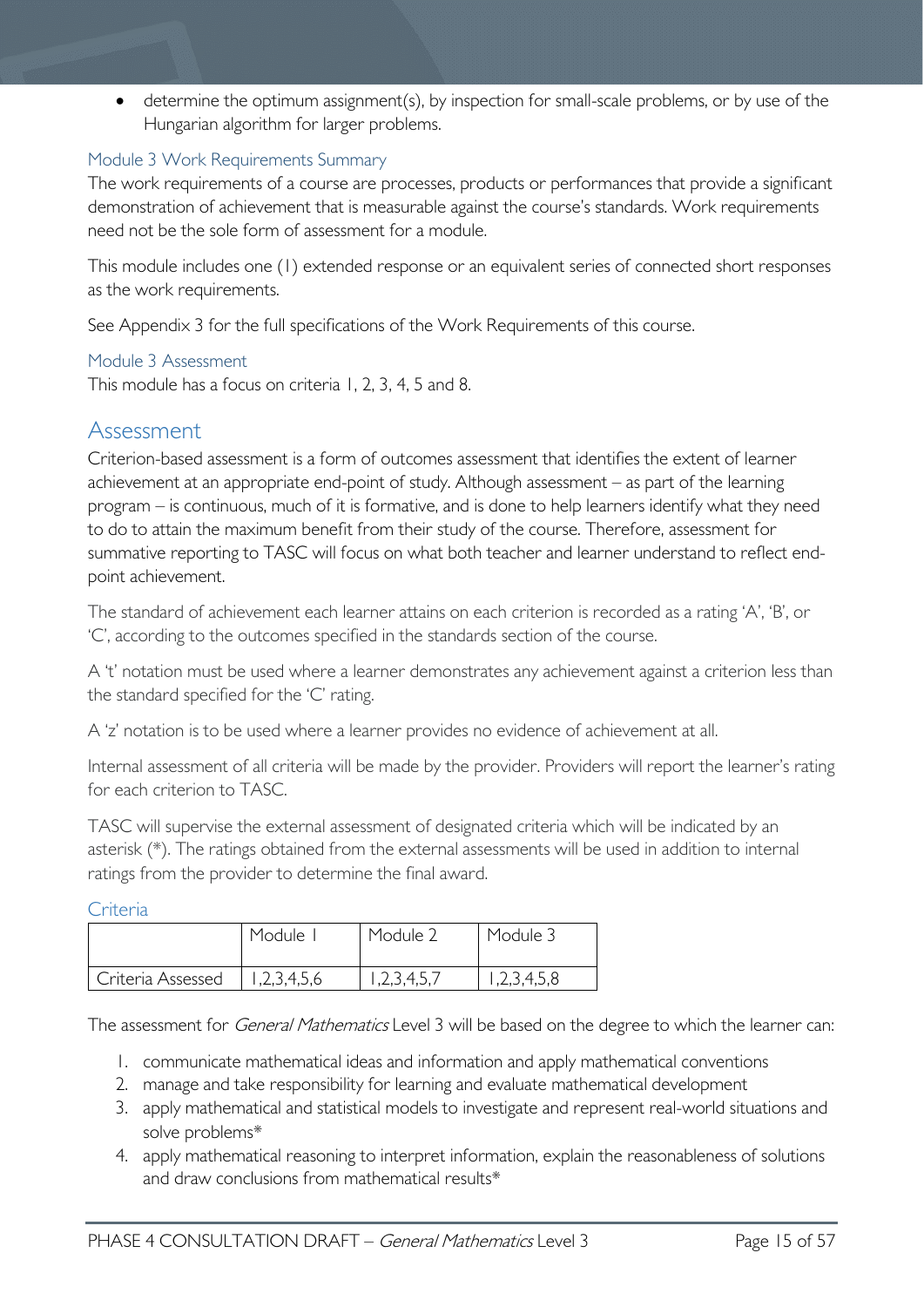- 5. use digital technology to develop mathematical ideas and find solutions to mathematical problems
- 6. interpret concepts and apply mathematical techniques to solve problems involving growth and decay in sequences and standard financial models\*
- 7. interpret concepts and apply mathematical techniques to solve problems involving bivariate data analysis and time series analysis using the statistical investigation process\*
- 8. interpret concepts and apply mathematical techniques to solve problems involving trigonometry, Earth geometry, networks and decision mathematics\*

\*denotes criteria that are both internally and externally assessed.

#### <span id="page-15-0"></span>**Standards**

Criterion 1: communicate complex mathematical ideas and information and apply mathematical conventions

This criterion is only internally assessed.

| <b>Standard Element</b>                    | Rating C                                                                                                                   | <b>Rating B</b>                                                                                                                                                          | <b>Rating A</b>                                                                                                                                                                         |
|--------------------------------------------|----------------------------------------------------------------------------------------------------------------------------|--------------------------------------------------------------------------------------------------------------------------------------------------------------------------|-----------------------------------------------------------------------------------------------------------------------------------------------------------------------------------------|
| $EI -$<br>communicates<br>arguments        | communicates<br>mathematical and<br>statistical arguments<br>using appropriate<br>mathematical<br>terminology and language | communicates<br>reasoned mathematical<br>and statistical judgments<br>and arguments using<br>appropriate<br>mathematical<br>terminology and language                     | communicates reasoned<br>mathematical and<br>statistical judgments and<br>arguments using<br>appropriate<br>mathematical<br>terminology and concise<br>language                         |
| $E2 - uses$<br>mathematical<br>conventions | uses mathematical<br>conventions, systems and<br>constructs based on<br>definitions and rules<br>when prompted             | uses mathematical<br>conventions, systems and<br>constructs including<br>manipulation and use of<br>symbolic expressions and<br>rules appropriately on<br>most occasions | uses mathematical<br>conventions, systems and<br>constructs including<br>manipulation and use of<br>symbolic expressions,<br>rules and formal systems<br>accurately and<br>purposefully |
| $E3 -$ uses units<br>and notation          | uses correct units and<br>notation when prompted<br>to include them in an<br>answer                                        | presents the final answer<br>with correct use of units<br>and notation as required                                                                                       | presents work with<br>correct use of units and<br>notation throughout<br>calculations to convey<br>mathematical<br>information                                                          |
| $E4 -$ identifies<br>solution              | presents work with the<br>final answer apparent.                                                                           | presents work with the<br>final answer clearly<br>identified.                                                                                                            | presents work with the<br>final answer clearly<br>identified and articulated<br>in terms of the questions<br>where necessary.                                                           |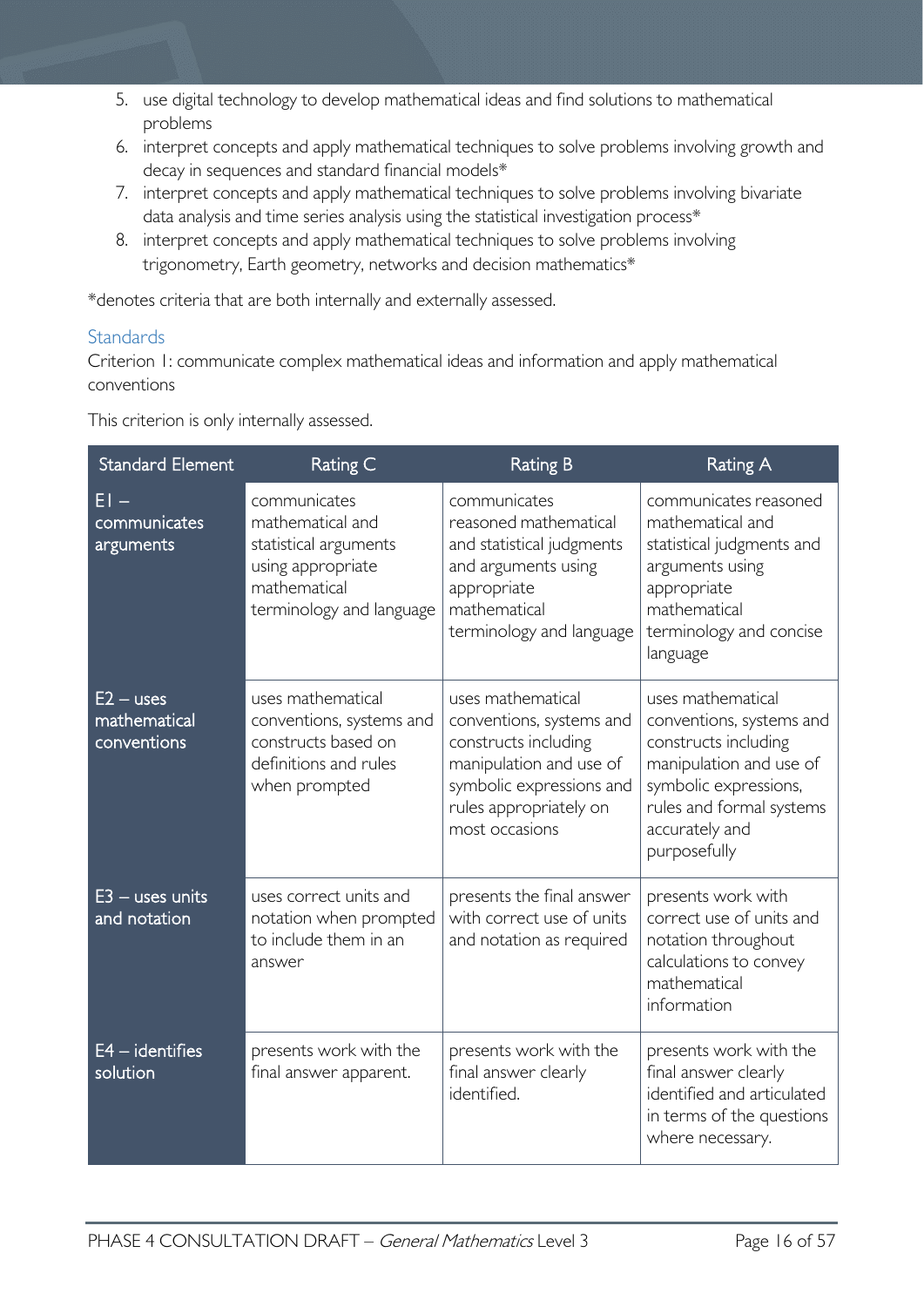Criterion 2: manage and take responsibility for learning and evaluate mathematical development

This criterion is only internally assessed.

| <b>Standard Element</b>                                       | Rating C                                                                                                                                               | <b>Rating B</b>                                                                                                                                                 | <b>Rating A</b>                                                                                                                                                                 |
|---------------------------------------------------------------|--------------------------------------------------------------------------------------------------------------------------------------------------------|-----------------------------------------------------------------------------------------------------------------------------------------------------------------|---------------------------------------------------------------------------------------------------------------------------------------------------------------------------------|
| $EI - self$<br>awareness                                      | recognises own learning<br>strengths and<br>weaknesses and<br>establishes processes to<br>plan, monitor and assess<br>understanding and<br>performance | analyses own learning<br>strengths and<br>weaknesses in order to<br>establish processes used<br>to plan, monitor and<br>assess understanding and<br>performance | critically reflects upon<br>own learning strengths<br>and weaknesses in order<br>to establish processes<br>used to plan, monitor<br>and assess understanding<br>and performance |
| $E2 - time$<br>management                                     | sets goals and timelines<br>and monitors with<br>support                                                                                               | monitors and analyses<br>progress towards<br>meeting goals and<br>timelines                                                                                     | monitors and evaluates<br>progress towards<br>meeting goals and<br>timelines, and plans<br>future actions                                                                       |
| $E3 -$ resource<br>management                                 | uses some tools to<br>organise and plan in<br>order to manage<br>resources and complete<br>set tasks                                                   | applies organisational,<br>planning and self-<br>management skills to<br>manage resources and<br>consistently complete<br>tasks                                 | selects and applies<br>effective organisational,<br>planning and self-<br>management skills to<br>manage resources and<br>complete all learning<br>tasks                        |
| $E4$ – completion<br>of individual and<br>collaborative tasks | performs tasks as<br>directed to contribute to<br>the completion of<br>individual and<br>collaborative activities                                      | performs tasks and<br>demonstrates initiative<br>when contributing to the<br>completion of individual<br>and collaborative<br>activities                        | performs tasks,<br>demonstrates initiative,<br>and guides others in their<br>contribution to the<br>completion of individual<br>and collaborative<br>activities                 |
| $E5 - self$<br>monitoring                                     | identifies own<br>contribution to<br>completion of<br>collaborative activities.                                                                        | describes own<br>contribution to<br>completion of<br>collaborative activities.                                                                                  | explains own and other<br>learners' contributions to<br>completion of<br>collaborative activities.                                                                              |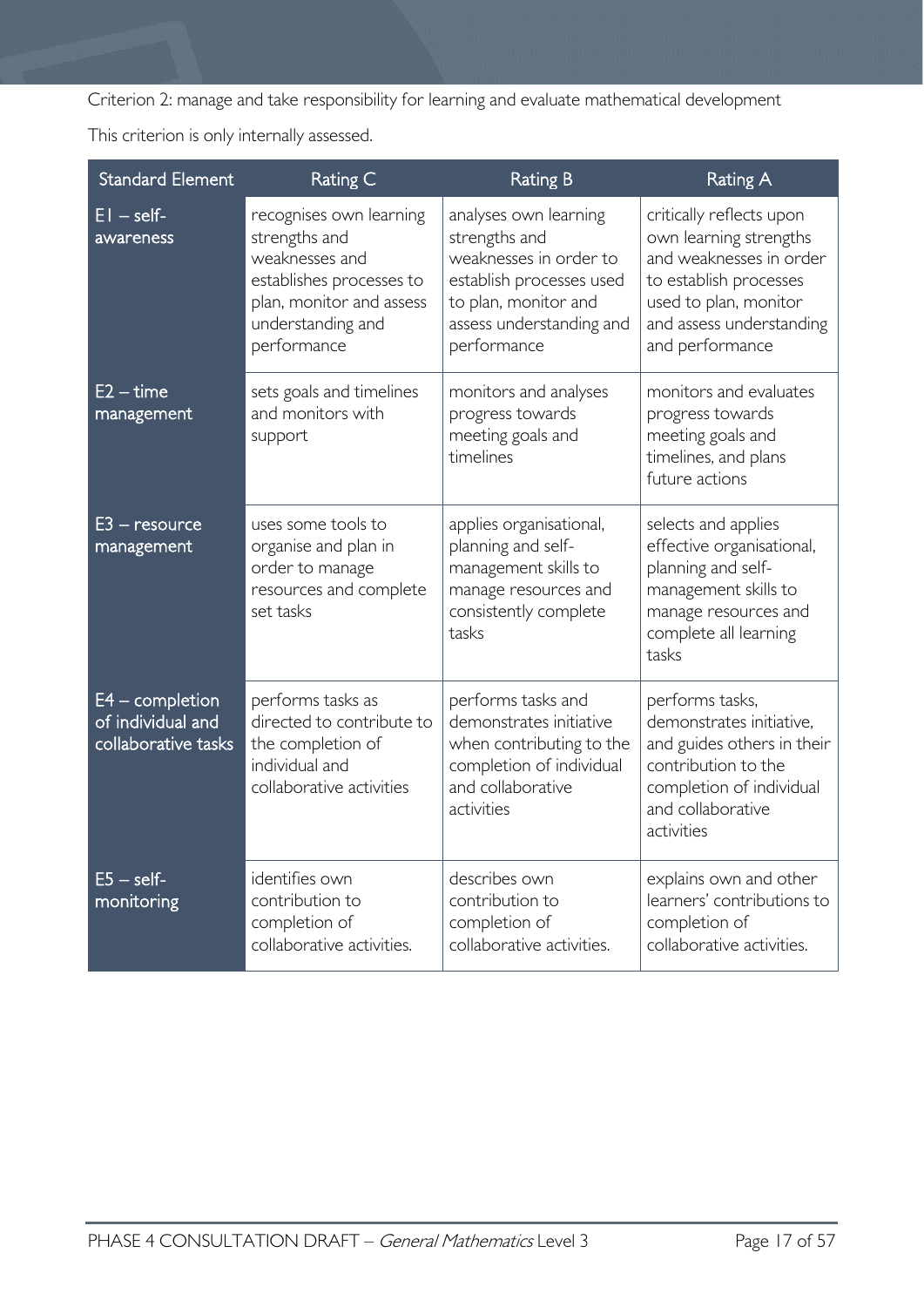Criterion 3: apply mathematical and statistical models to investigate and represent real-world situations and solve problems\*

| <b>Standard Element</b>                                                            | Rating C                                                                                                                                            | <b>Rating B</b>                                                                                                                                                                          | <b>Rating A</b>                                                                                                                                                                                  |
|------------------------------------------------------------------------------------|-----------------------------------------------------------------------------------------------------------------------------------------------------|------------------------------------------------------------------------------------------------------------------------------------------------------------------------------------------|--------------------------------------------------------------------------------------------------------------------------------------------------------------------------------------------------|
| $EI$ – represents<br>real-world<br>situations                                      | explores simple familiar<br>real-world situations and<br>frames them in<br>mathematical terms                                                       | interprets complex<br>familiar real-world<br>situations and frames<br>them in mathematical<br>terms                                                                                      | interprets complex<br>familiar and non-familiar<br>real-world situations and<br>frames them in<br>mathematical terms                                                                             |
| $E2 - applies$<br>mathematical and<br>statistical models<br>to solve problems      | applies mathematical and<br>statistical models to<br>solve simple familiar<br>problems                                                              | selects and applies<br>mathematical and<br>statistical models to solve<br>complex familiar<br>problems                                                                                   | selects and applies<br>mathematical and<br>statistical models to solve<br>complex unfamiliar<br>problems in a variety of<br>contexts                                                             |
| $E3$ – applies<br>techniques to<br>investigate<br>situations and find<br>solutions | uses given mathematical<br>applications and<br>processes to find<br>solutions or results to<br>prescribed investigations                            | selects and applies a<br>range of mathematical<br>applications and<br>processes to find<br>accurate solutions or<br>results to prescribed<br>investigations of real-<br>world situations | strategically selects and<br>applies a broad range of<br>mathematical applications<br>and processes to find<br>efficient and accurate<br>solutions or results to<br>open-ended<br>investigations |
| $E4 -$ identifies<br>limitations of<br>models                                      | identifies limitations of<br>models used when<br>developing solutions or<br>results to simple familiar<br>problems or prescribed<br>investigations. | identifies and explains<br>limitations of models<br>used when developing<br>solutions or results to<br>complex familiar<br>problems or prescribed<br>investigations.                     | identifies and explains<br>the validity and<br>limitations of models<br>used when developing<br>solutions or results to<br>complex unfamiliar<br>problems or<br>investigations.                  |

This criterion is both internally and externally assessed.

Criterion 4: apply mathematical reasoning to interpret information, explain the reasonableness of solutions and draw conclusions from mathematical results\*

| <b>Standard Element</b>    | Rating C                                                                                                  | Rating B                                                                                                           | Rating A                                                                                                     |
|----------------------------|-----------------------------------------------------------------------------------------------------------|--------------------------------------------------------------------------------------------------------------------|--------------------------------------------------------------------------------------------------------------|
| $E1 - makes$<br>inferences | identifies problem<br>elements and makes<br>inferences that may be<br>able to be tested<br>mathematically | identifies and explains<br>problem elements to<br>make informed<br>inferences that can be<br>tested mathematically | explores and links<br>problem elements to<br>make logical inferences<br>that can be tested<br>mathematically |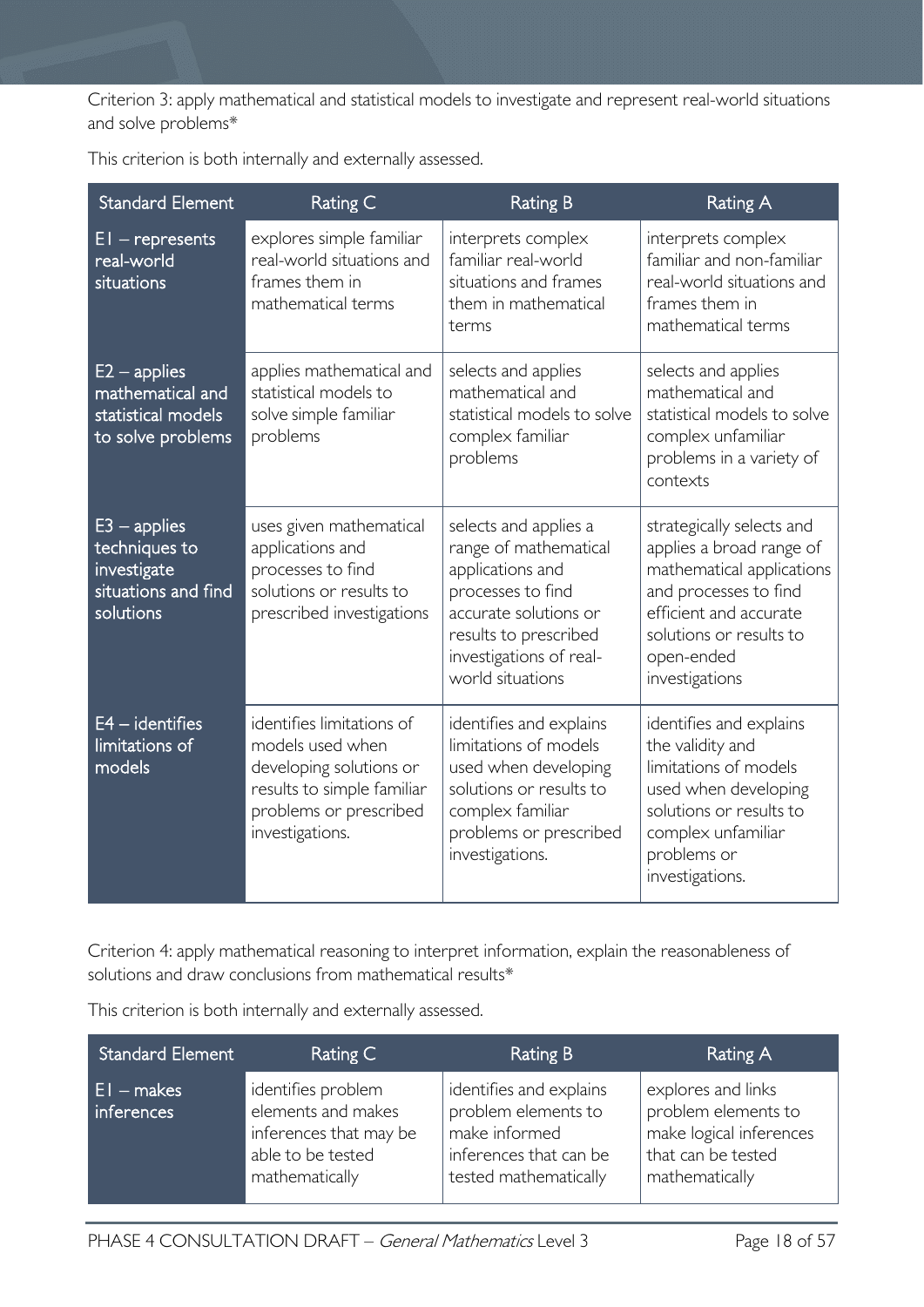| <b>Standard Element</b>                           | Rating C                                                                                                                                | <b>Rating B</b>                                                                                                                              | <b>Rating A</b>                                                                                                                                   |
|---------------------------------------------------|-----------------------------------------------------------------------------------------------------------------------------------------|----------------------------------------------------------------------------------------------------------------------------------------------|---------------------------------------------------------------------------------------------------------------------------------------------------|
| $E2 -$ analyses<br>results                        | compares experimental<br>findings to expected<br>results in familiar<br>contexts, and identifies<br>possible reasons for<br>differences | relates experimental<br>findings to real-world<br>phenomena, noting<br>differences and identify<br>possible reasons for<br>these differences | relates experimental<br>findings to real-world<br>phenomena, describing<br>differences and analysing<br>possible reasons for<br>these differences |
| $E3 - explains$<br>reasonableness of<br>solutions | describes<br>the reasonableness of the<br>results and solutions<br>to simple familiar<br>problems                                       | explains<br>the reasonableness of the<br>results and solutions to<br>complex familiar<br>problems                                            | evaluates and explains<br>the reasonableness of the<br>results and solutions to<br>complex unfamiliar<br>problems in a variety of<br>contexts     |
| $E4 - draws$<br>conclusions                       | draws conclusions that<br>are plausible but lack<br>detailed supporting<br>evidence.                                                    | draws plausible<br>conclusions with<br>supporting evidence that<br>provides some insight<br>appropriate to the<br>context.                   | draws valid evidence-<br>based conclusions<br>showing perception and<br>insight that is appropriate<br>to the context.                            |

Criterion 5: uses digital technology to develop mathematical ideas and find solutions to mathematical problems

This criterion is only internally assessed.

| <b>Standard Element</b>                                                  | Rating C                                                                                                                                      | Rating B                                                                                                                                                   | Rating A                                                                                                                                                                              |
|--------------------------------------------------------------------------|-----------------------------------------------------------------------------------------------------------------------------------------------|------------------------------------------------------------------------------------------------------------------------------------------------------------|---------------------------------------------------------------------------------------------------------------------------------------------------------------------------------------|
| $EI - uses$<br>technology to<br>solve problems                           | uses given calculator<br>techniques or other<br>digital technology to<br>solve routine problems                                               | selects and applies<br>appropriate calculator<br>techniques or other<br>digital technologies<br>to solve a range of<br>routine and non-routine<br>problems | explores and applies<br>effective calculator<br>techniques or other<br>digital technologies<br>to solve a range of<br>routine and non-routine<br>problems in a variety of<br>contexts |
| $E2 - uses$<br>technology to<br>represent<br>mathematical<br>information | uses simple familiar<br>processes on digital<br>technologies to graph,<br>display and organise<br>mathematical and<br>statistical information | uses complex familiar<br>processes on digital<br>technologies to graph,<br>display and organise<br>mathematical and<br>statistical information             | uses digital technologies<br>effectively to move<br>flexibly between<br>different representations<br>of mathematical and<br>statistical information                                   |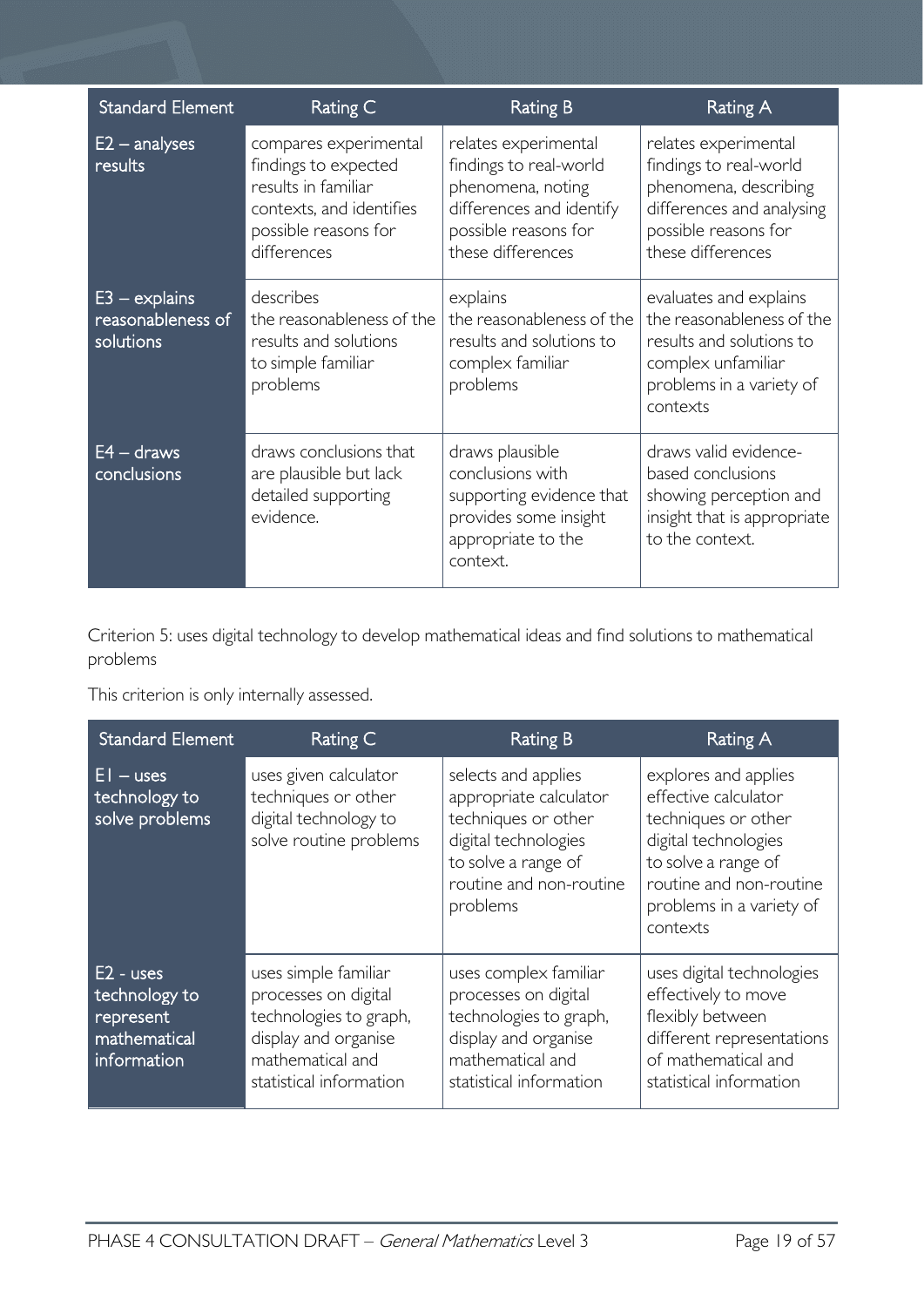| <b>Standard Element</b>                     | Rating C                                                                                                                         | <b>Rating B</b>                                                                                                                                                                         | Rating A                                                                                                                                                                                                                                             |
|---------------------------------------------|----------------------------------------------------------------------------------------------------------------------------------|-----------------------------------------------------------------------------------------------------------------------------------------------------------------------------------------|------------------------------------------------------------------------------------------------------------------------------------------------------------------------------------------------------------------------------------------------------|
| E3 - accesses and<br>manages<br>information | accesses, manages and<br>acknowledges<br>information from digital<br>and non-digital sources<br>to develop mathematical<br>ideas | accesses, synthesises and<br>appropriately<br>acknowledges<br>information taken from a<br>variety of digital and non-<br>digital sources to develop<br>mathematical ideas               | evaluates authenticity,<br>reliability and validity of<br>information taken from a<br>variety of digital and non-<br>digital sources to develop<br>mathematical ideas                                                                                |
| $E4 - evaluates$<br>technology              | identifies and describes<br>how the use of<br>technology can affect<br>outcomes obtained in<br>routine contexts.                 | identifies and discusses<br>the inputs and outputs of<br>technology and describes<br>how the use of<br>technology can affect<br>outcomes obtained in<br>simple non-routine<br>contexts. | interprets and evaluates<br>the inputs and outputs of<br>technology, including<br>critically reflecting on and<br>evaluating the technology<br>used and the outcomes<br>obtained relative to<br>personal, contextual and<br>real-world implications. |

Criterion 6: interpret concepts and apply mathematical techniques to solve problems involving growth and decay in sequences and standard financial models\*

| <b>Standard Element</b>                                     | Rating C                                                                                | <b>Rating B</b>                                                                                                                                                   | <b>Rating A</b>                                                                                                                                                                            |
|-------------------------------------------------------------|-----------------------------------------------------------------------------------------|-------------------------------------------------------------------------------------------------------------------------------------------------------------------|--------------------------------------------------------------------------------------------------------------------------------------------------------------------------------------------|
| $EI - uses$<br>arithmetic and<br>geometric<br>sequences     | recognises and generates<br>arithmetic and geometric<br>sequences                       | recognises, generates<br>and determines the rule<br>for the $n^{th}$ term of<br>arithmetic and geometric<br>sequences                                             | recognises, generates<br>and determines the rule<br>for the $n^{th}$ term of<br>arithmetic and geometric<br>sequences, using this to<br>make predictions                                   |
| E2 - represents<br>arithmetic and<br>geometric<br>sequences | displays arithmetic and<br>geometric sequences in<br>both tabular and<br>graphical form | displays arithmetic and<br>geometric sequences in<br>both tabular and<br>graphical form, using the<br>sequence to model<br>problems involving<br>growth and decay | displays arithmetic and<br>geometric sequences in<br>both tabular and<br>graphical form, using the<br>sequence to model and<br>analyse practical<br>problems involving<br>growth and decay |
| E3 - calculates<br>sum to n terms                           | calculates the sum of<br>sequences in simple<br>familiar problems                       | calculates the sum of<br>sequences in complex<br>familiar problems                                                                                                | calculates the sum of<br>sequences in modelled<br>practical problems                                                                                                                       |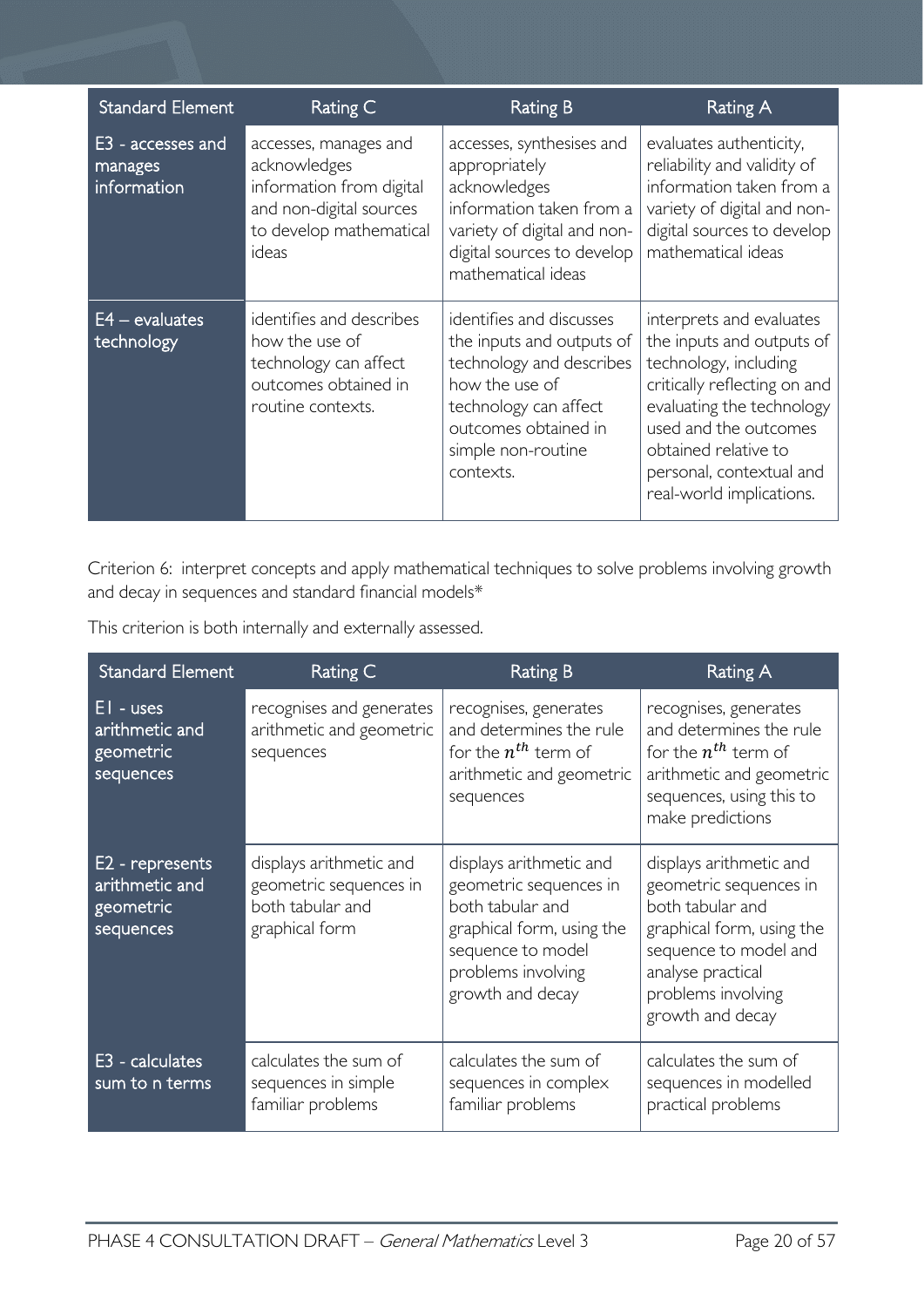| <b>Standard Element</b>                                                                                                                                  | Rating C                                                                                                                           | Rating B                                                                                                                                                                              | Rating A                                                                                                                                                                                             |
|----------------------------------------------------------------------------------------------------------------------------------------------------------|------------------------------------------------------------------------------------------------------------------------------------|---------------------------------------------------------------------------------------------------------------------------------------------------------------------------------------|------------------------------------------------------------------------------------------------------------------------------------------------------------------------------------------------------|
| $E4 - solves$<br>problems involving<br>standard financial<br>models                                                                                      | applies given formulae<br>and techniques to<br>calculate and solve<br>routine financial<br>problems                                | selects and applies<br>formulae and techniques<br>to calculate and solve<br>complex financial<br>problems                                                                             | selects and applies<br>formulae and techniques<br>to calculate and compare<br>complex financial<br>strategies and make<br>informed<br>recommendations                                                |
| $E5 - uses$<br>recurrence<br>relations to model<br>and describe<br>situations involving<br>patterns of<br>growth and decay<br>and financial<br>scenarios | uses a given recurrence<br>relation to model<br>situations involving<br>patterns of growth and<br>decay or financial<br>scenarios. | selects and applies the<br>appropriate recurrence<br>relation to model and<br>describe familiar<br>situations involving<br>patterns of growth and<br>decay or financial<br>scenarios. | selects and applies the<br>appropriate recurrence<br>relation to model,<br>analyse and solve<br>complex familiar<br>problems involving<br>patterns of growth and<br>decay or financial<br>scenarios. |

Criterion 7: interpret concepts and apply mathematical techniques to solve problems involving bivariate data analysis and time series analysis using the statistical investigation process\*

| <b>Standard Element</b>                                                                                   | Rating C                                                                                                              | <b>Rating B</b>                                                                                                                                                 | Rating A                                                                                                                                                                     |
|-----------------------------------------------------------------------------------------------------------|-----------------------------------------------------------------------------------------------------------------------|-----------------------------------------------------------------------------------------------------------------------------------------------------------------|------------------------------------------------------------------------------------------------------------------------------------------------------------------------------|
| EI - represents<br>statistical<br>information and<br>applies associated<br>calculations and<br>techniques | represents statistical<br>information in tables and<br>plots and applies<br>associated calculations<br>and techniques | represents statistical<br>information in tables and<br>plots, applies associated<br>calculations and<br>techniques and describes<br>results in context          | represents statistical<br>information in tables and<br>detailed plots, selects and<br>applies associated<br>techniques and<br>interprets results<br>appropriately in context |
| E2 - models linear<br>and non-linear<br>relationships from<br>given data                                  | models a linear<br>relationship from given<br>bivariate data, finding $r$<br>and $r^2$                                | models a linear<br>relationship from given<br>bivariate data,<br>interpreting the $r$ and $r^2$<br>figures                                                      | models linear and non-<br>linear relationships from<br>given bivariate data,<br>interprets results and<br>evaluates the<br>appropriateness of the<br>model                   |
| E3 - interpolates<br>and extrapolates<br>results graphically<br>and algebraically                         | interpolates and<br>extrapolates results both<br>graphically and<br>algebraically                                     | interpolates and<br>extrapolates results both<br>graphically and<br>algebraically and, using a<br>templated approach<br>discusses the reliability of<br>results | interpolates and<br>extrapolates results both<br>graphically and<br>algebraically and<br>evaluates the reliability of<br>results, identifying<br>indicators of unreliability |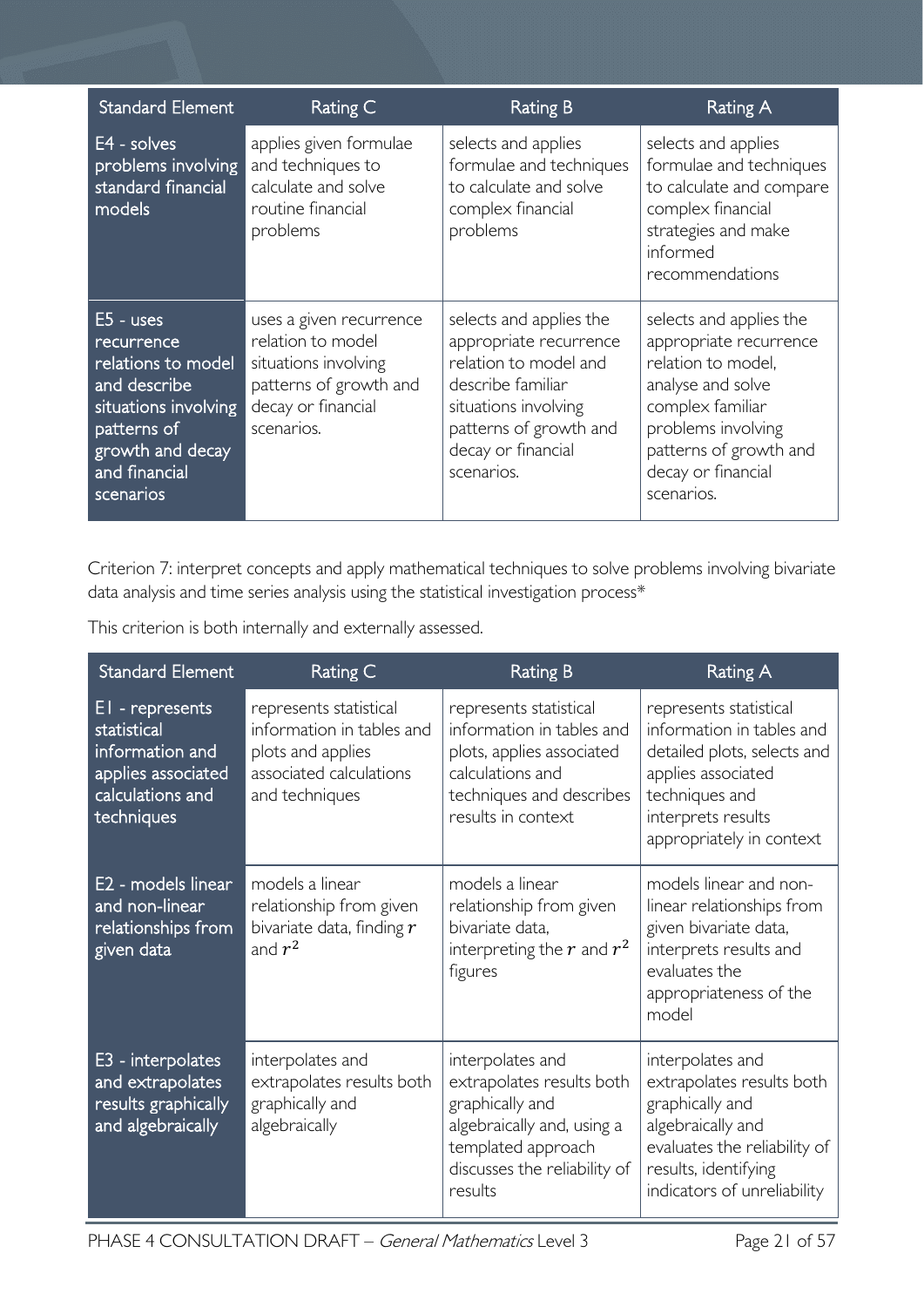| <b>Standard Element</b>                                      | Rating C                                                                                       | <b>Rating B</b>                                                                                                                                            | Rating A                                                                                                                                                                                               |
|--------------------------------------------------------------|------------------------------------------------------------------------------------------------|------------------------------------------------------------------------------------------------------------------------------------------------------------|--------------------------------------------------------------------------------------------------------------------------------------------------------------------------------------------------------|
| E4 - interprets,<br>explains and<br>communicates<br>findings | identifies the key<br>features of graphs and<br>recognises relationships<br>between variables. | interprets key features of<br>graphs, describes<br>relationships between<br>variables, makes<br>predictions based on<br>data and communicates<br>findings. | interprets key features of<br>graphs, explains<br>relationships between<br>variables, makes logical<br>inferences based on data<br>and communicates<br>findings in a concise and<br>systematic manner. |

Criterion 8: interpret concepts and apply mathematical techniques to solve problems involving trigonometry, Earth geometry, networks and decision mathematics\*

| <b>Standard Element</b>                                                                      | Rating C                                                                                                                                                                                | <b>Rating B</b>                                                                                                                                                                                                                 | Rating A                                                                                                                                                                                                          |
|----------------------------------------------------------------------------------------------|-----------------------------------------------------------------------------------------------------------------------------------------------------------------------------------------|---------------------------------------------------------------------------------------------------------------------------------------------------------------------------------------------------------------------------------|-------------------------------------------------------------------------------------------------------------------------------------------------------------------------------------------------------------------|
| EI - represents<br>mathematical<br>information and<br>applies calculations<br>and techniques | represents given<br>mathematical<br>information in diagrams,<br>graphs or networks and<br>performs routine<br>calculations                                                              | represents mathematical<br>information in diagrams,<br>graphs or networks,<br>applies techniques and<br>describes results in<br>context                                                                                         | interprets real-world<br>situations to model and<br>represent mathematical<br>information in diagrams,<br>graphs or networks,<br>applies techniques and<br>describes results in<br>context                        |
| E <sub>2</sub> - applies<br>trigonometry<br>concepts to solve<br>problems                    | uses given formula, rules<br>and diagrams to calculate<br>length, angle and area of<br>triangles                                                                                        | selects and applies the<br>correct formula to solve<br>complex familiar<br>problems involving<br>length, angle, bearings<br>and area of triangles                                                                               | selects and correctly<br>applies multiple formula<br>to derive information<br>and solve complex<br>unfamiliar problems<br>involving length, angle,<br>bearings and area of<br>triangles                           |
| $E3$ – applies Earth<br>geometry<br>concepts to solve<br>problems                            | uses given formula and<br>information to calculate<br>distance between and<br>likely time zones of two<br>places on the Earth's<br>surface and solve simple<br>familiar travel problems | selects and applies<br>appropriate formula and<br>information to calculate<br>distance on the Earth's<br>surface correctly and<br>solves complex familiar<br>problems involving time<br>zones and multi-step<br>travel problems | selects and applies<br>appropriate formula<br>correctly to calculate<br>distance on the Earth's<br>surface and solves<br>complex unfamiliar<br>problems involving time<br>zones and multi-step<br>travel problems |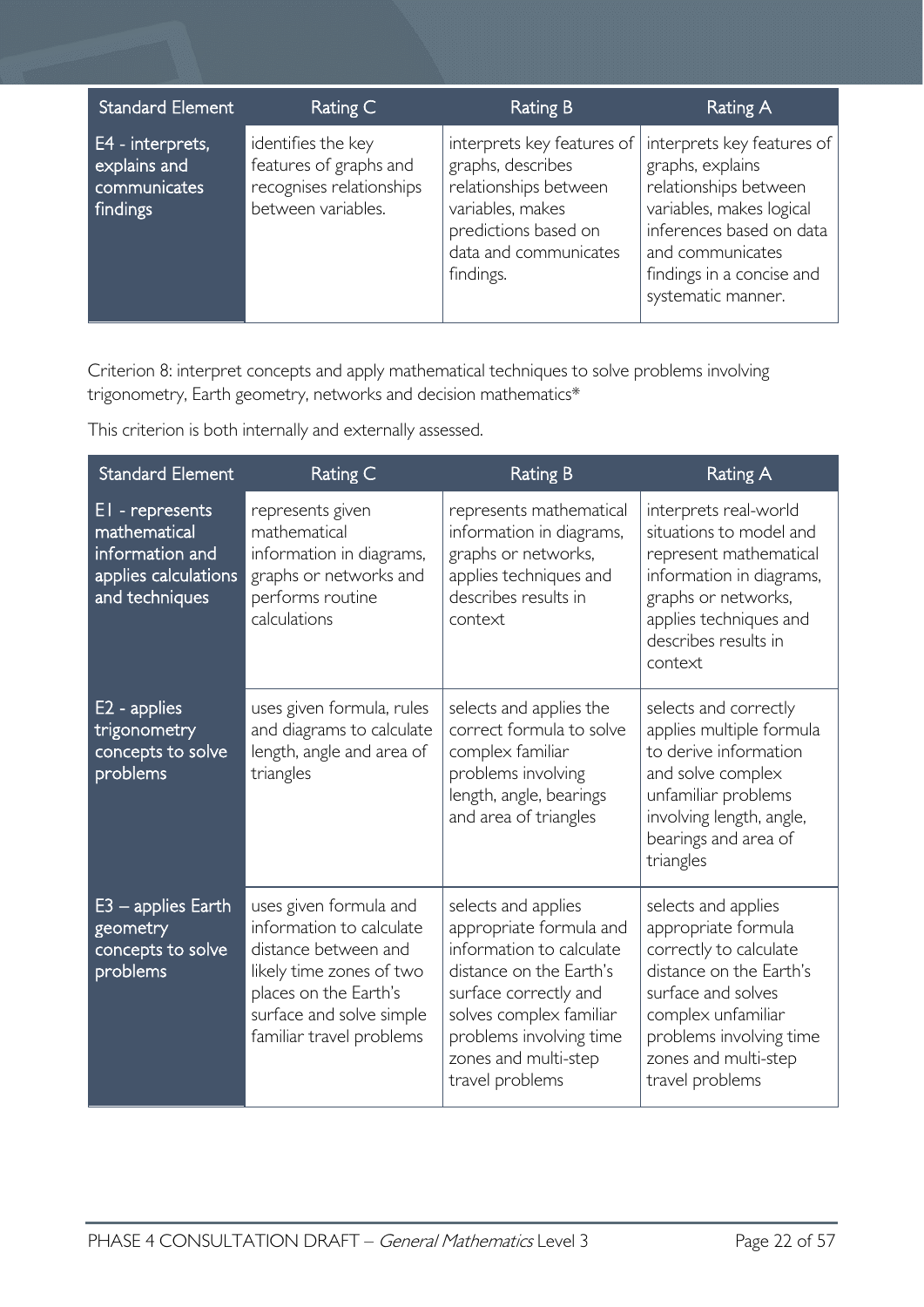| <b>Standard Element</b>                                                                                                  | Rating C                                                                                                                                                              | <b>Rating B</b>                                                                                                                                                                                    | Rating A                                                                                                                                                                                                                                          |
|--------------------------------------------------------------------------------------------------------------------------|-----------------------------------------------------------------------------------------------------------------------------------------------------------------------|----------------------------------------------------------------------------------------------------------------------------------------------------------------------------------------------------|---------------------------------------------------------------------------------------------------------------------------------------------------------------------------------------------------------------------------------------------------|
| $E4$ – applies<br>network concepts<br>to solve problems<br>involving weighted<br>graphs and<br>minimum spanning<br>trees | determines the shortest<br>path between two<br>vertices in simple<br>weighted graphs, and<br>identifies minimum<br>spanning trees by<br>inspection                    | determines the shortest<br>path between two<br>vertices in complex<br>familar weighted graphs<br>and identifies minimum<br>spanning trees using<br>Prim's algorithm                                | determines the shortest<br>path between two<br>vertices in complex<br>unfamilar weighted<br>graphs and uses<br>minimum spanning trees<br>to solve minimum<br>connector problems                                                                   |
| E5 - applies<br>network concepts<br>to aid<br>mathematical<br>decision making                                            | identifies the critical path<br>of simple activity<br>networks by inspection<br>and uses bipartite graphs<br>to represent straight<br>forward assignment<br>problems. | identifies the critical path<br>of an activity network by<br>determining earliest<br>starting times, and<br>determines optimum<br>assignments using column<br>and/or row reduction in<br>matrices. | identifies the critical path<br>of complex activity<br>networks, determining<br>earliest starting times,<br>latest starting times and<br>float times, and<br>determines optimum<br>assignments using the<br>Hungarian algorithm as<br>applicable. |

## <span id="page-22-0"></span>Quality Assurance

• This will be determined by TASC at time of accreditation.

## <span id="page-22-1"></span>Qualifications and Award Requirements

## <span id="page-22-2"></span>Level 3

The final award will be determined by the Office of Tasmanian Assessment, Standards and Certification from 13 ratings (8 from the internal assessment, 5 from external assessment).

The minimum requirements for an award are as follows:

EXCEPTIONAL ACHIEVEMENT (EA)

10 'A' ratings, 3 'B' ratings (3 'A' ratings, 2 'B' ratings from external assessment)

HIGH ACHIEVEMENT (HA)

5 'A' ratings, 5 'B' ratings, 3 'C' ratings (1 'A' ratings, 3 'B' ratings, 1 'C' rating from external assessment)

COMMENDABLE ACHIEVEMENT (CA)

6 'B' ratings, 6 'C' ratings (2 'B' ratings, 3 'C' ratings from external assessment)

SATISFACTORY ACHIEVEMENT (SA)

11 'C' ratings (3 'C' ratings from external assessment)

PRELIMINARY ACHIEVEMENT (PA)

6 'C' ratings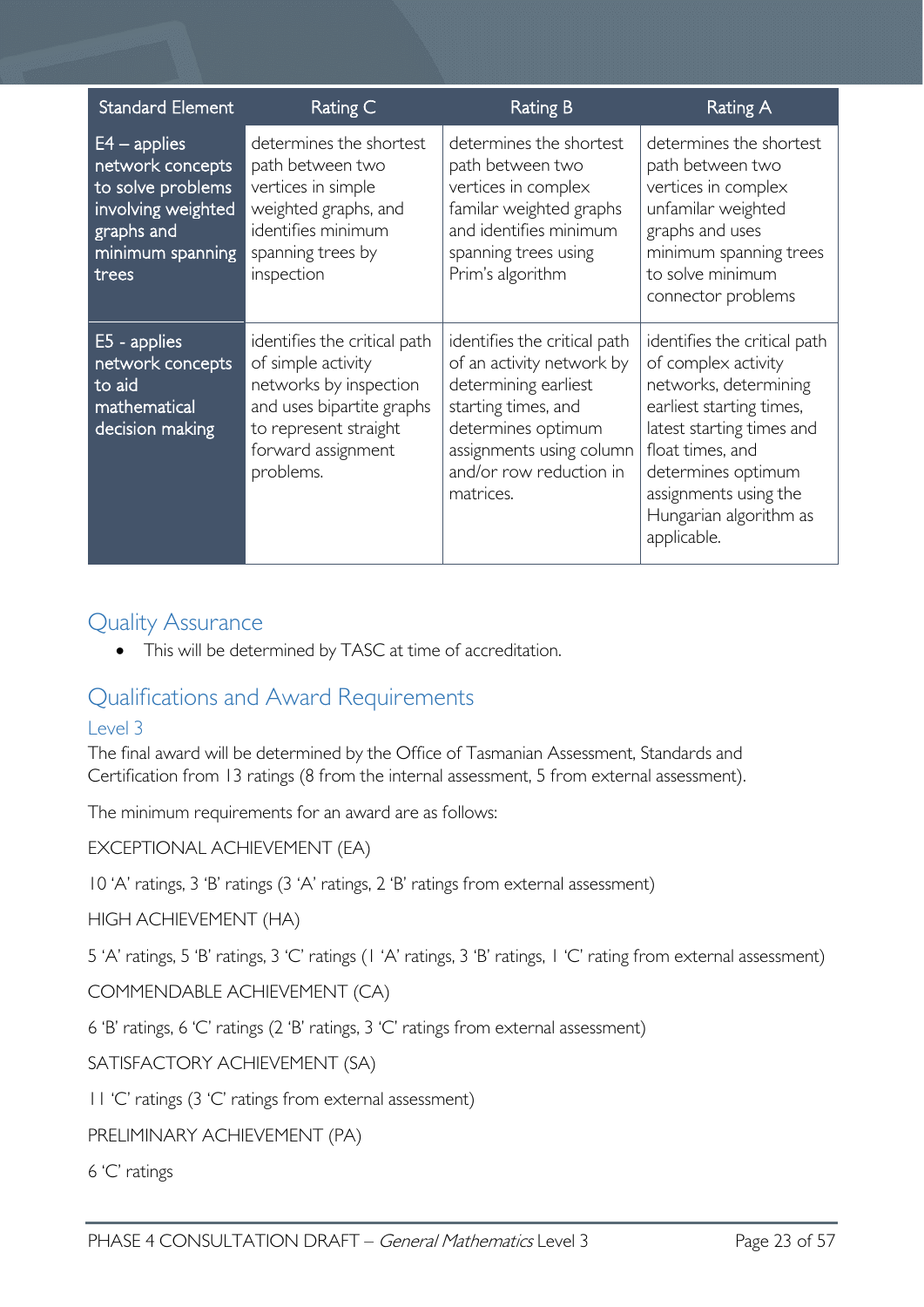A learner who otherwise achieves the ratings for a CA (Commendable Achievement) or SA (Satisfactory Achievement) award but who fails to show any evidence of achievement in one or more criteria ('z' notation) will be issued with a PA (Preliminary Achievement) award.

# <span id="page-23-0"></span>Course Evaluation

• This will be confirmed by time of accreditation.

## <span id="page-23-1"></span>Course Developer

This course has been developed by the Department of Education's Years 9 to 12 Learning Unit in collaboration with Catholic Education Tasmania and Independent Schools Tasmania.

# <span id="page-23-2"></span>Accreditation and Version History

• Details to be determined by TASC at time of accreditation.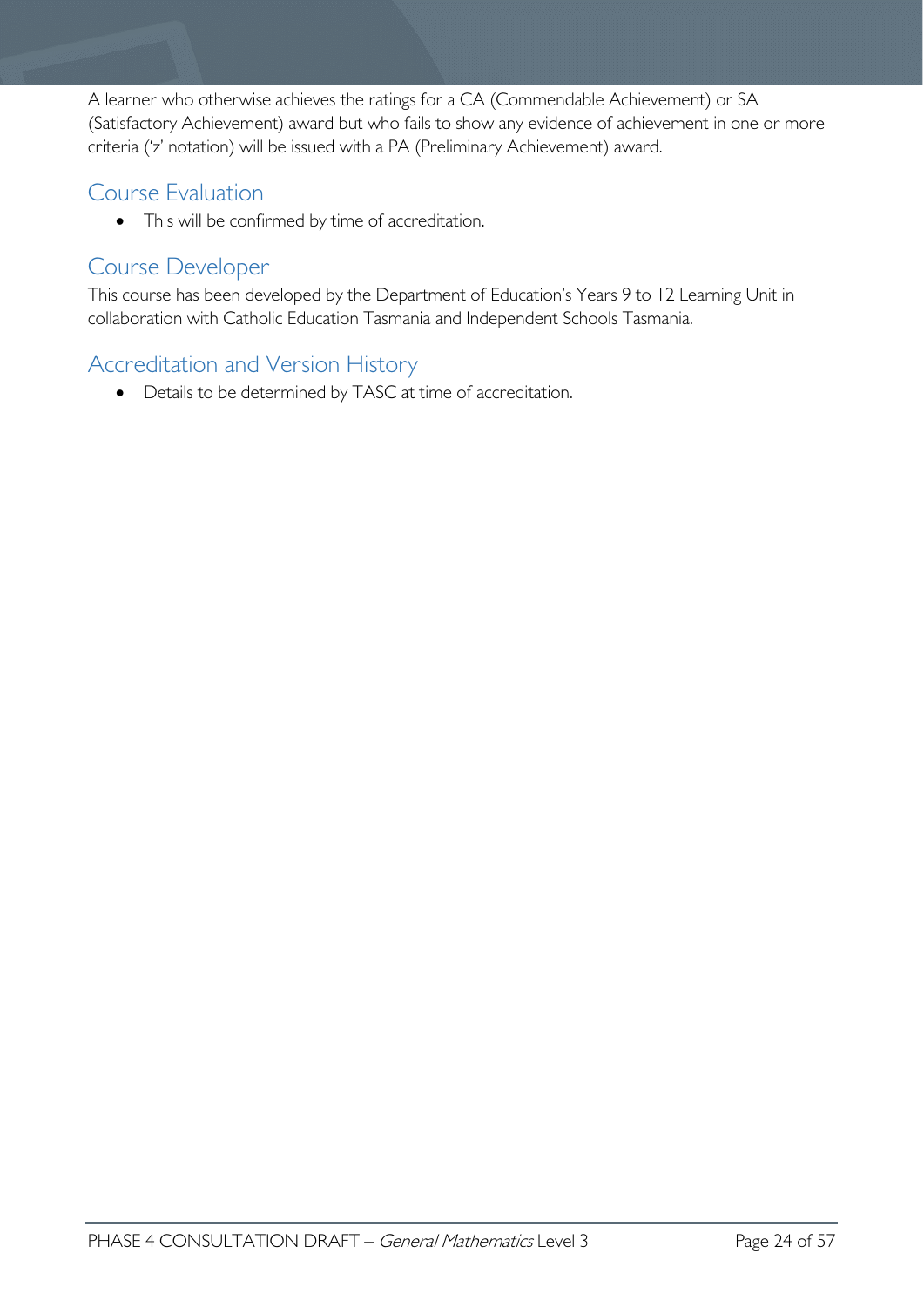# Appendix 1 - Line of Sight

| Learning Outcomes |         |                          |          |                  |  |
|-------------------|---------|--------------------------|----------|------------------|--|
|                   | Content |                          |          |                  |  |
|                   |         | <b>Work Requirements</b> |          |                  |  |
|                   |         |                          | Criteria |                  |  |
|                   |         |                          |          | <b>Standards</b> |  |
|                   |         |                          |          |                  |  |

<span id="page-24-0"></span>

| Learning Outcomes                                                    | Course Content | Work                 | Criteria       | Standards       | General           |
|----------------------------------------------------------------------|----------------|----------------------|----------------|-----------------|-------------------|
|                                                                      |                | Requirements         |                |                 | Capabilities (GC) |
| communicate their arguments and strategies, when solving             | Module 1, 2, 3 | Module 1, 2, 3       | $\subset$      | $E$ 1, 2, 3, 4  | GC:               |
| mathematical and statistical problems, using appropriate             |                |                      |                |                 | 目語で               |
| mathematical or statistical language                                 |                |                      |                |                 |                   |
| plan, organise and manage learning in order to complete tasks<br>2.  | Module 1, 2, 3 | Module 1, 2, 3       | C <sub>2</sub> | $E$ 1, 2, 3, 4, | GC:               |
| and evaluate progress                                                |                |                      |                |                 | <u>ଙ</u> ୍କ       |
| apply techniques to solve practical problems and implement the<br>3. | Module 1, 2, 3 | Module 1, 2, 3   C 3 |                | $E$ 1, 2, 3, 4  | GC:               |
| statistical investigation process to answer questions                |                |                      |                |                 | 出 G               |
| 4. apply reasoning skills to interpret mathematical and statistical  | Module 1, 2, 3 | Module 1, 2, 3       | C <sub>4</sub> | $E$ 1, 2, 3, 4  | GC:               |
| information, and ascertain the reasonableness of their solutions     |                |                      |                |                 | $\frac{1}{24}$ G  |
| to problems and their answers to statistical questions               |                |                      |                |                 |                   |
| 5. choose and use technology appropriately and effectively           | Module 1, 2, 3 | Module 1, 2, 3       | C <sub>5</sub> | E1, 2, 3, 4     | GC:               |
|                                                                      |                |                      |                |                 | 国語:《哈             |
| 6. understand and apply the concepts and techniques in growth and    | Module         | Module I             | C <sub>6</sub> | $E$ 1, 2, 3, 4, | GC:               |
| decay in sequences and loans, investment and annuities               |                |                      |                |                 | 뚦                 |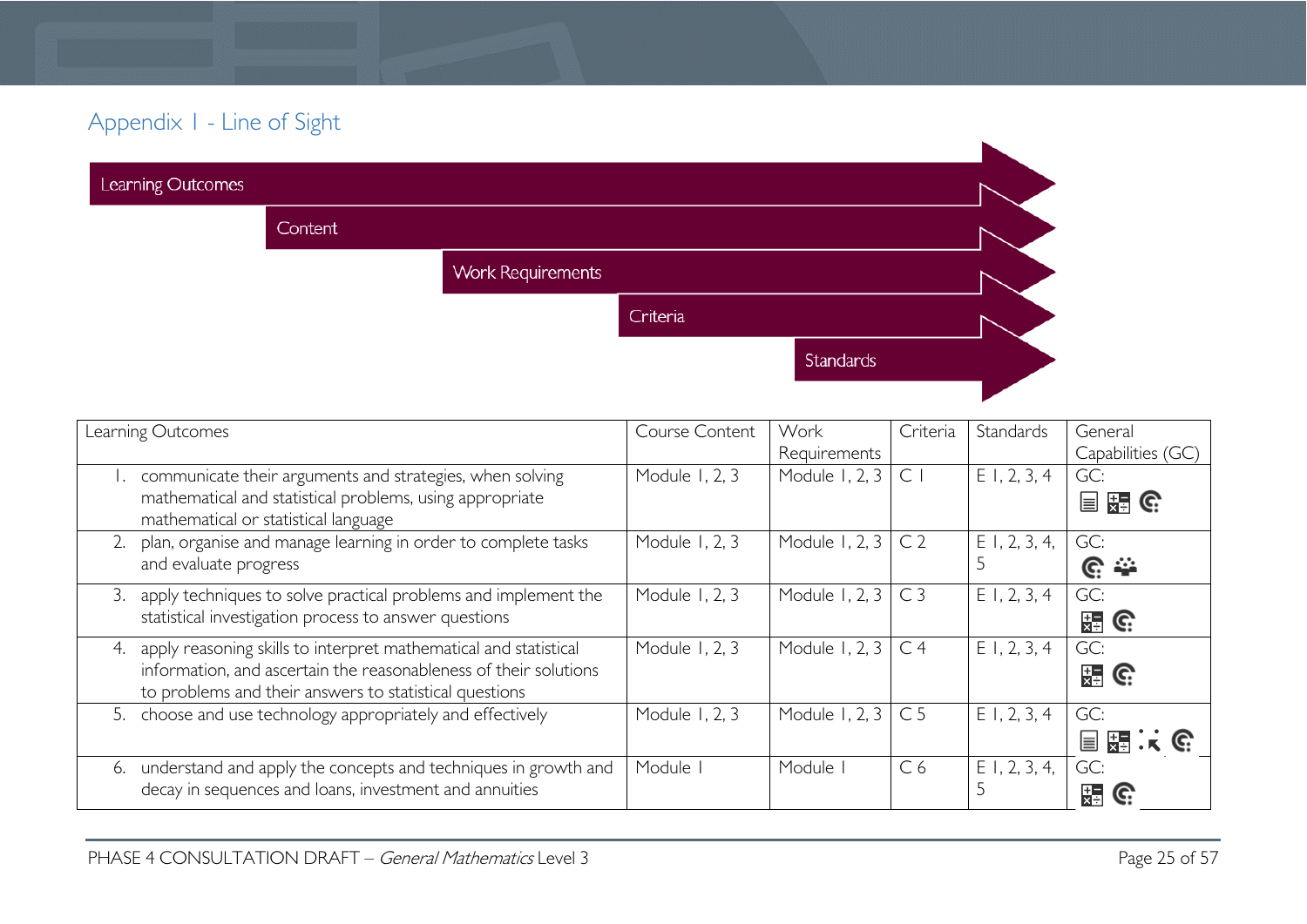| Learning Outcomes                                                | <b>Course Content</b> | Work         | Criteria | Standards      | General           |
|------------------------------------------------------------------|-----------------------|--------------|----------|----------------|-------------------|
|                                                                  |                       | Requirements |          |                | Capabilities (GC) |
| understand and apply the concepts and techniques in bivariate    | Module 2              | Module 2     |          | $E$ I, 2, 3, 4 | GC:               |
| data analysis and time series analysis                           |                       |              |          |                | 翡 G               |
| understand and apply the concepts and techniques in applications | Module 3              | Module 3     | C8       | E1, 2, 3, 4    | GC:               |
| of trigonometry and networks and decision mathematics            |                       |              |          |                | $\mathbb{R}$ G:   |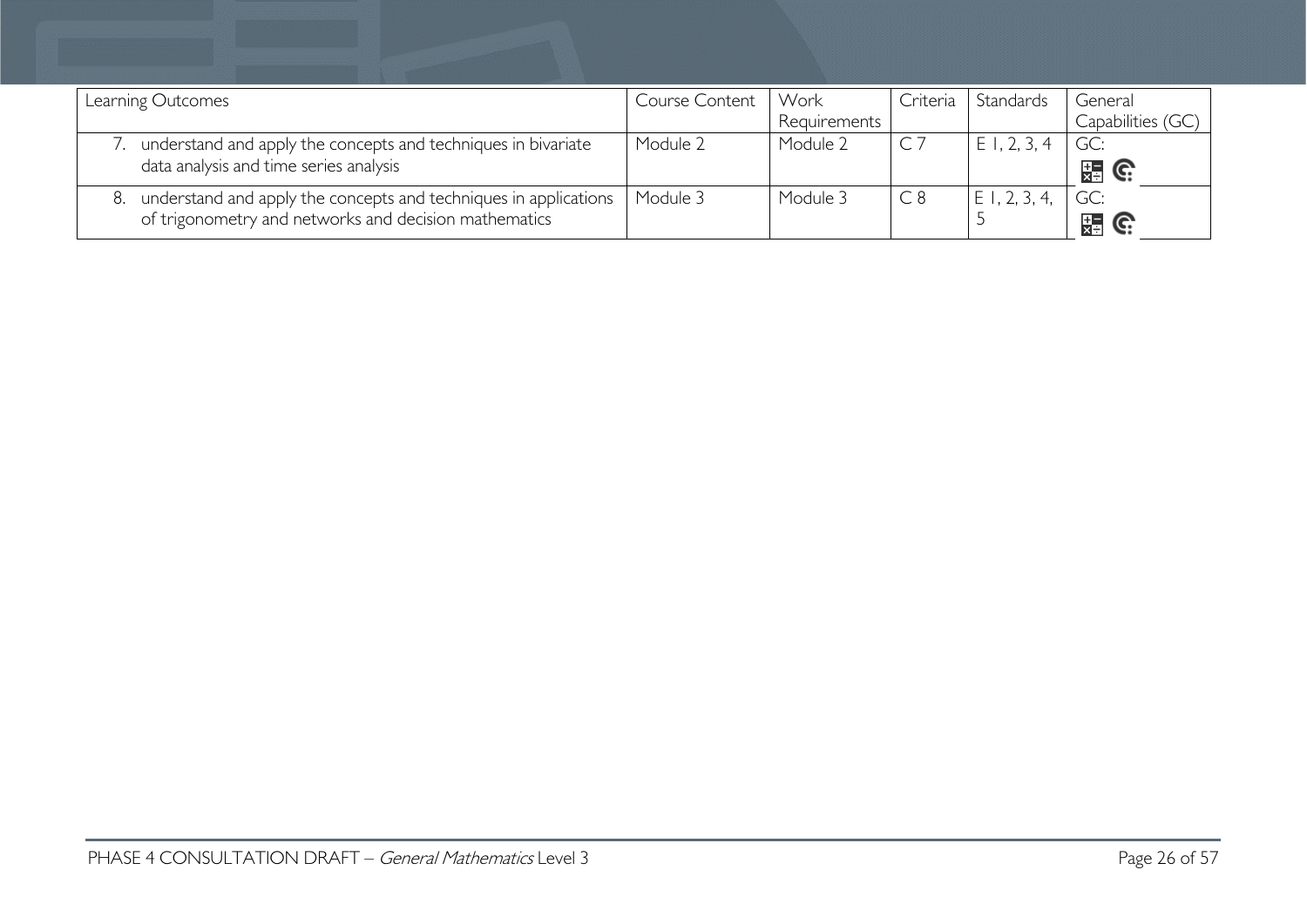# <span id="page-26-0"></span>Appendix 2 - Alignment to Curriculum Frameworks

#### <span id="page-26-1"></span>Links to Foundation to Year 10:

The proposed *General Mathematics* suite provides students with a breadth of mathematical and statistical experience that encompasses and builds on all three strands of the F-10 curriculum.

For all content areas of General Mathematics, the proficiency strands of Understanding, Fluency, Problem solving and Reasoning from the F–10 curriculum are still very much applicable and should be inherent in students' learning of the subject. Each strand is essential, and all are mutually reinforcing.

#### <span id="page-26-2"></span>Alignment to Australian Curriculum Senior Secondary Framework:

Almost all content in this course is drawn from the Australian Curriculum Senior Secondary Framework: General Mathematics. The content selected for this course primarily comes from Units 3 and 4, with one exception. The topic 'Graphs and Networks' from Unit 3 has been excluded as the proposed refinements to the Australian Curriculum F-10 have introduced the concepts covered in this topic into Years 9 and 10. As such, this content will not need to be reviewed in this course. Instead, content from Unit 2 'Applications of trigonometry' has been included, as the concepts of Heron's rule, the Sine rule and the Cosine rule all extend beyond the content covered in F-10. Further to this, the content from the Essential Mathematics framework Unit 4 'Earth geometry and time zones' along with the inclusion of the spherical Cosine rule have been included to further extend the application of trigonometry in this course.

<span id="page-26-4"></span>

| Module   | <b>Topics</b>                     | Australian Curriculum Framework Source |
|----------|-----------------------------------|----------------------------------------|
| Module I | Growth and decay in sequences     | <b>General Mathematics Unit 3</b>      |
|          | Loans, investment and annuities   | General Mathematics Unit 4             |
| Module 2 | Bivariate data analysis           | <b>General Mathematics Unit 3</b>      |
|          | Time series analysis              | General Mathematics Unit 4             |
| Module 3 | Applications of trigonometry      | <b>General Mathematics Unit 2</b>      |
|          | Earth geometry and time zones     | <b>Essential Mathematics Unit 4</b>    |
|          | Networks and decision mathematics | <b>General Mathematics Unit 4</b>      |

#### <span id="page-26-3"></span>Summary of Aligned Content: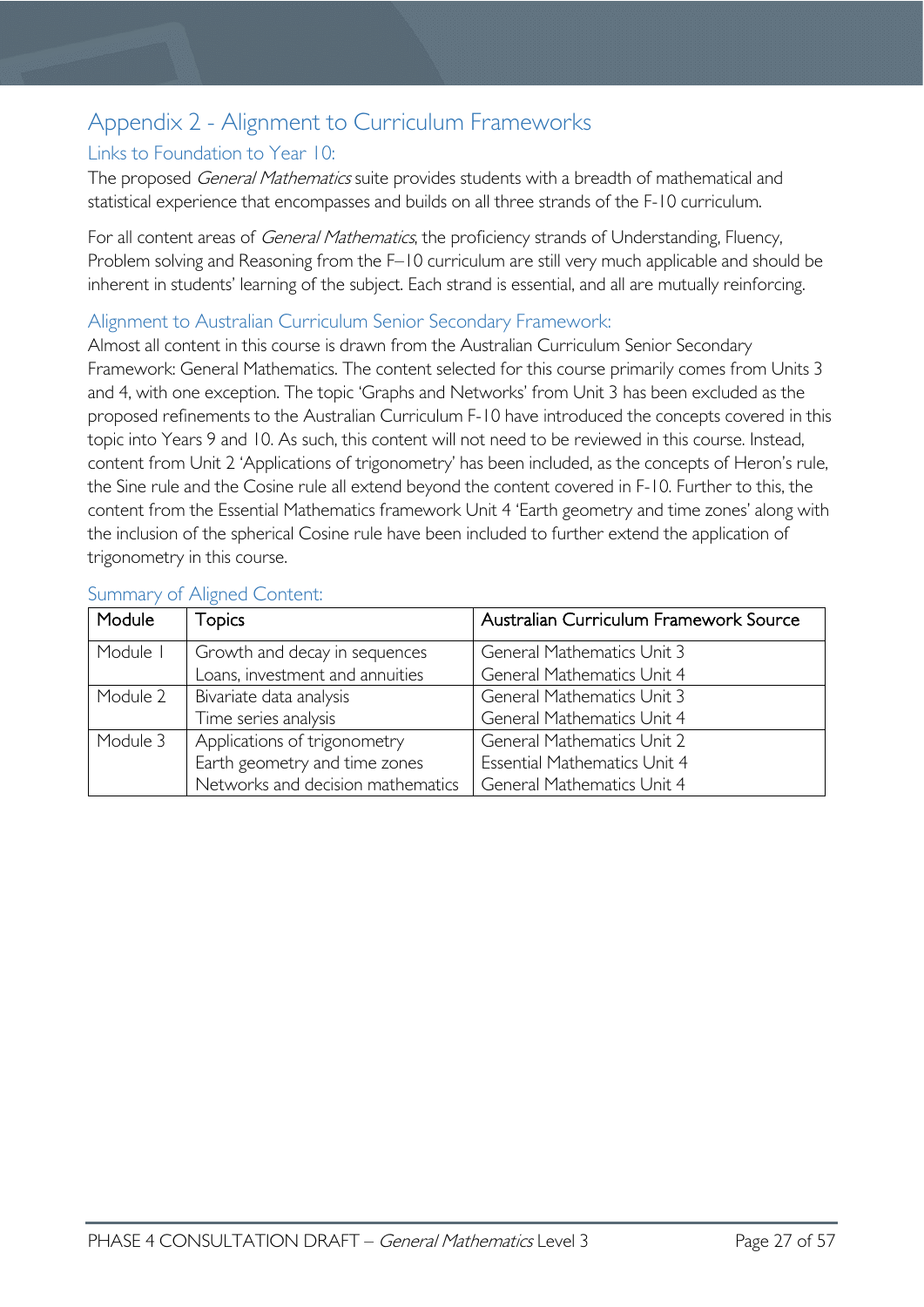# Appendix 3 - Work Requirements

Some of the work requirements in this course require learners to employ mathematical modelling and/or problem-solving processes to investigate open-ended contexts.

These processes are defined as follows:

#### Mathematical modelling

- Mathematical modelling is the process of using mathematical constructs, structures and techniques to represent and describe a real-world context or system, in a simple and concise way that enables one to investigate features and characteristics of its behaviour, analyse particular aspects or solve problems of interest, and to make predictions related to the context or system.
- A simple diagrammatic representation of the mathematical modelling process is shown below.



#### Problem-solving:

- Problem solving is a process that occurs in a context where a question, task or issue needs to be solved or resolved, and there is a motivation, but not yet the means, to do so.
- Questions or tasks for which there are already recognised methods or approaches for solution or resolution, do not require problem-solving in this sense.
- In Mathematics problems are generated from questions, conjectures and hypotheses within and across areas of study. New problems may arise in their own right, or as a variation, reformulation, extension or generalisation of a known problem or class of problems.
- A simple diagrammatic representation of the problem-solving process, adapted from How to Solve It (Polya, 1945, Princeton University Press) follows.

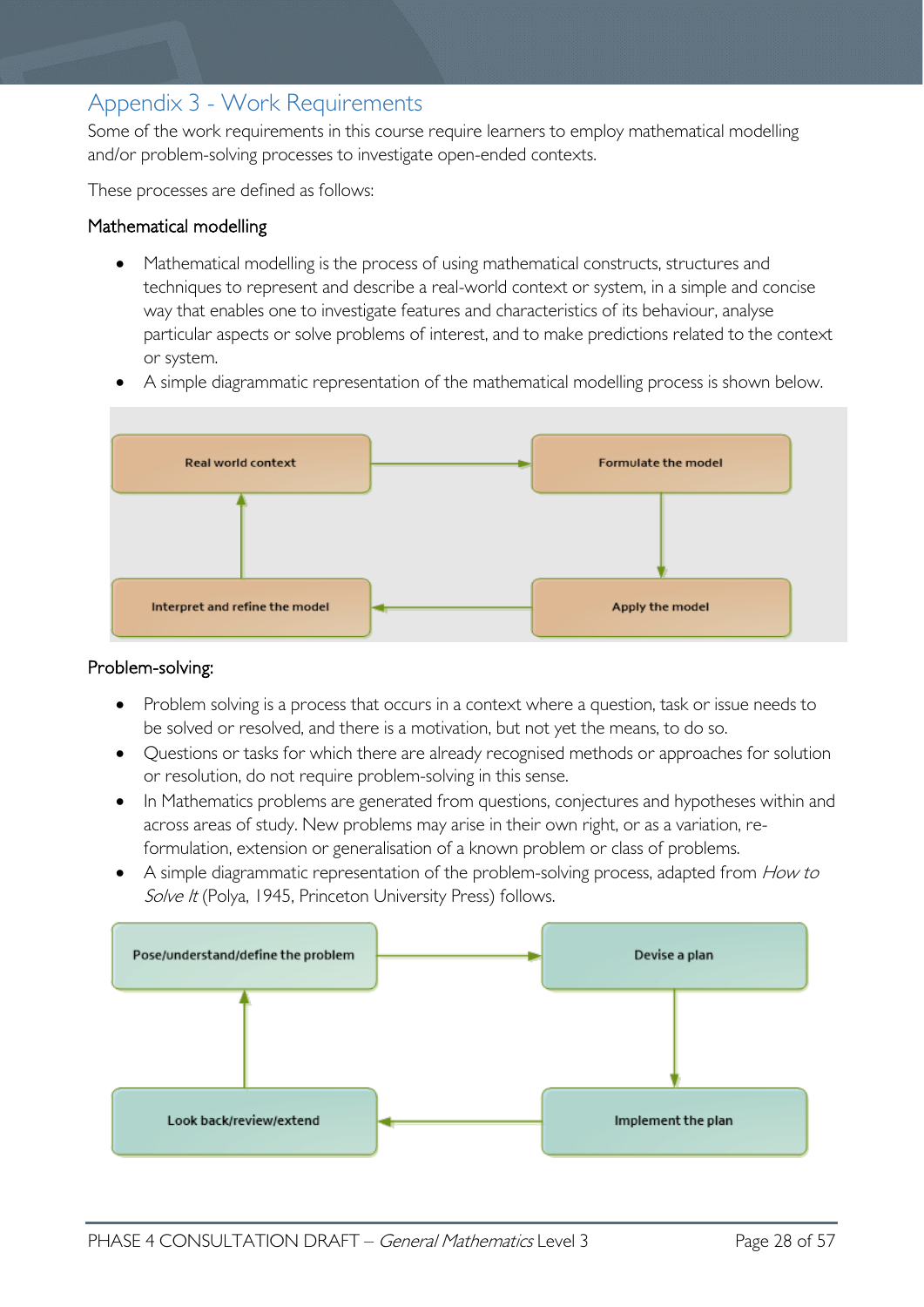• Mathematical modelling and problem-solving are complementary processes. Developing a model may be a strategy that is employed to solve a problem, and problem-solving may be required in developing and applying aspects of a model.

## <span id="page-28-0"></span>Module 1 Work Requirements Specifications

Focus Area: Discipline-based study

Title of Work Requirement: Mathematical modelling and/or problem-solving task

#### Mode/Format: Extended response

Description: Learners will engage in problem solving and/or mathematical modelling of a real-world context involving growth and decay in sequences and/or standard financial models. Learners' responses to the chosen stimulus will focus on interpretation of the context, selection and application of mathematical techniques, analysis of results or solutions and communication of drawn conclusions including describing any limitations or assumptions made. In preparation and alongside this task, it is likely that shorter practical activities will be engaged. These are designed to support the depth of understanding and engagement in the extended response. The extended response should be submitted as a single-word processed document of no more than 8 pages which:

- may include photos of hand-written work (including mathematical calculations) written format with the exception of mathematical calculations
- may include photographs or embedded diagrams or representations taken from graphical software packages.
- must be submitted as a single PDF in digital format and no larger than 10 MB.

#### Time allowance: 6 to 8 hours of class time including support tasks

Timing: No specified timing

External agencies: Involvement at teacher discretion

#### Relevant criteria:

- Criterion 1: all standard elements
- Criterion 2: elements 1, 2, 3 and where relevant 4 and 5
- Criterion 3: all standard elements
- Criterion 4: all standard elements
- Criterion 5: chosen elements as applicable to the context
- Criterion 6: chosen elements as applicable to the context

## <span id="page-28-1"></span>Module 2 Work Requirements Specifications

#### Focus Area: Discipline-based study

Title of Work Requirement: Statistical investigation

#### Mode/Format: Investigation

Description: Learners will engage in a statistical investigation to respond to a specific problem, question, issue or hypothesis evidenced by the collection, analysis, and synthesis of primary and/or secondary data sets with several variables. The investigation will use investigative practices and mathematical techniques as outlined in the course content of this module, supported by research as appropriate. The investigation should occur over an extended and defined timeframe. The task has three components of increasing complexity:

- the construction, description and interpretation of data plots, including smoothed plots where time series data is used
- the calculation and interpretation of summary statistics, including seasonal indices and their application where time series data is used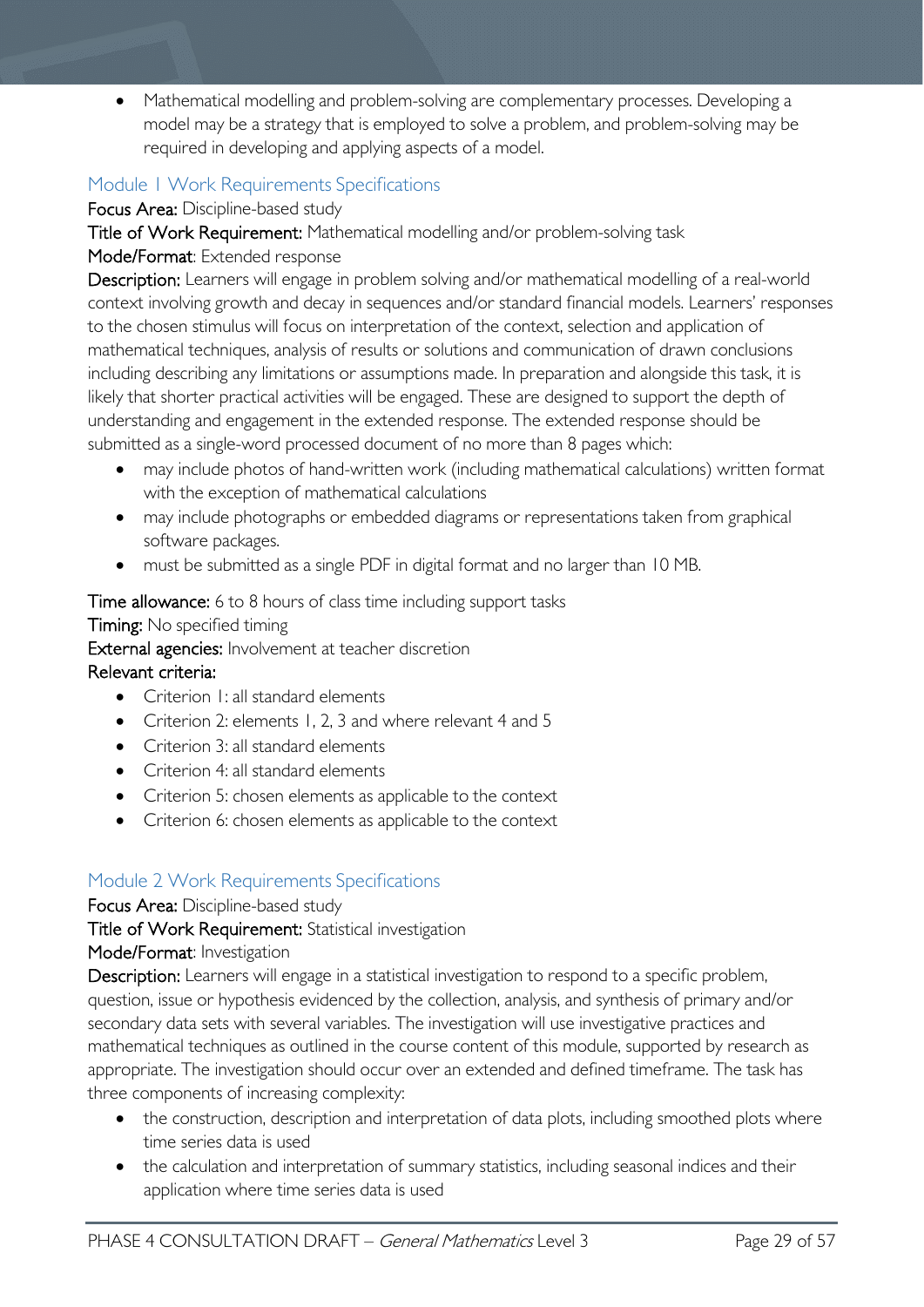• the modelling of linear associations, or trends where time series data is used, including the use of data transformation as appropriate.

Learners' responses to the chosen stimulus will focus on:

- making inferences and/or hypothesis
- classifying and organising data (including collection if relevant)
- interpretation of the constructed data plots
- selection and application of mathematical techniques
- modelling of linear associations or trends
- analysis of association including causation, correlation and identification of outliers and their causes
- communication of drawn conclusions including describing any limitations or assumptions made.

The statistical investigation should be submitted as a single-word processed document of no more than 10 pages (plus appendices) which:

- may include photos of hand-written work (including mathematical calculations) written format with the exception of mathematical calculations
- may include photographs, screenshots or embedded data representations taken from graphical software packages.
- must include references and raw data as appendices (excluded from page count)
- must be submitted as a single PDF in digital format and no larger than 10 MB.

The Harvard referencing style is recommended to be used throughout the folio.

- Regardless of the formal referencing style chosen, you must consistently use a single referencing style in all components of your folio.
- Refer to **Academic Integrity information** on the TASC website for information about referencing styles, frequently asked questions, and tips and hints for correct referencing.
- A detailed list of works cited must be shown in the Reference list.

#### **Time allowance:**  $8 - 10$  hours of class time

Timing: No specified timing External agencies: Involvement at teacher discretion Relevant criteria:

- Criterion 1: all standard elements
- Criterion 2: elements 1, 2, 3 and where relevant 4 and 5
- Criterion 3: all standard elements
- Criterion 4: all standard elements
- Criterion 5: chosen elements as applicable to the context
- Criterion 7: chosen elements as applicable to the context

## <span id="page-29-0"></span>Module 3 Work Requirements Specifications

#### Focus Area: Discipline-based study

Title of Work Requirement: Mathematical modelling and/or problem-solving task

#### Mode/Format: Extended response

Description: Learners will engage in problem solving and/or mathematical modelling of one or more real-world contexts involving trigonometry and Earth geometry, and/or networks and decision mathematics. In this module, an extended response may be a series of connected short responses to multiple contexts. Learners' responses to the chosen stimulus will focus on interpretation of the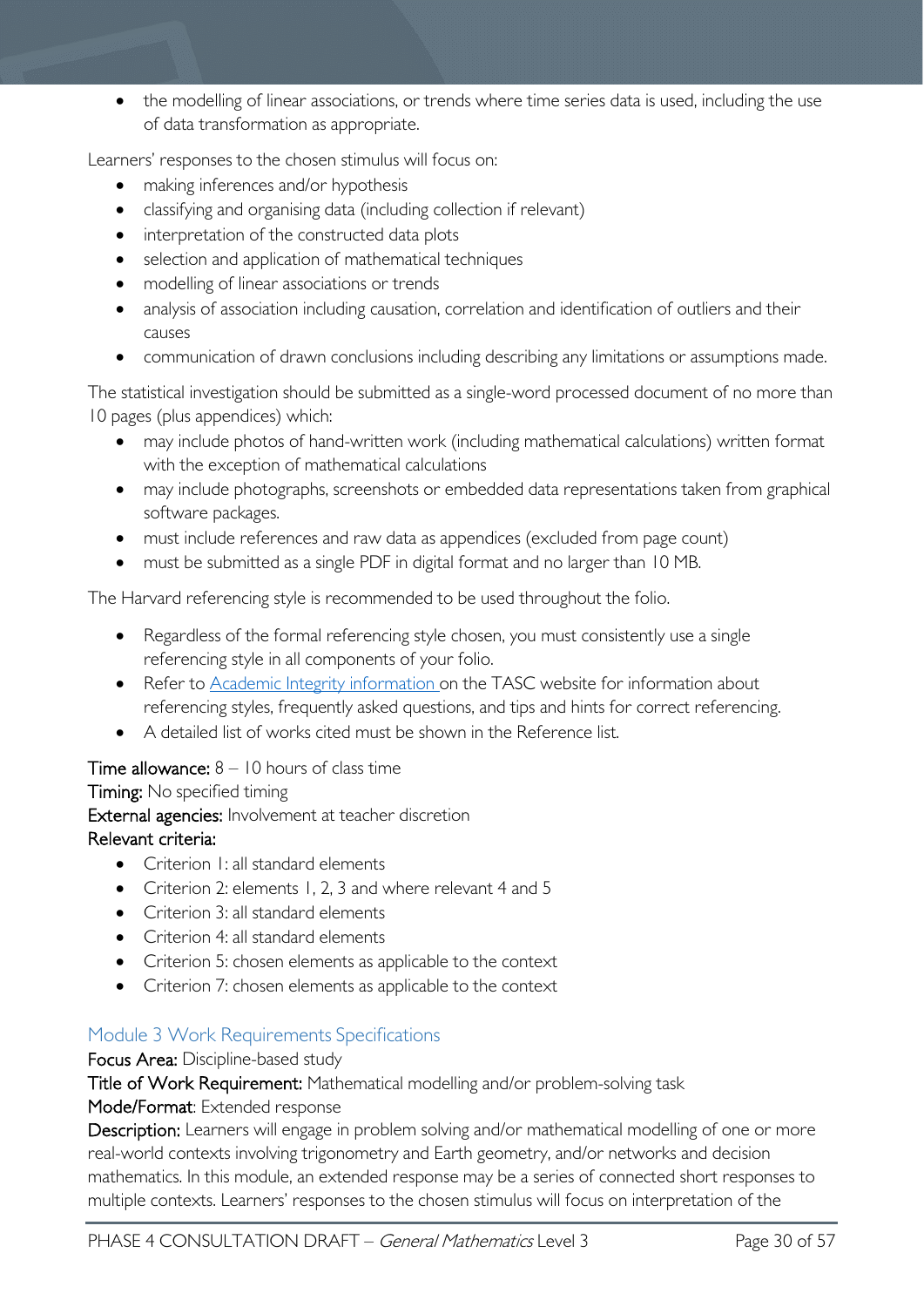context(s), selection and application of mathematical techniques, analysis of results or solutions and communication of drawn conclusions including describing any limitations or assumptions made. In preparation and alongside this task it is likely that shorter practical activities will be engaged. These are designed to support the depth of understanding and engagement in the extended response. The extended response should be submitted as a single-word processed document of no more than 8 pages which:

- may include photos of hand-written work (including mathematical calculations) written format with the exception of mathematical calculations
- may include photographs or embedded diagrams or representations taken from graphical software packages.
- must be submitted as a single PDF in digital format and no larger than 10 MB.

Time allowance: 6 to 8 hours of class time including support tasks Timing: No specified timing External agencies: Involvement at teacher discretion

## Relevant criteria:

- Criterion I: all standard elements
- Criterion 2: elements 1, 2, 3 and where relevant 4 and 5
- Criterion 3: all standard elements
- Criterion 4: all standard elements
- Criterion 5: chosen elements as applicable to the context
- Criterion 8: chosen elements as applicable to the context

# <span id="page-30-0"></span>Appendix 4 – General Capabilities and Cross-Curriculum Priorities

Learning across the curriculum content, including the cross-curriculum priorities and general capabilities, assists students to achieve the broad learning outcomes defined in the Alice Springs (Mparntwe) Education Declaration (December 2019).

General Capabilities:

The general capabilities play a significant role in the Australian Curriculum in equipping young Australians to live and work successfully in the twenty-first century.

In the Australian Curriculum, capability encompasses knowledge, skills, behaviours and dispositions. Students develop capability when they apply knowledge and skills confidently, effectively and appropriately in complex and changing circumstances, in their learning at school and in their lives outside school.

The general capabilities include:

- Critical and creative thinking  $\mathbb{C}$
- Ethical understanding  $\div$
- Information and communication technology capability  $\cdot \star$
- Intercultural understanding  $e_3$
- Literacy  $\blacksquare$
- Numeracy
- Personal and social capability  $\ddot{\bullet}$

Cross-Curriculum Priorities: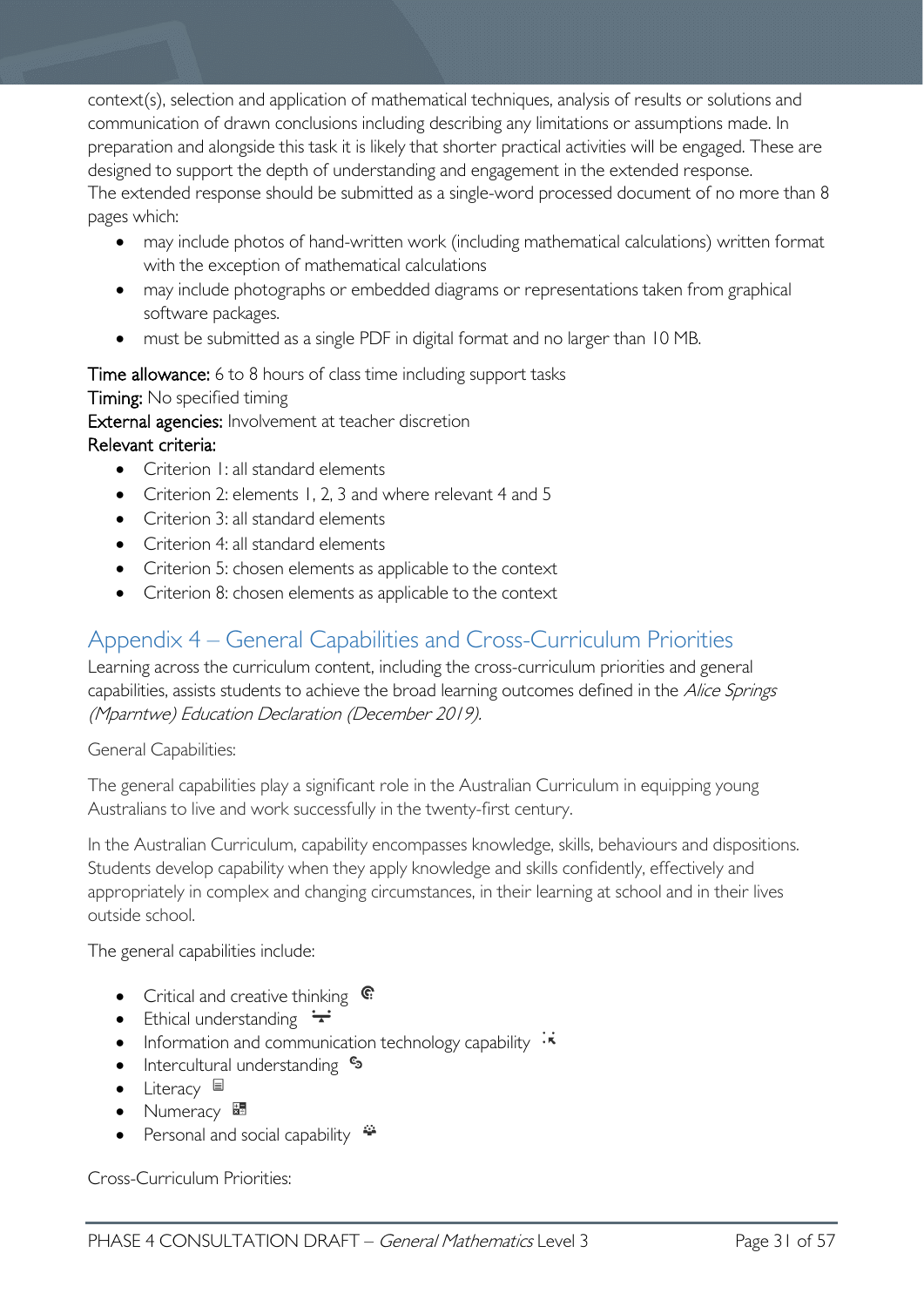Cross-curriculum priorities enable students to develop understanding about and address the contemporary issues they face, for their own benefit and for the benefit of Australia as a whole. The priorities provide national, regional and global dimensions which will enrich the curriculum through development of considered and focused content that fits naturally within learning areas. Incorporation of the priorities will encourage conversations between students, teachers and the wider community.

The cross-curriculum priorities include:

- Aboriginal and Torres Strait Islander Histories and Cultures  $\mathcal$
- Asia and Australia's Engagement with Asia **MA**
- Sustainability  $\triangleleft$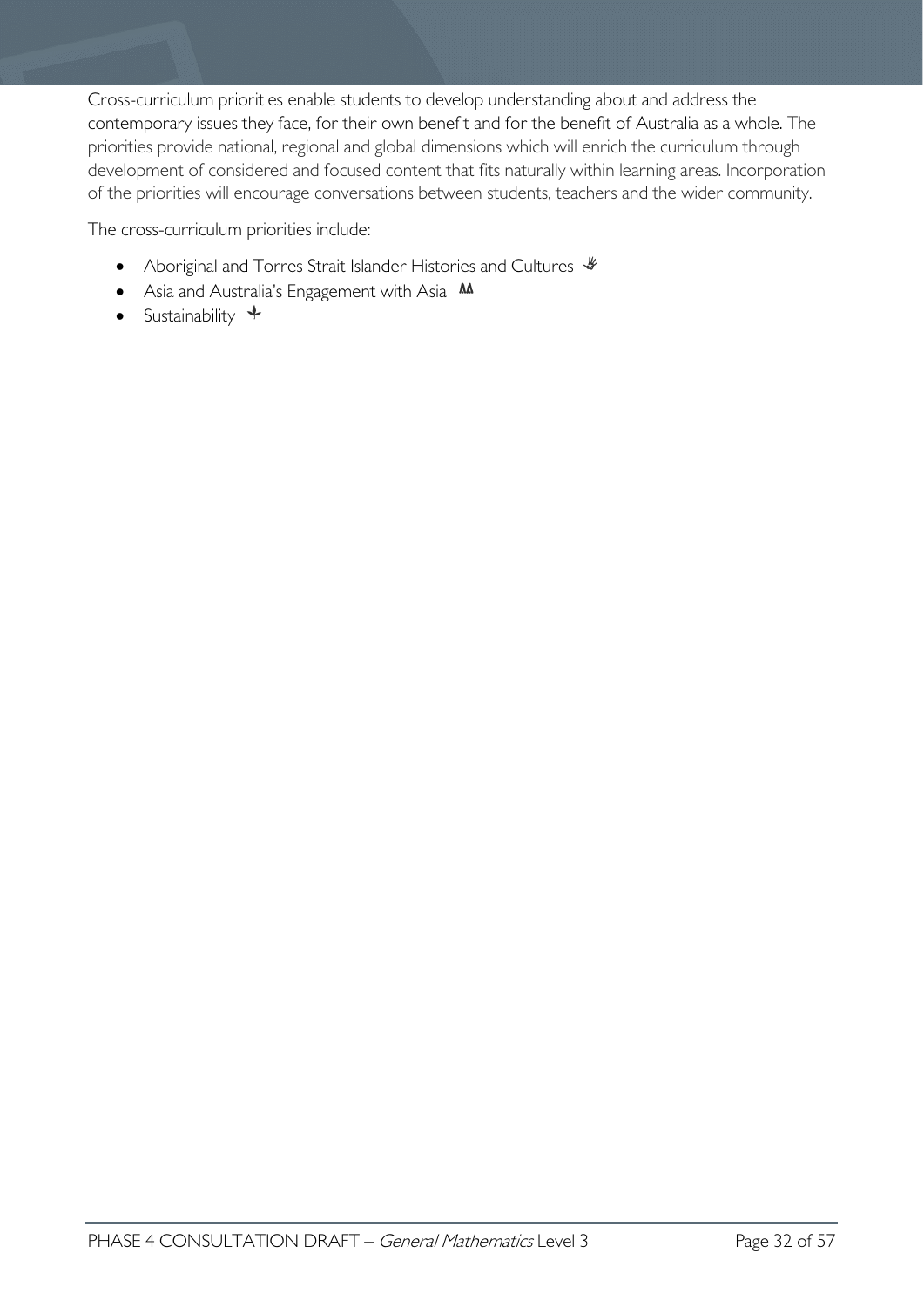| Appendix 5 – Glossary |  |
|-----------------------|--|
|-----------------------|--|

<span id="page-32-0"></span>

| Term                | Definition                                                                                                                                                                                                                                                                                                                                                                                                                                     | Source<br>Acknowledgement | <b>Course Context</b>                                                            |
|---------------------|------------------------------------------------------------------------------------------------------------------------------------------------------------------------------------------------------------------------------------------------------------------------------------------------------------------------------------------------------------------------------------------------------------------------------------------------|---------------------------|----------------------------------------------------------------------------------|
| adjacency matrix    | An adjacency matrix for a non-directed graph with $n$ vertices is a<br>$n \times n$ matrix in which the entry in row <i>i</i> and column <i>j</i> is the<br>number of edges joining the vertices $i$ and $j$ . In an adjacency<br>matrix a loop is counted as one edge.<br>For a directed graph, the entry in row $i$ and column $j$ is the<br>number of directed edges (arcs) joining the vertex $i$ and $j$ in the<br>direction $i$ to $j$ . | <b>ACARA</b>              | <b>General Mathematics 3:</b><br>Module 3 – Networks and<br>decision mathematics |
| algorithm           | An algorithm is a precisely defined routine procedure that can<br>be applied and systematically followed through to a conclusion.                                                                                                                                                                                                                                                                                                              | <b>ACARA</b>              | <b>General Mathematics 3</b>                                                     |
| angle of depression | When an observer looks at an object that is lower than the eye<br>of the observer, the angle between the line of sight and the<br>horizontal is called the angle of depression.                                                                                                                                                                                                                                                                | <b>ACARA</b>              | <b>General Mathematics 3:</b><br>Module $3 - Trigonometry$<br>and Earth geometry |
| angle of elevation  | When an observer looks at an object that is higher than the eye<br>of the observer, the angle between the line of sight and the<br>horizontal is called the angle of elevation.                                                                                                                                                                                                                                                                | <b>ACARA</b>              | General Mathematics 3:<br>Module 3 - Trigonometry<br>and Earth geometry          |
| annuity             | An annuity is a compound interest investment from which<br>payments are made on a regular basis for a fixed period of time.<br>At the end of this time the investment has no residual value.                                                                                                                                                                                                                                                   | <b>ACARA</b>              | <b>General Mathematics 3:</b><br>Module I - Investment.<br>loans and annuities   |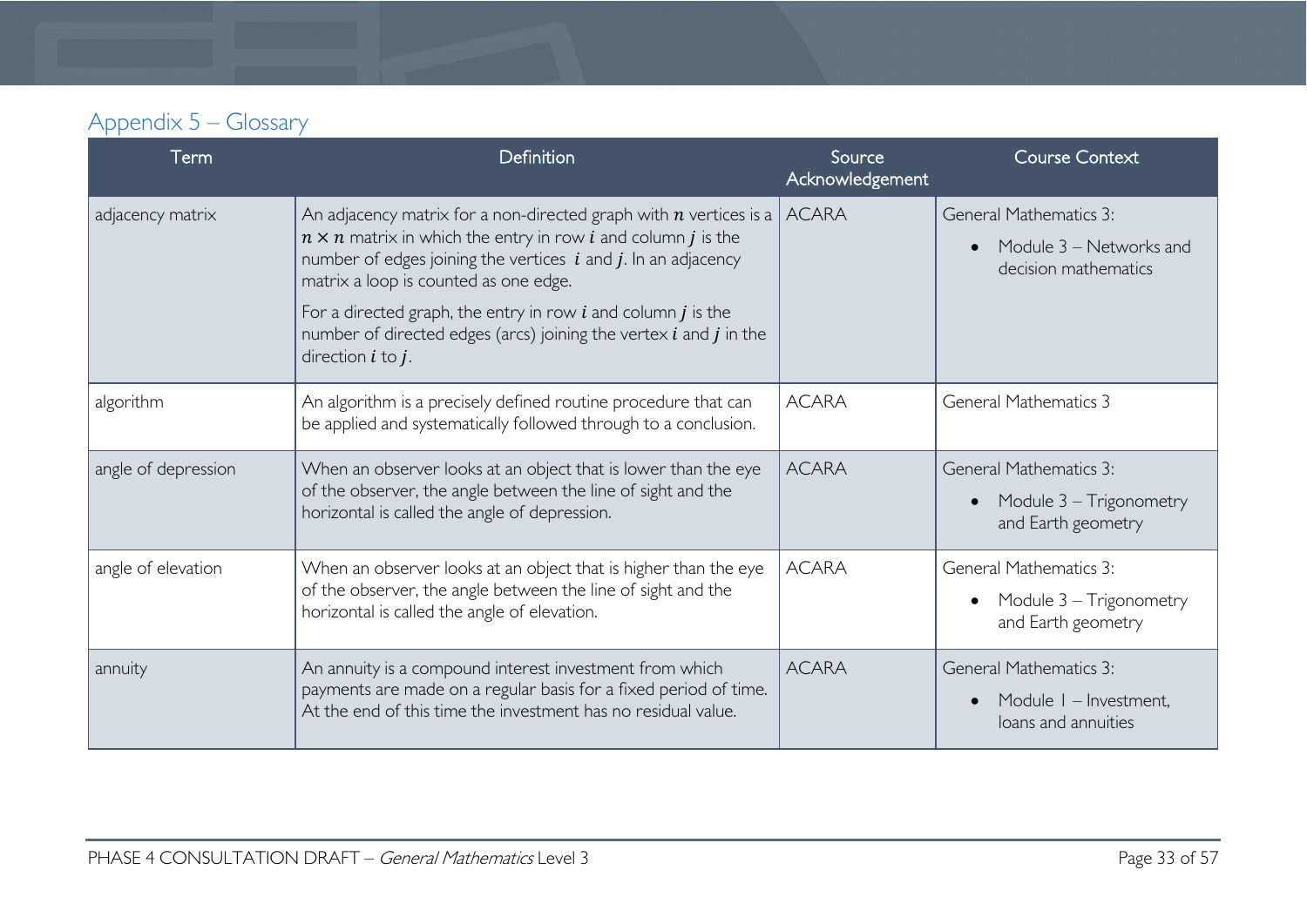| Term                         | Definition                                                                                                                                                                                                                                                                                                                                                                                                                                                                                                                                          | Source<br>Acknowledgement | <b>Course Context</b>                                                          |
|------------------------------|-----------------------------------------------------------------------------------------------------------------------------------------------------------------------------------------------------------------------------------------------------------------------------------------------------------------------------------------------------------------------------------------------------------------------------------------------------------------------------------------------------------------------------------------------------|---------------------------|--------------------------------------------------------------------------------|
| arithmetic sequence          | A sequence of numbers such that the difference between any<br>two successive members of the sequence is constant,<br>e.g. the sequence 2, 5, 8, 11, 14, 17, $\ldots$ is an arithmetic sequence<br>with first term 2 and common difference 3, by inspection of the<br>sequence, the rule for the nth term $t_n$ of this sequence is:<br>$t_n = 2 + (n - 1)3 = 3n - 1$ , $n \ge 1$ , if $t_n$ is used to denote the<br>nth term in the sequence, then a recursion relation that will<br>generate this sequence is:<br>$t_1 = 2, t_{n+1} = 3, n \ge 1$ | <b>QCAA</b>               | General Mathematics 3:<br>Module $I - Growth$ and<br>decay in sequences        |
| association                  | A general term used to describe the relationship between two<br>(or more) variables. The term association is often used<br>interchangeably with the term correlation. The latter tends to be<br>used when referring to the strength of a linear relationship<br>between two numerical variables.                                                                                                                                                                                                                                                    | <b>ACARA</b>              | <b>General Mathematics 3:</b><br>Module 2 – Bivariate data<br>analysis         |
| average percentage<br>method | In the average percentage method for calculating a seasonal<br>index, the data for each 'season' are expressed as percentages of<br>the average for the year. The percentages for the corresponding<br>'seasons' for different years are then averaged using a mean or<br>median to arrive at a seasonal index.                                                                                                                                                                                                                                     | <b>ACARA</b>              | <b>General Mathematics 3:</b><br>Module 2 - Time series<br>analysis            |
| bearing                      | The direction of a fixed point, or the path of an object, from the<br>point of observation.                                                                                                                                                                                                                                                                                                                                                                                                                                                         | <b>OCAA</b>               | <b>General Mathematics 3:</b><br>Module 3 – Trigonometry<br>and Earth geometry |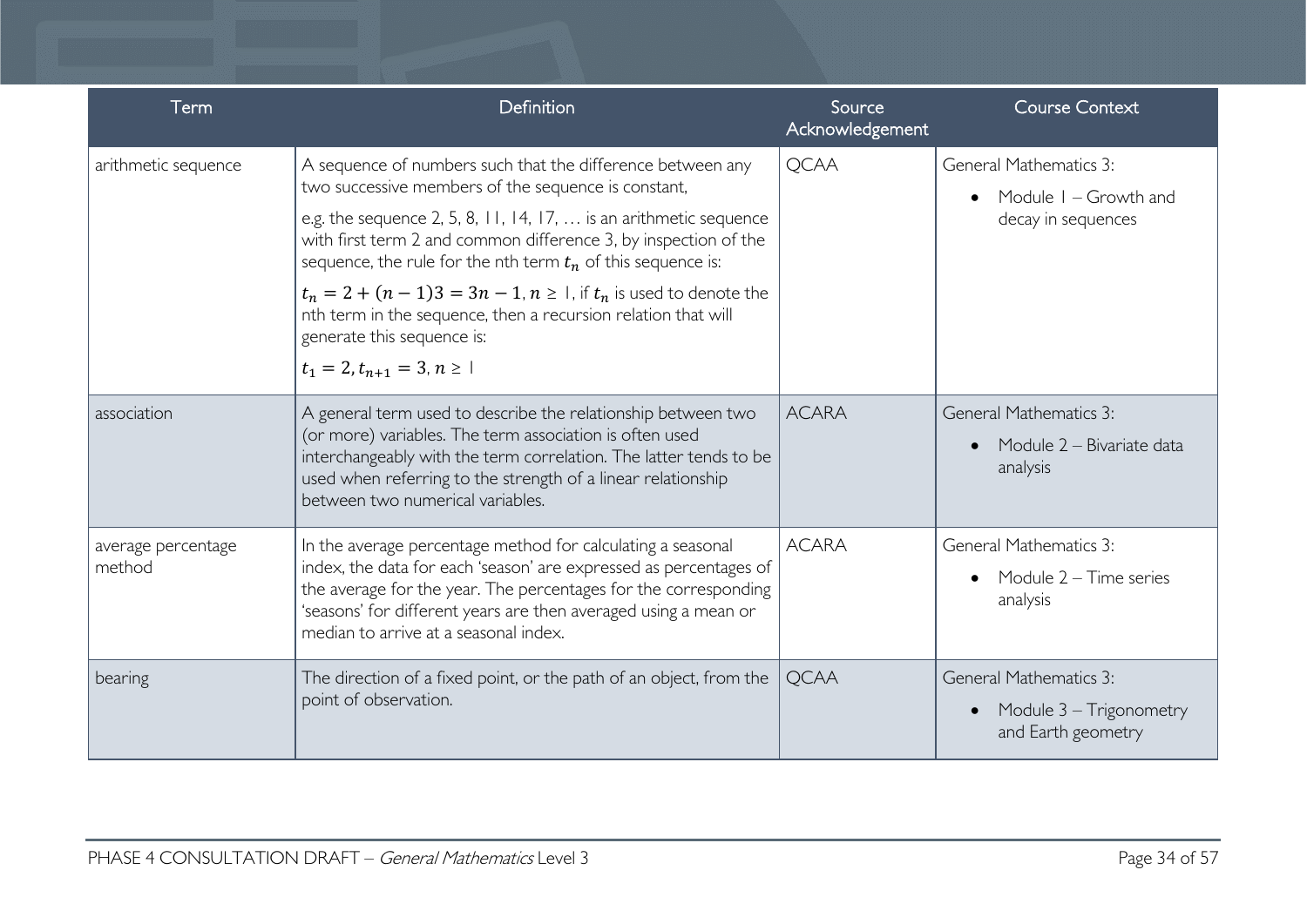| Term                 | Definition                                                                                                                                                                                                                                                                                                                                                                | Source<br>Acknowledgement | <b>Course Context</b>                                                                       |
|----------------------|---------------------------------------------------------------------------------------------------------------------------------------------------------------------------------------------------------------------------------------------------------------------------------------------------------------------------------------------------------------------------|---------------------------|---------------------------------------------------------------------------------------------|
| bipartite graph      | A bipartite graph is a graph whose set of vertices can be split<br>into two distinct groups in such a way that each edge of the<br>graph joins a vertex in the first group to a vertex in the second<br>group.                                                                                                                                                            | <b>ACARA</b>              | General Mathematics 3:<br>Module 3 - Networks and<br>decision mathematics                   |
| book value           | The book value is the value of an asset recorded on a balance<br>sheet. The book value is based on the original cost of the asses<br>less depreciation. There are three commonly used methods for<br>calculating yearly depreciation in the value of an asset, namely,<br>reducing balance depreciation, flat rate depreciation or unit cost<br>depreciation.             | <b>ACARA</b>              | <b>General Mathematics 3:</b><br>Module I - Investment,<br>$\bullet$<br>loans and annuities |
| break-even point     | The break---even point is the point at which revenue begins to<br>exceed the cost of production.                                                                                                                                                                                                                                                                          | <b>ACARA</b>              | <b>General Mathematics 3:</b><br>Module I - Investment,<br>loans and annuities              |
| categorical data     | Data associated with a categorical variable is called categorical<br>data.                                                                                                                                                                                                                                                                                                | <b>ACARA</b>              | <b>General Mathematics 3:</b><br>Module 2 – Bivariate data<br>analysis                      |
| categorical variable | A categorical variable is a variable whose values are categories.<br>Examples include blood group (A, B, AB or O) or house<br>construction type (brick, concrete, timber, steel, other).<br>Categories may have numerical labels, e.g. the numbers worn by<br>player in a sporting team, but these labels have no numerical<br>significance, they merely serve as labels. | <b>ACARA</b>              | General Mathematics 3:<br>Module 2 – Bivariate data<br>$\bullet$<br>analysis                |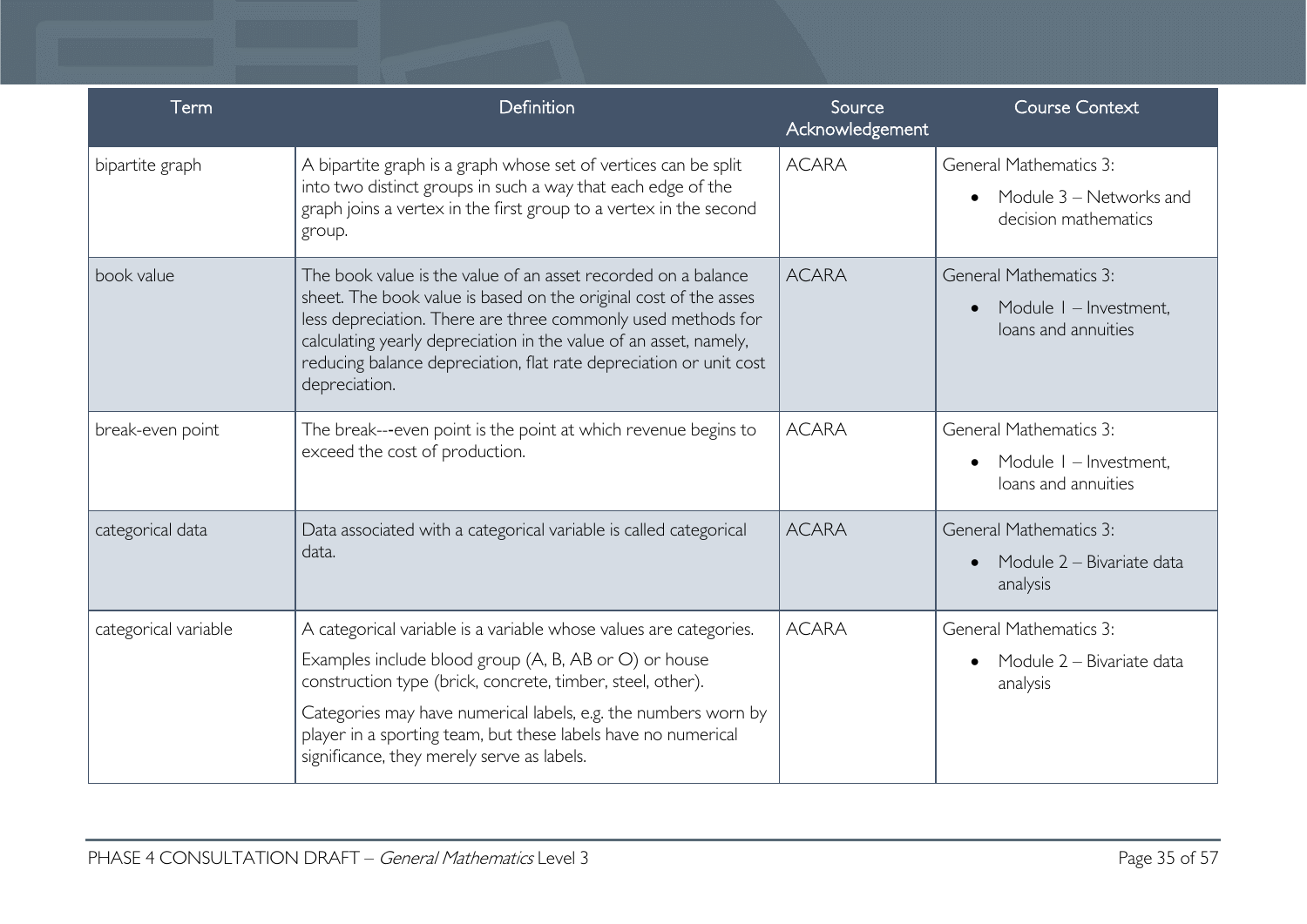| Term                            | Definition                                                                                                                                                                                                                                                                                                                                                                                      | Source<br>Acknowledgement | <b>Course Context</b>                                                            |
|---------------------------------|-------------------------------------------------------------------------------------------------------------------------------------------------------------------------------------------------------------------------------------------------------------------------------------------------------------------------------------------------------------------------------------------------|---------------------------|----------------------------------------------------------------------------------|
| causal relationship             | A relationship between an explanatory and a response variable is<br>said to be causal if the change in the explanatory variable actually<br>causes a change in the response variable. Simply knowing that<br>two variables are associated, no matter how strongly, is not<br>sufficient evidence by itself to conclude that the two variables<br>are causally related.                          | <b>OCAA</b>               | <b>General Mathematics 3:</b><br>Module 2 - Bivariate data<br>analysis           |
| coefficient of<br>determination | In a linear model between two variables, the coefficient of<br>determination (R2) is the proportion of the total variation that<br>can be explained by the linear relationship existing between the<br>two variables, usually expressed as a percentage. For two<br>variables only, the coefficient of determination is numerically<br>equal to the square of the correlation coefficient (r2). | <b>ACARA</b>              | <b>General Mathematics 3:</b><br>Module 2 - Bivariate data<br>analysis           |
| common response                 | A response it said to be common when there is no causation,<br>but instead the association is explained by at least one other<br>variable that is associated with both the explanatory and the<br>response variable                                                                                                                                                                             | <b>ACARA</b>              | <b>General Mathematics 3:</b><br>Module 2 - Bivariate data<br>analysis           |
| compass bearings                | Compass bearings are specified as angles either side of North or<br>South, that describe the direction of a fixed point, or the path of<br>an object. For example: a compass bearing of N50°E is found by<br>facing North and moving through an angle of 50° towards East.                                                                                                                      | <b>ACARA</b>              | <b>General Mathematics 3:</b><br>Module 3 - Trigonometry<br>and Earth geometry   |
| complete graph                  | A complete graph is a simple graph in which every vertex is<br>joined to every other vertex by an edge. The complete graph<br>with n vertices is denoted Kn.                                                                                                                                                                                                                                    | <b>ACARA</b>              | <b>General Mathematics 3:</b><br>Module 3 - Networks and<br>decision mathematics |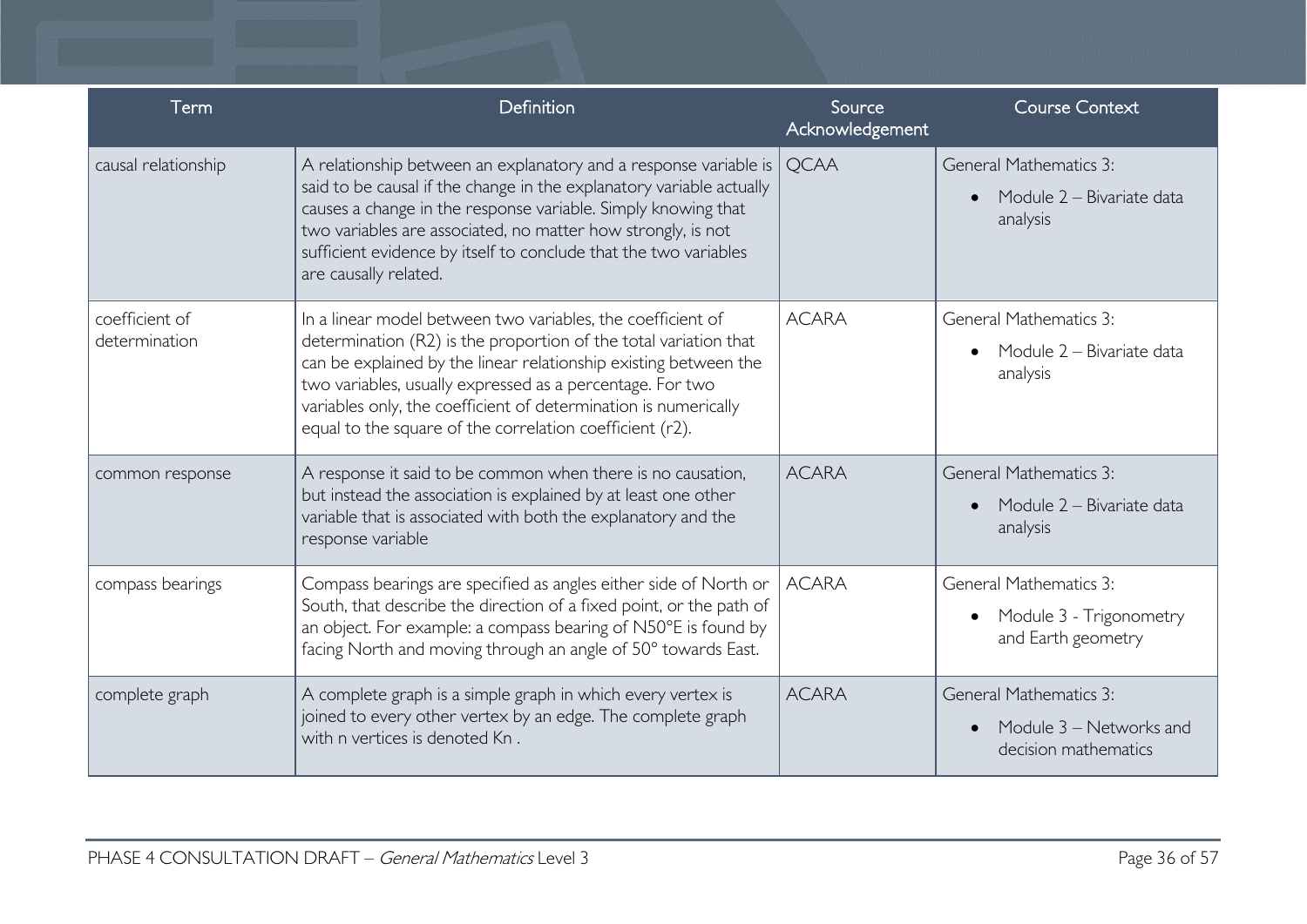| <b>Term</b>          | Definition                                                                                                                                                                                                                                                                                                                                                                                                                                                            | Source<br>Acknowledgement | <b>Course Context</b>                                                            |
|----------------------|-----------------------------------------------------------------------------------------------------------------------------------------------------------------------------------------------------------------------------------------------------------------------------------------------------------------------------------------------------------------------------------------------------------------------------------------------------------------------|---------------------------|----------------------------------------------------------------------------------|
| compound interest    | The interest earned when each successive interest payment is<br>added to the principal for the purpose of calculating the next<br>interest payment.<br>e.g. if the principal $(P)$ earns compound interest $(A)$ at the<br>interest rate $(i)$ expressed as a percentage per period, then after<br>$(n)$ compounding periods the total amount accrued is:<br>$A = P(1 + i)^n$<br>When plotted on a graph, the total amount accrued is shown to<br>grow exponentially. | <b>QCAA</b>               | <b>General Mathematics 3:</b><br>Module I - Investment,<br>loans and annuities   |
| confounding          | Confounding exists in situations where there may be causation,<br>but the change may also be caused by one or more uncontrolled<br>variables whose effects cannot be disentangled from the effect<br>of the response variable.                                                                                                                                                                                                                                        | <b>ACARA</b>              | <b>General Mathematics 3:</b><br>Module 2 - Bivariate data<br>analysis           |
| connected graph      | A graph is connected if there is a path between each pair of<br>vertices. A bridge is an edge in a connected graph that, if<br>removed, leaves a graph disconnected.                                                                                                                                                                                                                                                                                                  | <b>ACARA</b>              | <b>General Mathematics 3:</b><br>Module 3 – Networks and<br>decision mathematics |
| Consumer Price Index | The Consumer Price Index (CPI) is a measure of changes, over<br>time, in retail prices of a constant basket of goods and services<br>representative of consumption expenditure by resident<br>households in Australian metropolitan areas.                                                                                                                                                                                                                            | <b>ACARA</b>              | <b>General Mathematics 3:</b><br>Module I - Investment,<br>loans and annuities   |
| continuous data      | Data associated with a continuous variable is called continuous<br>data.                                                                                                                                                                                                                                                                                                                                                                                              | <b>ACARA</b>              | <b>General Mathematics 3:</b><br>Module 2 – Bivariate data<br>analysis           |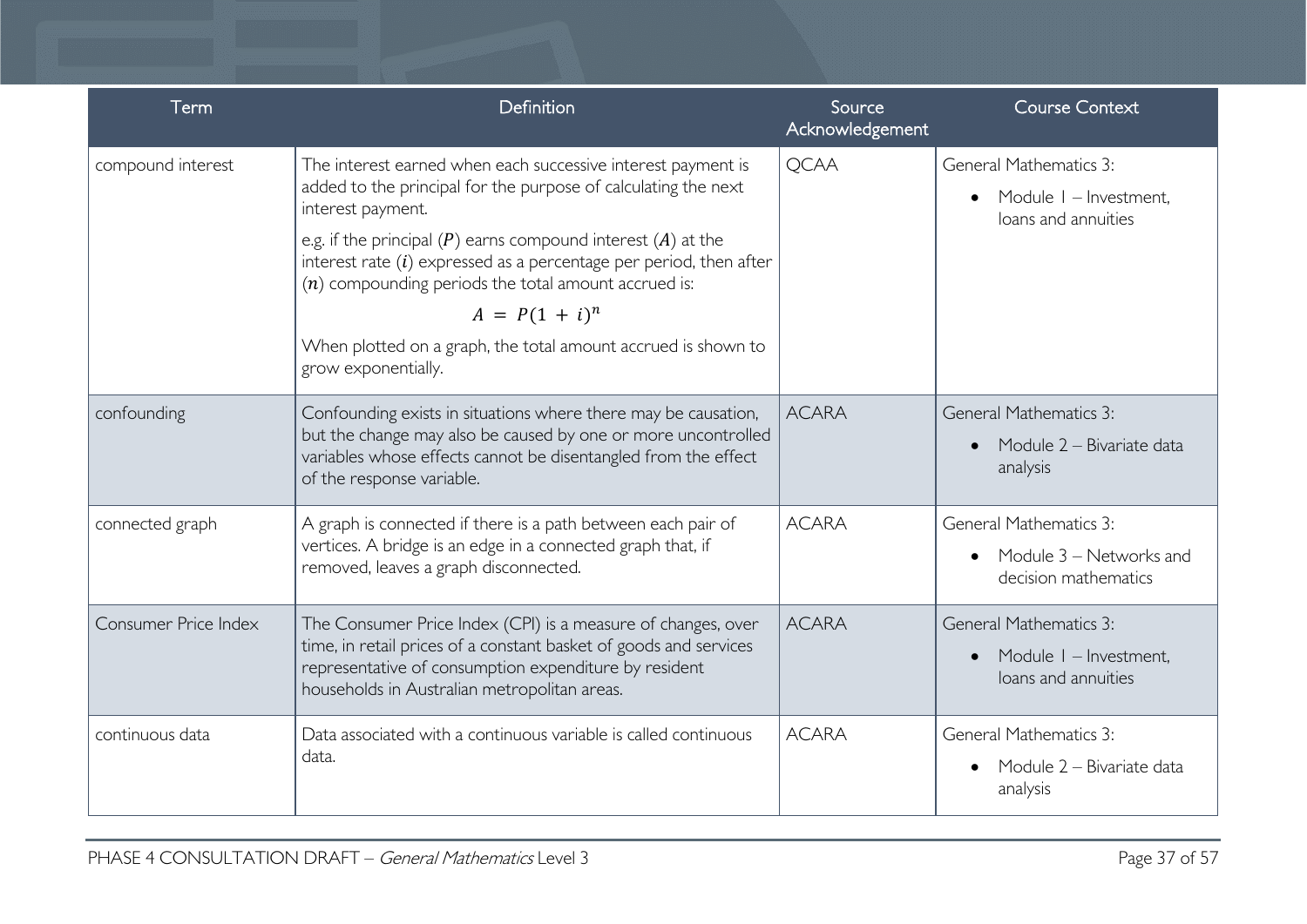| Term                    | Definition                                                                                                                                                                                                                                                                                                           | Source<br>Acknowledgement | <b>Course Context</b>                                                          |
|-------------------------|----------------------------------------------------------------------------------------------------------------------------------------------------------------------------------------------------------------------------------------------------------------------------------------------------------------------|---------------------------|--------------------------------------------------------------------------------|
| continuous variable     | A continuous variable is a numerical variable that can take any<br>value that lies within an interval. In practice, the values taken are<br>subject to accuracy of the measurement instrument used to<br>obtain these values.<br>Examples include height, reaction time, temperature and systolic<br>blood pressure. | <b>ACARA</b>              | <b>General Mathematics 3:</b><br>Module 2 - Bivariate data<br>analysis         |
| correlation             | Correlation is a measure of the strength of the linear<br>relationship between two variables.                                                                                                                                                                                                                        | <b>ACARA</b>              | <b>General Mathematics 3:</b><br>Module 2 - Bivariate data<br>analysis         |
| correlation coefficient | The correlation coefficient $(r)$ is a measure of the strength of<br>the liner relationship between a pair of variables.                                                                                                                                                                                             | <b>ACARA</b>              | <b>General Mathematics 3:</b><br>Module 2 – Bivariate data<br>analysis         |
| cosine ratio            | In any right-angled triangle,<br>$\cos \theta = \frac{adjacent}{hypotenuse}$                                                                                                                                                                                                                                         | <b>QCAA</b>               | <b>General Mathematics 3:</b><br>Module 3 - Trigonometry<br>and Earth geometry |
| cosine rule             | For a triangle of side lengths $a, b$ and $c$ and angles $A, B$ and $C$ ,<br>the cosine rule states that:<br>$c^2 = a^2 + b^2 - 2ab \cdot \cos C$                                                                                                                                                                    | <b>ACARA</b>              | <b>General Mathematics 3:</b><br>Module 3 - Trigonometry<br>and Earth geometry |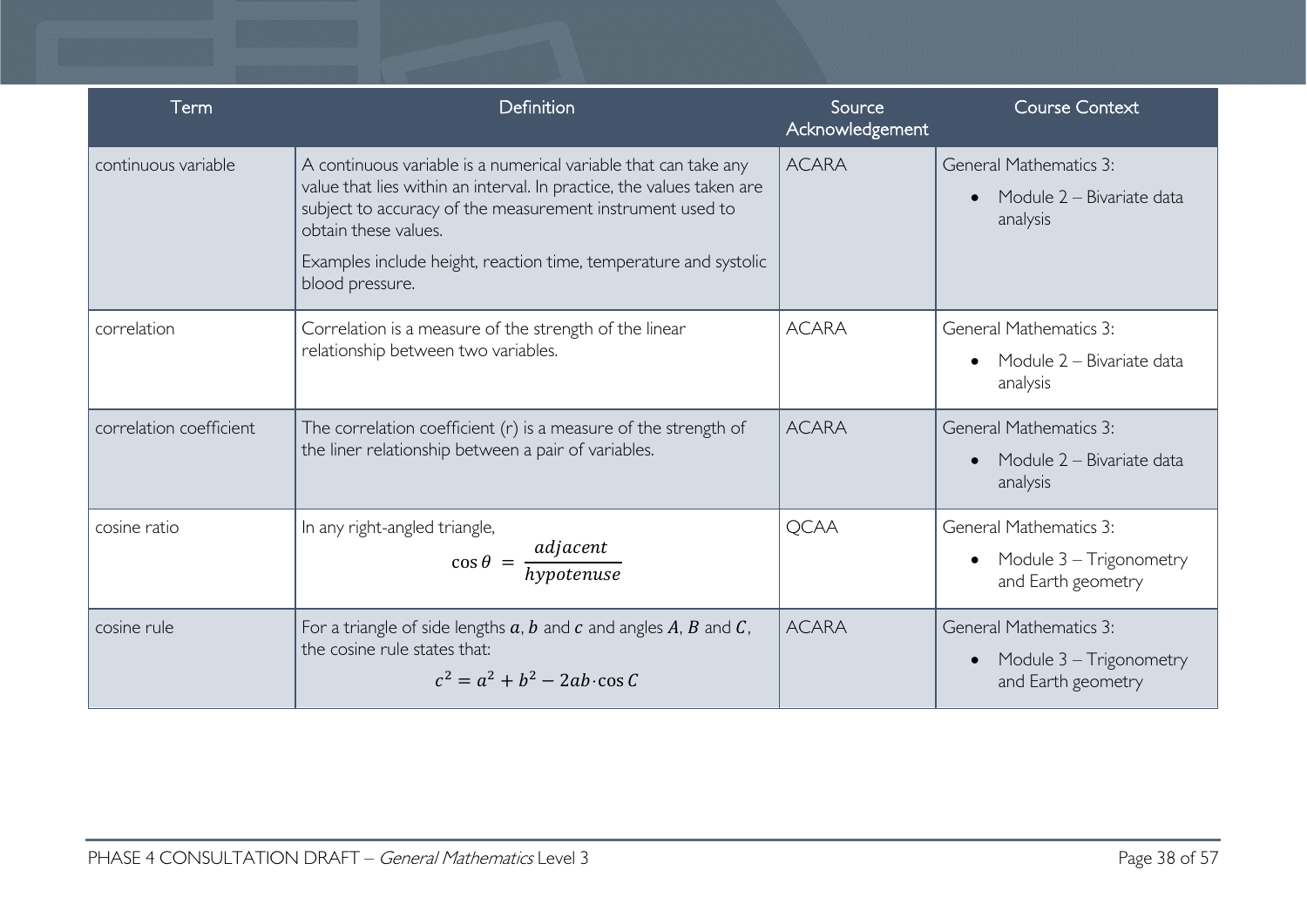| <b>Term</b>                  | Definition                                                                                                                                                                                                                                                                                                                                                                                                                                                                                            | Source<br>Acknowledgement | <b>Course Context</b>                                                            |
|------------------------------|-------------------------------------------------------------------------------------------------------------------------------------------------------------------------------------------------------------------------------------------------------------------------------------------------------------------------------------------------------------------------------------------------------------------------------------------------------------------------------------------------------|---------------------------|----------------------------------------------------------------------------------|
| critical path analysis (CPA) | A project often involves many related activities some of which<br>cannot be started until one or more earlier tasks have been<br>completed. One way of scheduling such activities that takes this<br>into account is to construct a network diagram.<br>Critical path analysis is a method for determining the longest<br>path (the critical path) in such a network and hence the<br>minimum time in which the project can be completed. There<br>may be more than one critical path in the network. | <b>ACARA</b>              | <b>General Mathematics 3:</b><br>Module 3 - Networks and<br>decision mathematics |
| cut (in a flow network)      | In a flow network, a cut is a partition of the vertices of a graph<br>into two separate groups with the source in one group and the<br>sink in the other.<br>The capacity of the cut is the sum of the capacities of the cut<br>edges directed from source to sink. Cut edges directed from<br>sink to source are ignored.                                                                                                                                                                            | <b>ACARA</b>              | <b>General Mathematics 3:</b><br>Module 3 - Networks and<br>decision mathematics |
| cycle                        | A cycle is a closed walk begins and starts at the same vertex and<br>in which has no repeated edges or vertices except the first.                                                                                                                                                                                                                                                                                                                                                                     | <b>ACARA</b>              | <b>General Mathematics 3:</b><br>Module 3 - Networks and<br>decision mathematics |
| degree of a vertex           | In a graph, the degree of a vertex is the number of edges<br>incident with the vertex, with loops counted twice. It is denoted<br>deg v.                                                                                                                                                                                                                                                                                                                                                              | <b>ACARA</b>              | <b>General Mathematics 3:</b><br>Module 3 – Networks and<br>decision mathematics |
| directed graph (digraph)     | A directed graph is a diagram comprising points, called vertices,<br>joined by directed lines called arcs. The directed graphs are<br>commonly called digraphs.                                                                                                                                                                                                                                                                                                                                       | <b>ACARA</b>              | <b>General Mathematics 3:</b><br>Module 3 – Networks and<br>decision mathematics |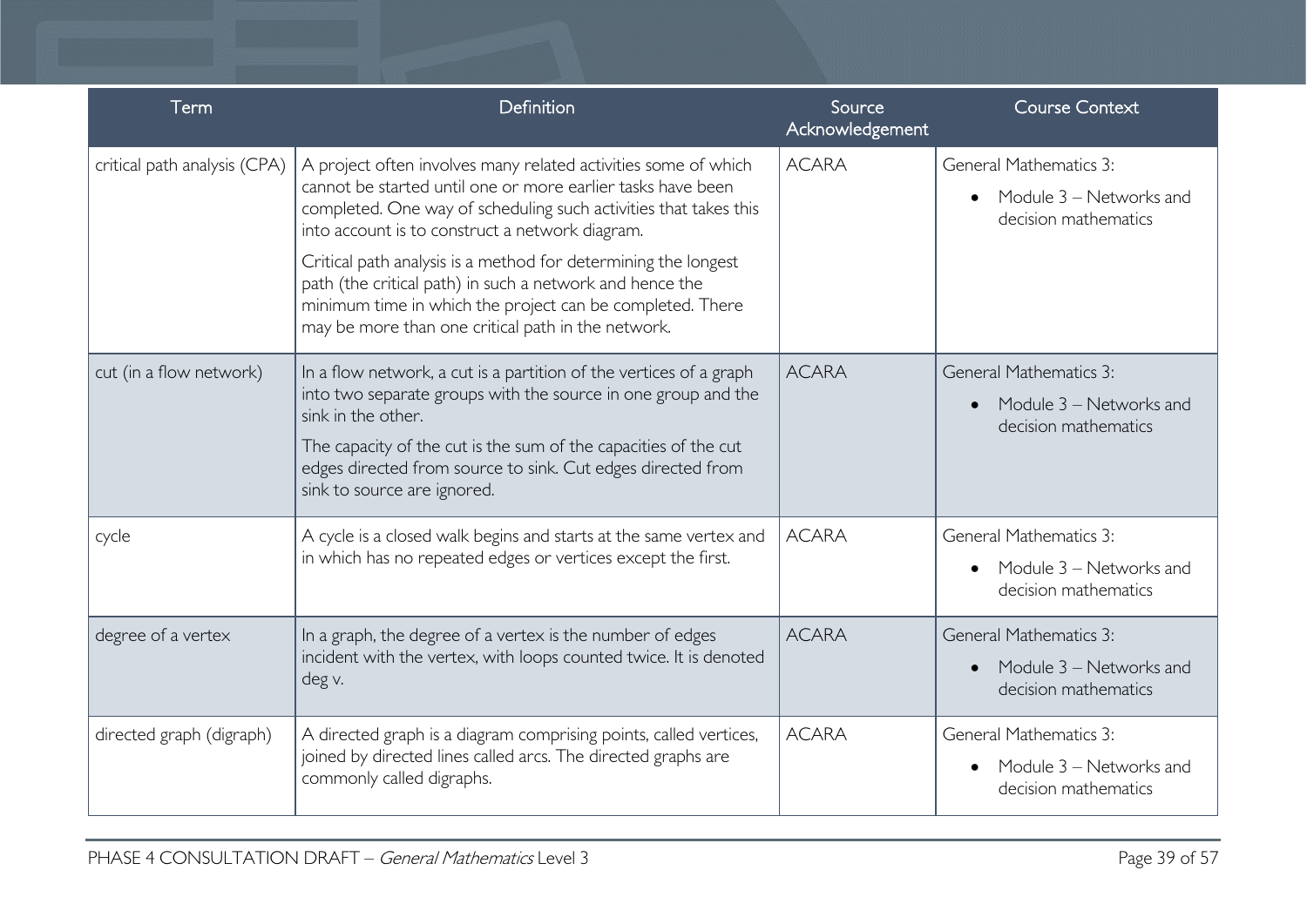| Term                                 | Definition                                                                                                                                                                                                                                                                                                                                                                                     | Source<br>Acknowledgement | <b>Course Context</b>                                                            |
|--------------------------------------|------------------------------------------------------------------------------------------------------------------------------------------------------------------------------------------------------------------------------------------------------------------------------------------------------------------------------------------------------------------------------------------------|---------------------------|----------------------------------------------------------------------------------|
| discrete data                        | Discrete data is data associated with a discrete variable. Discrete<br>data is sometimes called count data.                                                                                                                                                                                                                                                                                    | <b>ACARA</b>              | <b>General Mathematics 3:</b><br>Module 2 - Bivariate data<br>analysis           |
| discrete variable                    | A discrete variable is a numerical variable that can take only<br>integer values.<br>Examples include the number of people in a car, the number of<br>decayed teeth in an 18 year---old male etc.                                                                                                                                                                                              | <b>ACARA</b>              | <b>General Mathematics 3:</b><br>Module 2 – Bivariate data<br>analysis           |
| earliest starting time (EST)         | Using a forward scan of a network diagram to determine the<br>earliest time an activity can begin                                                                                                                                                                                                                                                                                              | <b>QCAA</b>               | <b>General Mathematics 3:</b><br>Module 3 - Networks and<br>decision mathematics |
| edge                                 | In a graph, an edge is a line that connects tow vertices                                                                                                                                                                                                                                                                                                                                       | <b>ACARA</b>              | <b>General Mathematics 3:</b><br>Module 3 – Networks and<br>decision mathematics |
| effective annual rate of<br>interest | The effective annual rate of interest $i_{effective}$ is used to<br>compare the interest paid on loans (or investments) with the<br>same nominal annual interest rate <i>i</i> but with different<br>compounding periods (daily, fortnightly, monthly, quarterly,<br>annually, other). If the number of compounding periods per<br>annum is $n$ , then:<br>$i_{effective}=(1+\frac{l}{n})^n-1$ | <b>ACARA</b>              | <b>General Mathematics 3:</b><br>Module I - Investment,<br>loans and annuities   |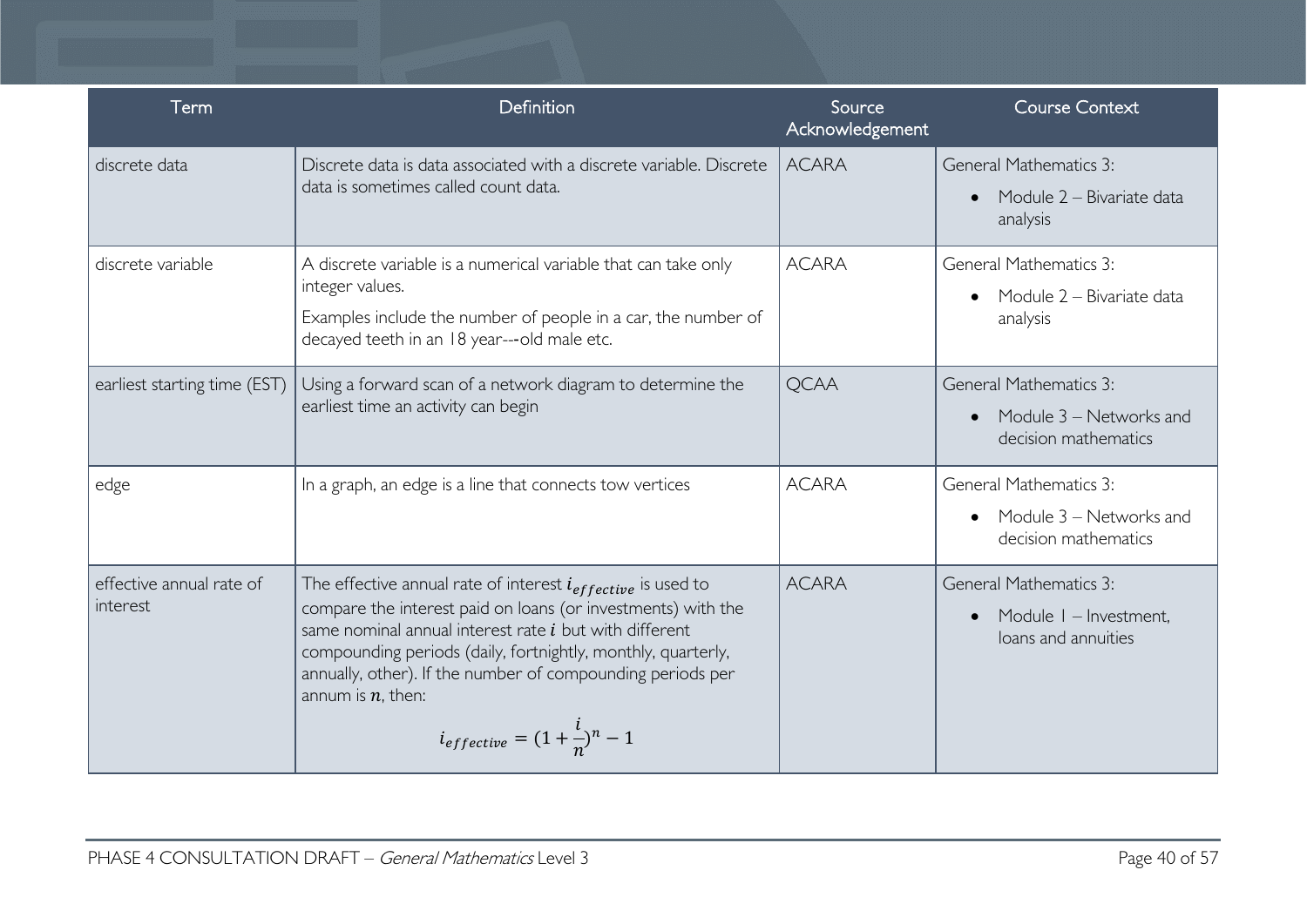| Term                 | Definition                                                                                                                                                                                                                                                                                                                                                                                                                           | Source<br>Acknowledgement | <b>Course Context</b>                                                            |
|----------------------|--------------------------------------------------------------------------------------------------------------------------------------------------------------------------------------------------------------------------------------------------------------------------------------------------------------------------------------------------------------------------------------------------------------------------------------|---------------------------|----------------------------------------------------------------------------------|
| Euler's rule         | For a connected planar graph, Euler's rule states that<br>$v + f - e = 2$<br>where v is the number vertices, e the number of edges and f is<br>the number of faces.                                                                                                                                                                                                                                                                  | <b>ACARA</b>              | General Mathematics 3:<br>Module 3 – Networks and<br>decision mathematics        |
| Eulerian graph       | A connected graph is Eularian if it has a closed trail (starts and<br>ends at the same vertex), that is, includes every edge once only;<br>such a trail is called an Eulerian trail. An Eularian trail may include<br>repeated vertices. A connected graph is semi-Eularian if there is<br>an open trail that includes every edge once only.                                                                                         | <b>ACARA</b>              | <b>General Mathematics 3:</b><br>Module 3 – Networks and<br>decision mathematics |
| explanatory variable | When investigating relationships in bivariate data, the<br>explanatory variable (independent variable) is the variable used<br>to explain or predict a difference in the response variable<br>(dependent variable), e.g. when investigating the relationship<br>between the temperature of a loaf of bread and the time it has<br>spent in a hot oven, temperature is the response variable and<br>time is the explanatory variable. | <b>ACARA</b>              | <b>General Mathematics 3:</b><br>Module 2 – Bivariate data<br>analysis           |
| extrapolation        | In the context of fitting a linear relationship between two<br>variables, extrapolation occurs when the fitted model is used to<br>make predictions using values of the explanatory variable that<br>are outside the range of the original data. Extrapolation is a<br>dangerous process as it can sometimes lead to quite erroneous<br>predictions.                                                                                 | <b>ACARA</b>              | <b>General Mathematics 3:</b><br>Module 2 - Bivariate data<br>analysis           |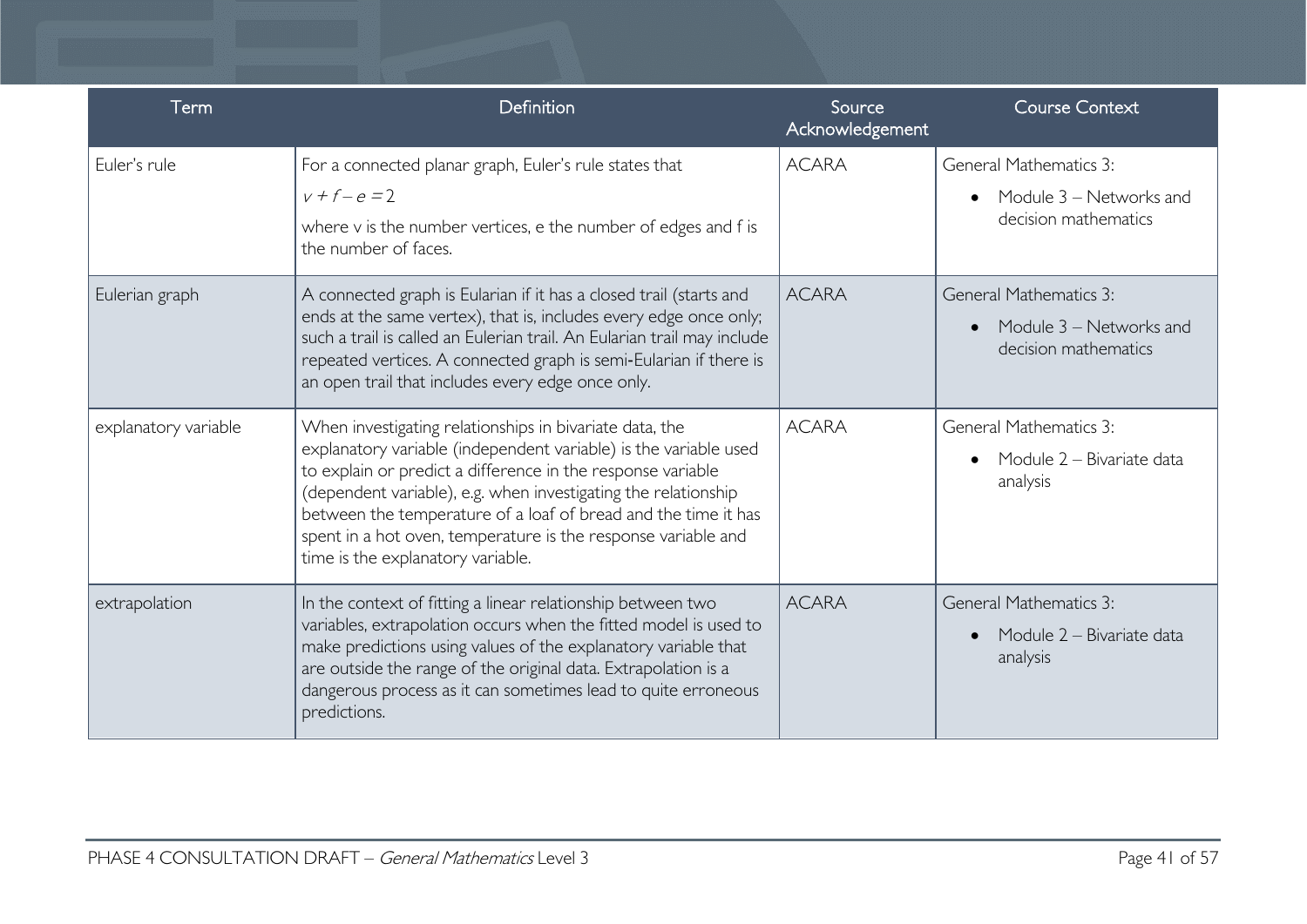| Term                                      | Definition                                                                                                                                                                                                                                                                                                                                                                                                                           | Source<br>Acknowledgement | <b>Course Context</b>                                                              |
|-------------------------------------------|--------------------------------------------------------------------------------------------------------------------------------------------------------------------------------------------------------------------------------------------------------------------------------------------------------------------------------------------------------------------------------------------------------------------------------------|---------------------------|------------------------------------------------------------------------------------|
| face                                      | The faces of a planar graph are the regions bounded by the<br>edges including the outer infinitely large region.                                                                                                                                                                                                                                                                                                                     | <b>ACARA</b>              | <b>General Mathematics 3:</b><br>Module $3$ – Networks and<br>decision mathematics |
| first-order linear<br>recurrence relation | A first-order linear recurrence relation is defined by the rule:<br>$t_0 = a, t_{n+1} = bt_n + c$ , for $n \ge 1$<br>For example, the rule $t_0 = 10$ , $t_n = 5t_{n-1} + 1$ , for $n \ge 1$ is a<br>first-order recurrence relation.<br>The sequence generated by this rule starting at $t_0$ is: 10, 51, 256,<br>as show below.<br>$t_0 = 10, t_1 = 5t_0 + 1 = 5 \times 10 + 1 = 51$<br>$t_2 = 5t_1 + 1 = 5 \times 51 + 1 = 256$ , | <b>ACARA</b>              | <b>General Mathematics 3:</b><br>Module $I - Growth$ and<br>decay in sequences     |
| flat rate depreciation                    | In flat rate or straight-line depreciation the value of an asset is<br>depreciated by a fixed amount each year. Usually this amount is<br>specified as a fixed percentage of the original cost.                                                                                                                                                                                                                                      | <b>ACARA</b>              | <b>General Mathematics 3:</b><br>Module I - Investment,<br>loans and annuities     |
| float time                                | Is the amount of time that a task in a project network can be<br>delayed without causing a delay to subsequent tasks. All activities<br>on a critical path have zero floats.                                                                                                                                                                                                                                                         | <b>ACARA</b>              | <b>General Mathematics 3:</b><br>Module 3 – Networks and<br>decision mathematics   |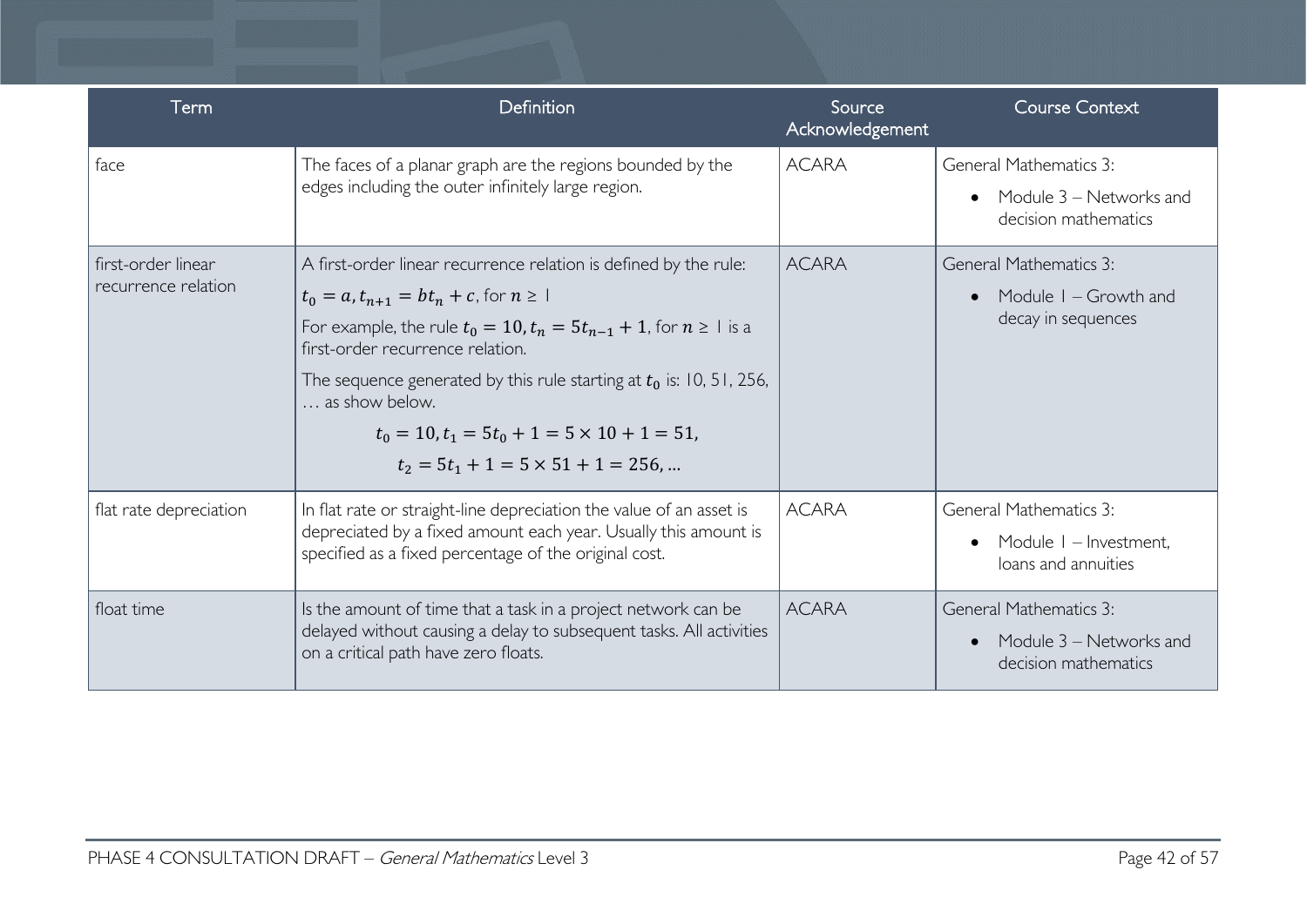| Term                         | Definition                                                                                                                                                                                                                                                                                                                                                                                                                                                                                                                                                                                                                                                       | Source<br>Acknowledgement | <b>Course Context</b>                                                            |
|------------------------------|------------------------------------------------------------------------------------------------------------------------------------------------------------------------------------------------------------------------------------------------------------------------------------------------------------------------------------------------------------------------------------------------------------------------------------------------------------------------------------------------------------------------------------------------------------------------------------------------------------------------------------------------------------------|---------------------------|----------------------------------------------------------------------------------|
| flow network                 | A flow network is a directed graph where each edge has a<br>capacity (e.g. 100 cars per hour, 800 litres per minute etc.) and<br>each edge receives a flow. The amount of flow on an edge<br>cannot exceed the capacity of the edge. A flow must satisfy the<br>restriction that the amount of flow into a node equals the<br>amount of flow out of it, except when it is a source, which has<br>more outgoing flow, or a sink, which has more incoming flow. A<br>flow network can be used to model traffic in a road system,<br>fluids in pipes, currents in an electrical circuit, or any situation in<br>which something travels through a network of nodes. | <b>ACARA</b>              | General Mathematics 3:<br>Module 3 – Networks and<br>decision mathematics        |
| food web                     | A food web (or food chain) depicts feeding connections (who<br>eats whom) in an ecological community.                                                                                                                                                                                                                                                                                                                                                                                                                                                                                                                                                            | <b>ACARA</b>              | <b>General Mathematics 3:</b><br>Module 3 - Networks and<br>decision mathematics |
| geometric growth or<br>decay | A sequence displays geometric growth or decay when each term  <br>is some constant multiple (greater or less than one) of the<br>preceding term: a multiple greater than one corresponds to<br>growth, a multiple less than one corresponds to decay, e.g. 1, 2,<br>4,  displays geometric growth because each term is double the<br>previous term, 100, 10, 0.1,  displays geometric decay because<br>each term is one tenth of the previous term                                                                                                                                                                                                               | <b>QCAA</b>               | General Mathematics 3:<br>Module $I - Growth$ and<br>decay in sequences          |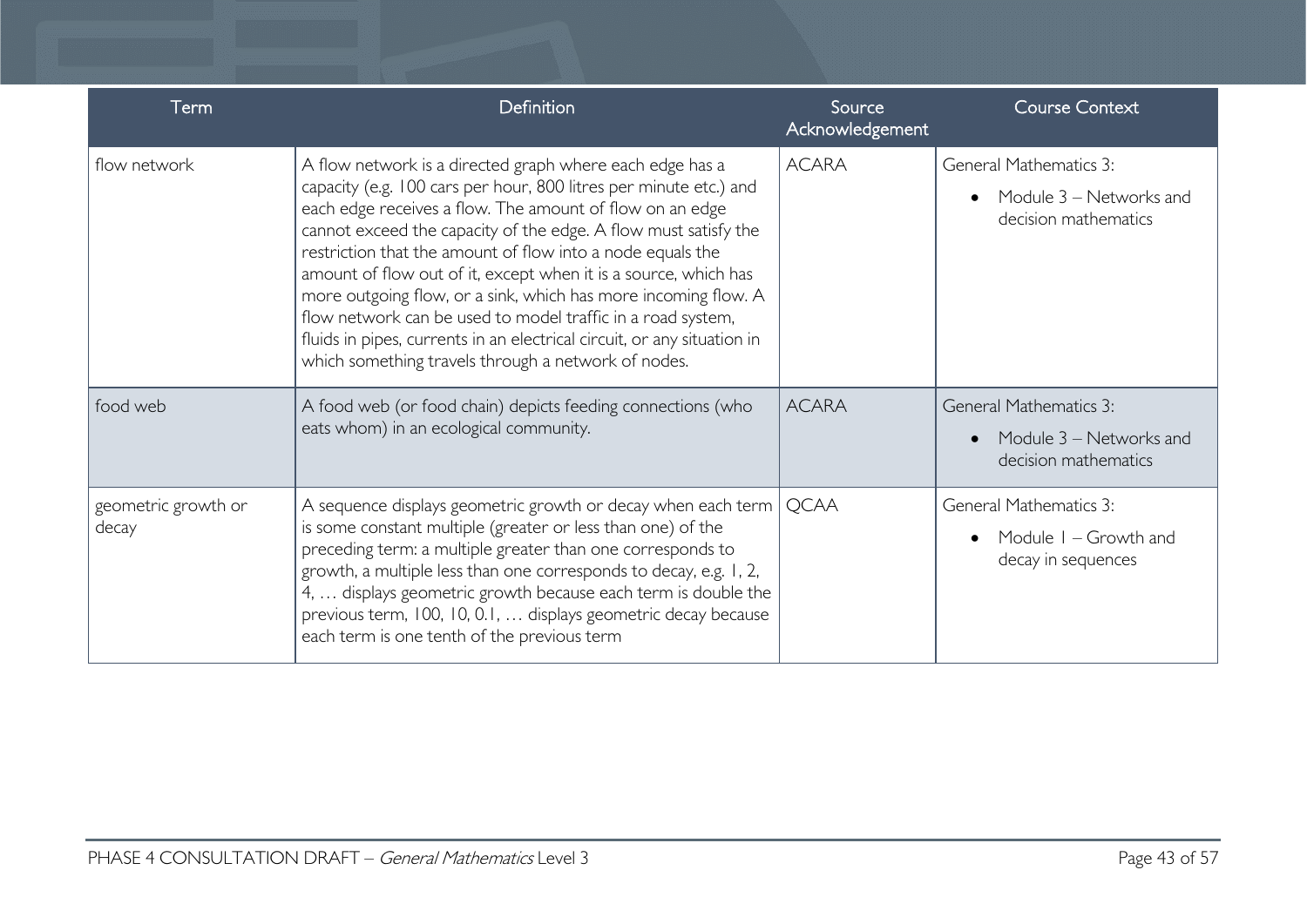| Term                            | Definition                                                                                                                                                                                                                                                                                                                                                                                                                                                                                                                                                        | Source<br>Acknowledgement | <b>Course Context</b>                                                            |
|---------------------------------|-------------------------------------------------------------------------------------------------------------------------------------------------------------------------------------------------------------------------------------------------------------------------------------------------------------------------------------------------------------------------------------------------------------------------------------------------------------------------------------------------------------------------------------------------------------------|---------------------------|----------------------------------------------------------------------------------|
| geometric sequence              | A sequence of numbers where each term after the first is found<br>by multiplying the previous term by a fixed non-zero number<br>(excluding $\pm 1$ ) called the common ratio, e.g. 2, 6, 18,  is a<br>geometric sequence with first term 2 and common ratio 3;<br>by inspection of the sequence, the rule for the nth term of this<br>sequence is:<br>$t_n = 2 \times 3^{(n-1)}$ , $n \ge 1$<br>if $t_n$ is used to denote the nth term in the sequence, then a<br>recursion relation that will generate this sequence is:<br>$t_1 = 2, t_n + 1 = 3t_n, n \ge 1$ | <b>QCAA</b>               | <b>General Mathematics 3:</b><br>Module $I - Growth$ and<br>decay in sequences   |
| Goods and Services Tax<br>(GST) | The Goods and Services Tax (GST) is a broad sales tax of 10%<br>on most goods and services and other items sold or consumed<br>in Australia.                                                                                                                                                                                                                                                                                                                                                                                                                      | <b>QCAA</b>               | <b>General Mathematics 3:</b><br>Module I - Investment.<br>loans and annuities   |
| gradient (slope)                | The gradient or slope of a line describes its steepness, incline, or<br>grade.<br>Gradient is normally described by the ratio of the "rise" divided<br>by the "run" between two points on a line.                                                                                                                                                                                                                                                                                                                                                                 | <b>ACARA</b>              | <b>General Mathematics 3:</b><br>Module 2 - Bivariate data<br>analysis           |
| graph                           | A graph is a diagram that consists of a set of points, called<br>vertices that are joined by a set of lines called edges. Each edge<br>joins two vertices. A loop is an edge in a graph that joins a vertex<br>in a graph to itself. Two vertices are adjacent if they a joined by<br>an edge. Two or more edges connect the same vertices are<br>called multiple edges.                                                                                                                                                                                          | <b>ACARA</b>              | <b>General Mathematics 3:</b><br>Module 3 – Networks and<br>decision mathematics |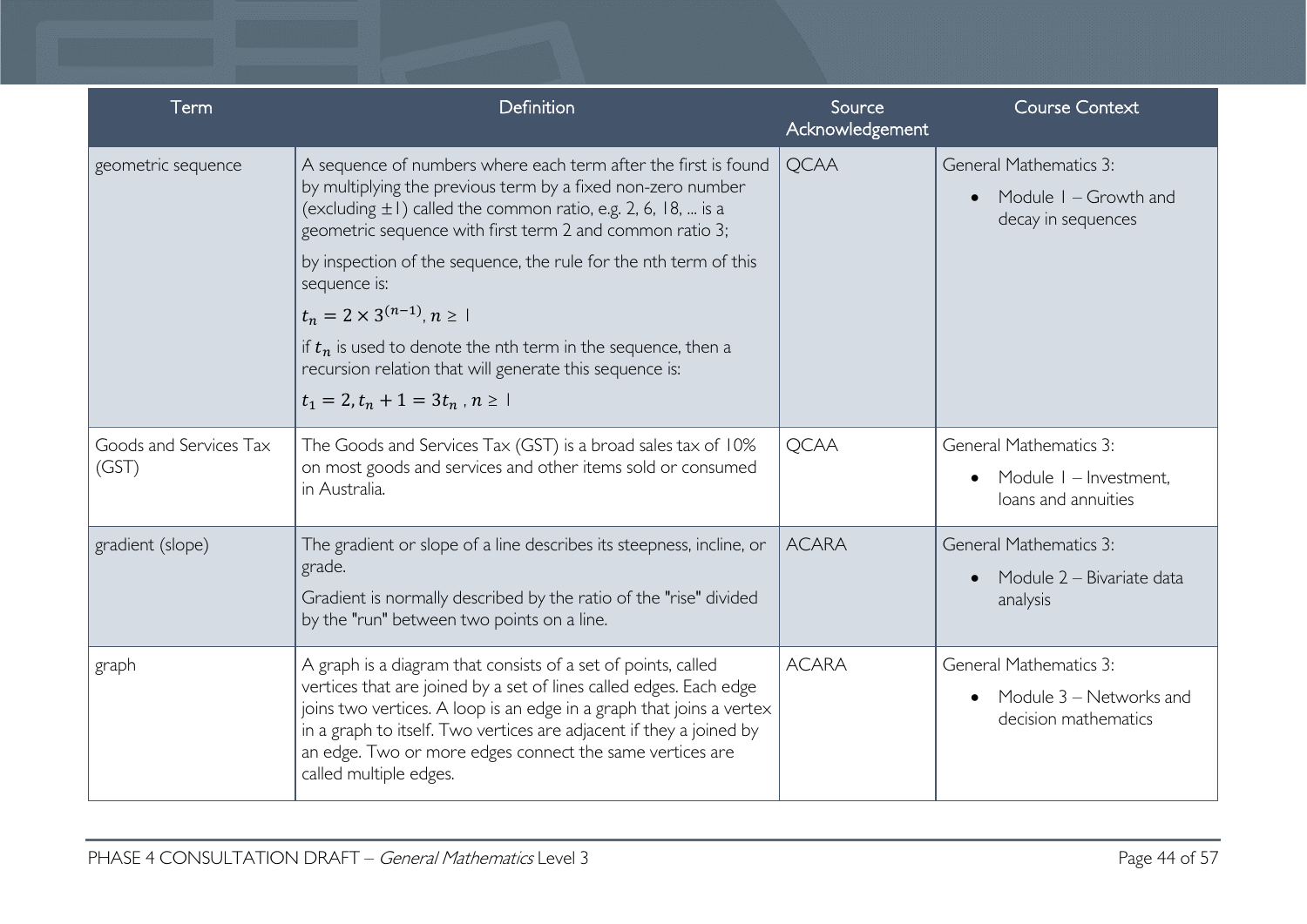| Term                                          | Definition                                                                                                                                                                                                                                      | Source<br>Acknowledgement | <b>Course Context</b>                                                            |
|-----------------------------------------------|-------------------------------------------------------------------------------------------------------------------------------------------------------------------------------------------------------------------------------------------------|---------------------------|----------------------------------------------------------------------------------|
| Hamiltonian cycle                             | A Hamiltonian cycle is a cycle that includes each vertex in a<br>graph (except the first), once only.                                                                                                                                           | <b>ACARA</b>              | <b>General Mathematics 3:</b><br>Module 3 – Networks and<br>decision mathematics |
| Hamiltonian path                              | A Hamiltonian path is path that includes every vertex in a graph<br>once only. A Hamiltonian path that begins and ends at the same<br>vertex is a Hamiltonian cycle.                                                                            | <b>ACARA</b>              | <b>General Mathematics 3:</b><br>Module 3 – Networks and<br>decision mathematics |
| Heron's rule                                  | Heron's rule is a rule for determining the area of a triangle given<br>the length of its sides. The area A of a triangle of side lengths a, b<br>and c is given by:<br>$A = \sqrt{s(s-a)(s-b)(s-c)}$<br>where $s = \frac{a+b+c}{2}$             | <b>ACARA</b>              | <b>General Mathematics 3:</b><br>Module 3 – Trigonometry<br>and Earth geometry   |
| Hungarian algorithm                           | The Hungarian algorithm is used to solve assignment (allocation)<br>problems.                                                                                                                                                                   | <b>ACARA</b>              | <b>General Mathematics 3:</b><br>Module 3 – Networks and<br>decision mathematics |
| interpolation                                 | In the context of fitting a linear relationship between two<br>variables, interpolation occurs when the fitted model is used to<br>make predictions using values of the explanatory variable that lie<br>within the range of the original data. | <b>ACARA</b>              | <b>General Mathematics 3:</b><br>Module 2 - Bivariate data<br>analysis           |
| irregular variation or noise<br>(time series) | Irregular variation or noise is erratic and short---term variation in   ACARA<br>a time series that is the product of chance occurrences.                                                                                                       |                           | <b>General Mathematics 3:</b><br>Module 2 – Time series<br>analysis              |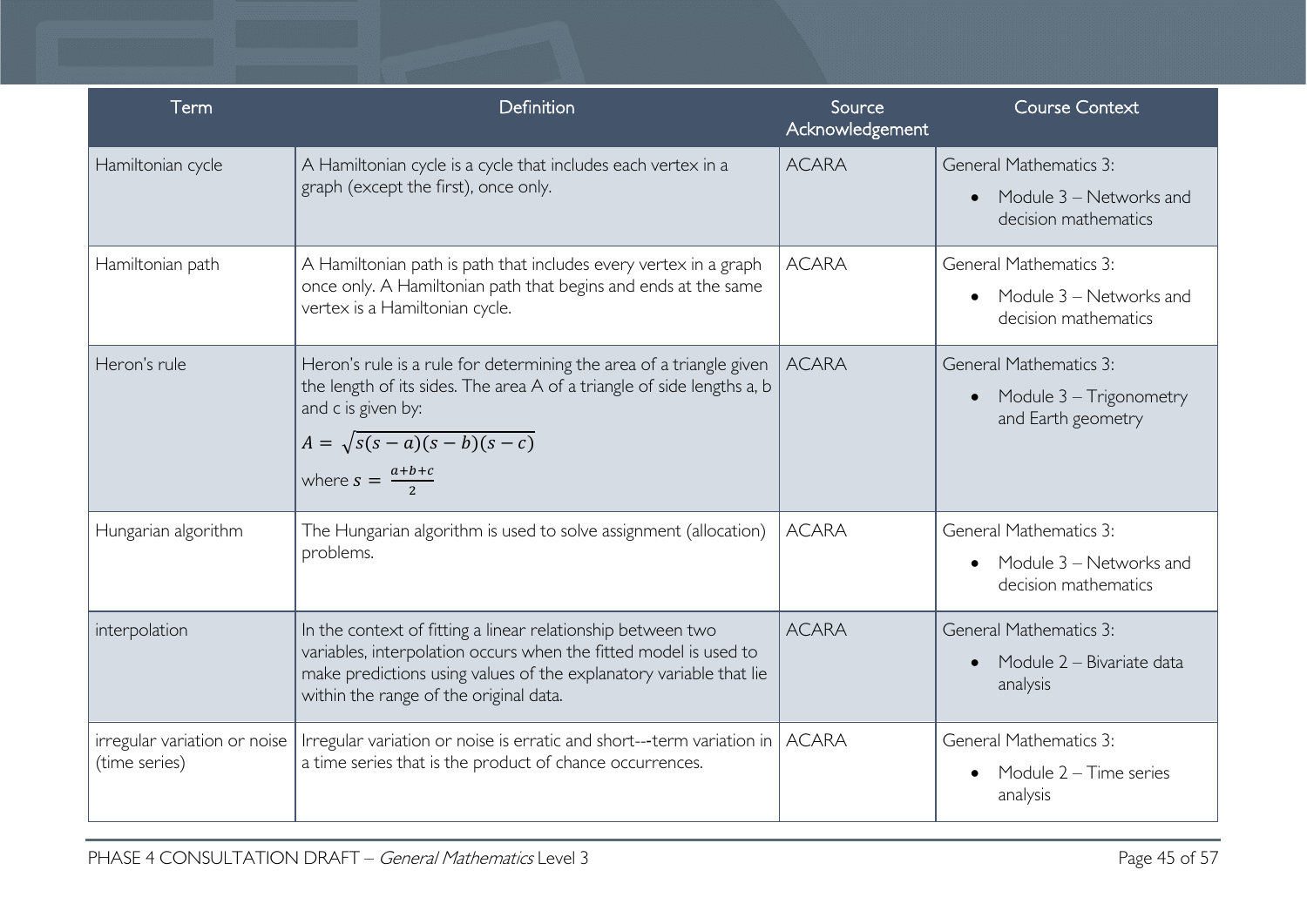| Term                                 | Definition                                                                                                                                                                                                                                                                                                                                                                                                                                                                                                                                                  | Source<br>Acknowledgement | <b>Course Context</b>                                                                                                                             |
|--------------------------------------|-------------------------------------------------------------------------------------------------------------------------------------------------------------------------------------------------------------------------------------------------------------------------------------------------------------------------------------------------------------------------------------------------------------------------------------------------------------------------------------------------------------------------------------------------------------|---------------------------|---------------------------------------------------------------------------------------------------------------------------------------------------|
| latest starting time (LST)           | Using a backward scan of a network diagram to determine the<br>latest time an activity can begin                                                                                                                                                                                                                                                                                                                                                                                                                                                            | <b>ACARA</b>              | <b>General Mathematics 3:</b><br>Module 3 – Networks and<br>decision mathematics                                                                  |
| least-squares line                   | In fitting a straight---line $y = a + bx$ to the relationship<br>between a response variable $y$ and an explanatory variable $x$ ,<br>the least---squares line is the line for which the sum of the<br>squared residuals is the smallest.                                                                                                                                                                                                                                                                                                                   | <b>ACARA</b>              | <b>General Mathematics 3:</b><br>Module 2 – Bivariate data<br>analysis<br><b>General Mathematics 3:</b><br>• Module $2 -$ Time series<br>analysis |
| linear growth or decay<br>(sequence) | A sequence displays linear growth or decay when the difference<br>between successive terms is constant. A positive constant<br>difference corresponds to linear growth while a negative<br>constant difference corresponds to decay.<br>Examples:<br>The sequence, $1, 4, 7, \ldots$ displays linear growth because the<br>difference between successive terms is 3.<br>The sequence, 100, 90, 80,  displays linear decay because the<br>difference between successive terms is -10. By definition,<br>arithmetic sequences display linear growth or decay. | <b>ACARA</b>              | <b>General Mathematics 3:</b><br>Module $I - Growth$ and<br>decay in sequences                                                                    |
| length (of a walk)                   | The length of a walk is the number of edges it includes.                                                                                                                                                                                                                                                                                                                                                                                                                                                                                                    | <b>ACARA</b>              | <b>General Mathematics 3:</b><br>Module 3 - Networks and<br>decision mathematics                                                                  |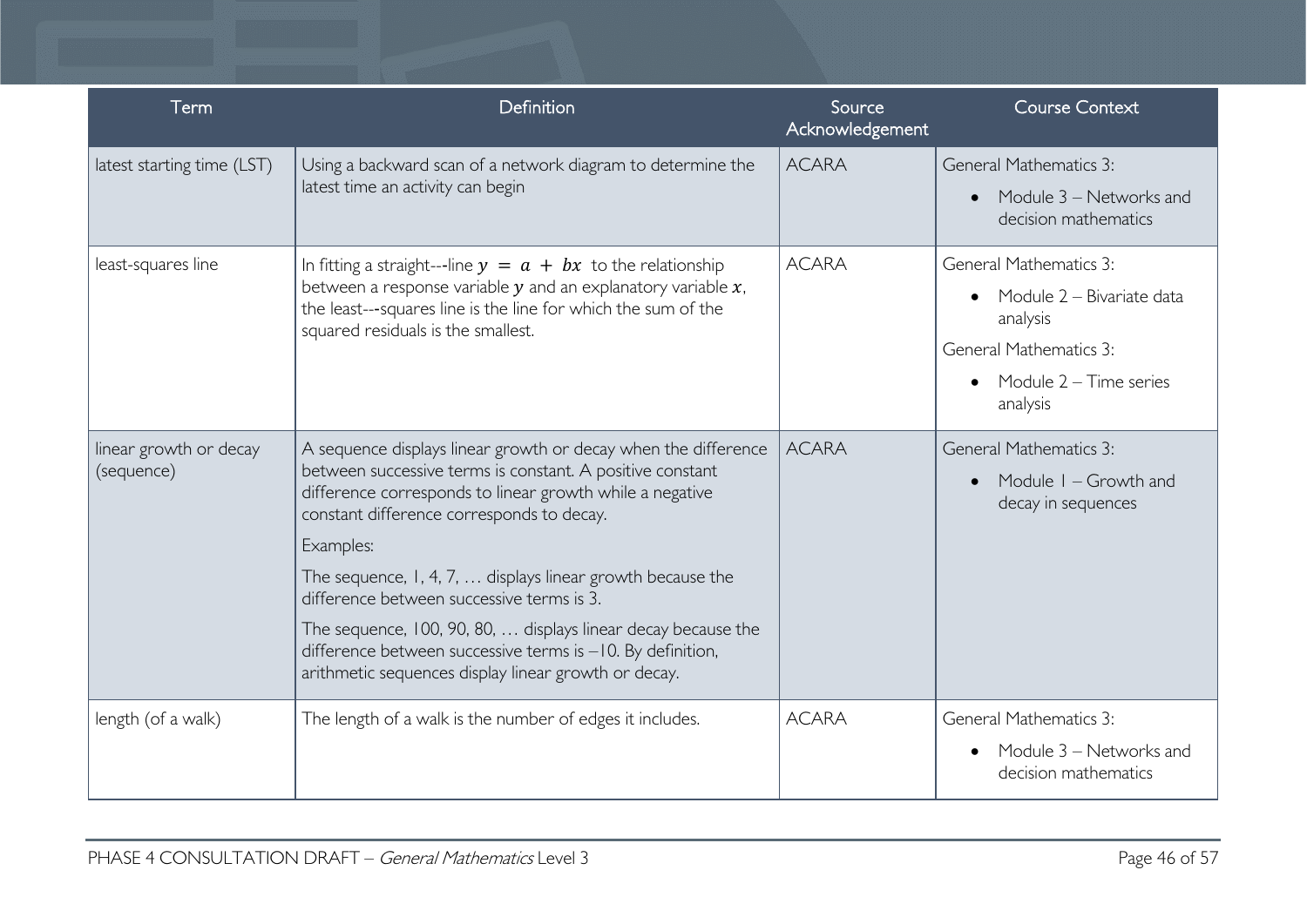| Term                                | Definition                                                                                                                                                                                                                                                                                                            | Source<br>Acknowledgement | <b>Course Context</b>                                                            |
|-------------------------------------|-----------------------------------------------------------------------------------------------------------------------------------------------------------------------------------------------------------------------------------------------------------------------------------------------------------------------|---------------------------|----------------------------------------------------------------------------------|
| mean                                | The arithmetic mean, $\bar{x}$ , of a list of numbers is the sum of the<br>data values divided by the number of values in the list.<br>In everyday language, the arithmetic mean is commonly called<br>the average.                                                                                                   | <b>ACARA</b>              | <b>General Mathematics 3:</b><br>Module 2 - Bivariate data<br>analysis           |
| median                              | The median is the value in a set of ordered set of data values<br>that divides the data into two parts of equal size. When there<br>are an odd number of data values, the median is the middle<br>value. When there is an even number of data values, the median<br>is the arithmetic mean of the two central values. | <b>ACARA</b>              | <b>General Mathematics 3:</b><br>Module 2 - Bivariate data<br>analysis           |
| minimum cut-maximum<br>flow theorem | The minimum cut-maximum flow theorem states that in a flow<br>network, the maximum flow from the source to the sink is equal<br>to the capacity of the minimum cut.                                                                                                                                                   | <b>ACARA</b>              | <b>General Mathematics 3:</b><br>Module 3 – Networks and<br>decision mathematics |
| mode                                | The mode is the most frequently occurring value in a data set.                                                                                                                                                                                                                                                        | <b>ACARA</b>              | <b>General Mathematics 3:</b><br>Module 2 - Bivariate data<br>analysis           |
| moving average                      | In a time series, a simple moving average is a method used to<br>smooth the time series whereby each observation is replaced by<br>a simple average of the observation and its near neighbours. This<br>process reduces the effect of non-typical data and makes the<br>overall trend easier to see.                  | <b>ACARA</b>              | <b>General Mathematics 3:</b><br>Module $2 -$ Time series<br>analysis            |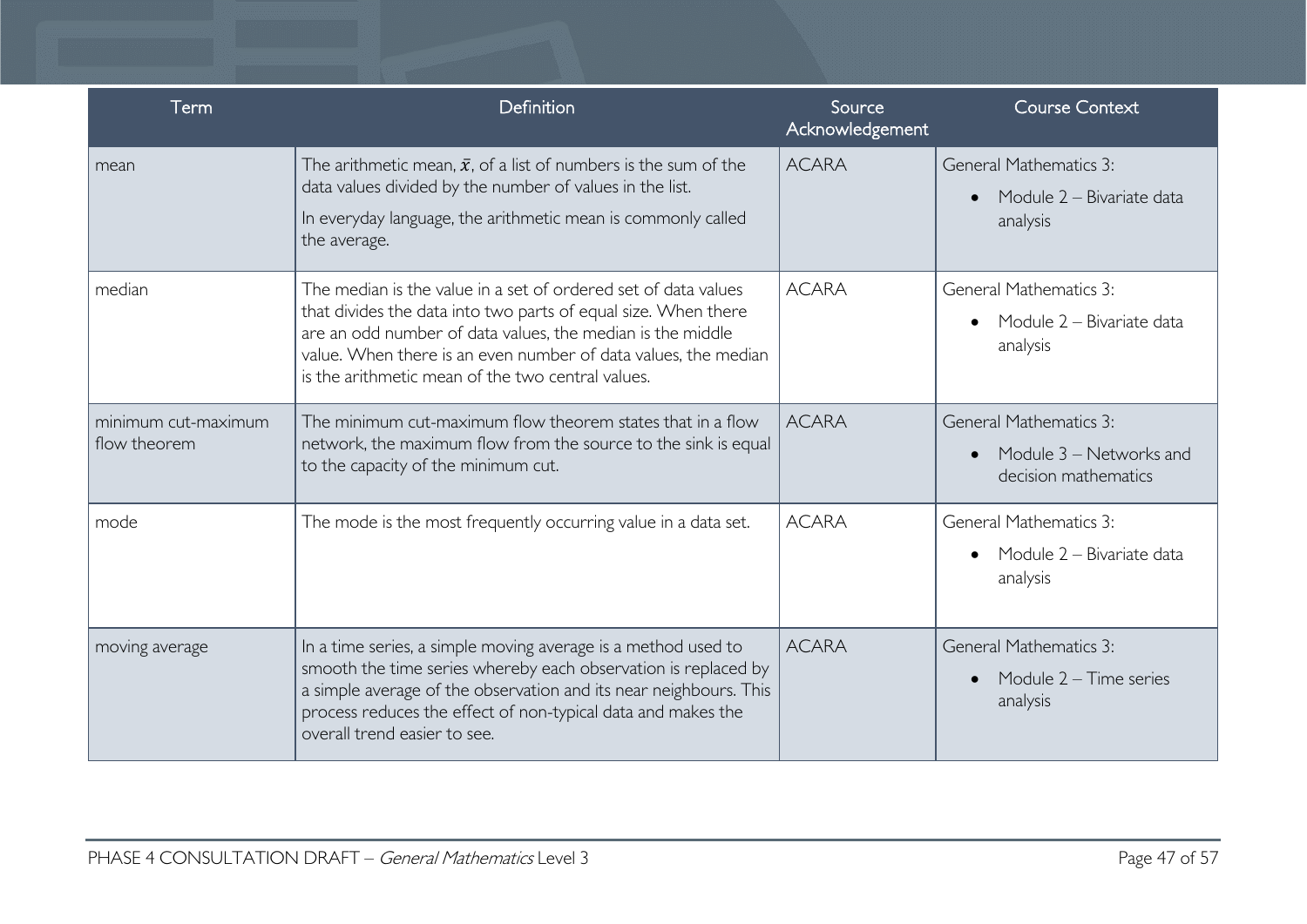| Term                                    | Definition                                                                                                                                                                                                                                                                            | Source<br>Acknowledgement | <b>Course Context</b>                                                            |
|-----------------------------------------|---------------------------------------------------------------------------------------------------------------------------------------------------------------------------------------------------------------------------------------------------------------------------------------|---------------------------|----------------------------------------------------------------------------------|
| network                                 | The word network is frequently used in everyday life, e.g.<br>television network, rail network, social network etc. Weighted<br>graphs or digraphs can often be used to model such networks.                                                                                          | <b>ACARA</b>              | <b>General Mathematics 3:</b><br>Module 3 - Networks and<br>decision mathematics |
| outlier                                 | An outlier in a set of data is an observation that appears to be<br>inconsistent with the remainder of that set of data. An outlier is<br>a surprising observation.                                                                                                                   | <b>ACARA</b>              | <b>General Mathematics 3:</b><br>Module $2 -$ Time series<br>analysis            |
| path (in a graph)                       | A path in a graph is a walk in which all of the edges and all the<br>vertices are different. A path that starts and finishes at different<br>vertices is said to be open, while a path that starts and finishes at<br>the same vertex is said to be closed. A cycle is a closed path. | <b>ACARA</b>              | <b>General Mathematics 3:</b><br>Module 3 – Networks and<br>decision mathematics |
| perpetuity                              | A perpetuity is a compound interest investment from which<br>payments are made on a regular basis in perpetuity (forever).<br>This is possible because the payments made at the end of each<br>period exactly equal the interest earned during that period.                           | <b>ACARA</b>              | <b>General Mathematics 3:</b><br>Module I - Investment,<br>loans and annuities   |
| planar graph                            | A planar graph is a graph that can be drawn in the plane. A<br>planar graph can always be drawn so that no two edges cross.                                                                                                                                                           | <b>ACARA</b>              | <b>General Mathematics 3:</b><br>Module 3 - Networks and<br>decision mathematics |
| price to earnings ratio (of<br>a share) | The price to earnings ratio of a share (P/E ratio) is defined as:<br>$\frac{P}{E}$ ratio = $\frac{Market\ price\ per\ share}{Annual\ earnings\ per\ share}$                                                                                                                           | <b>ACARA</b>              | <b>General Mathematics 3:</b><br>Module I - Investment,<br>loans and annuities   |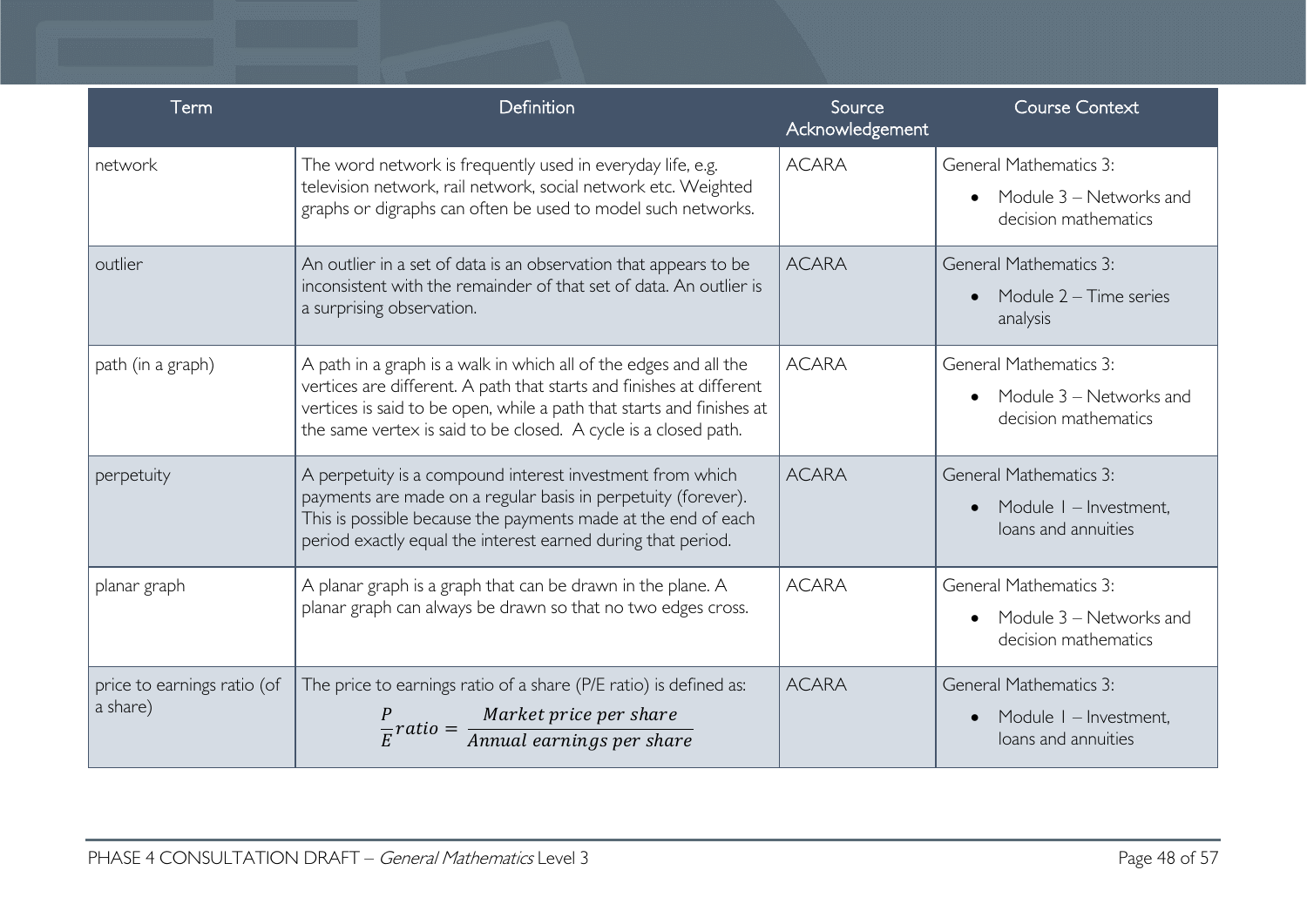| Term                | Definition                                                                                                                                                                                                               | Source<br>Acknowledgement | <b>Course Context</b>                                                                                                                                            |
|---------------------|--------------------------------------------------------------------------------------------------------------------------------------------------------------------------------------------------------------------------|---------------------------|------------------------------------------------------------------------------------------------------------------------------------------------------------------|
| Prim's algorithm    | An algorithm for determining a minimum spanning tree in a<br>connected weighted graph.                                                                                                                                   | <b>ACARA</b>              | <b>General Mathematics 3:</b><br>Module 3 – Networks and<br>decision mathematics                                                                                 |
| Pythagoras' theorem | The square of the hypotenuse of a right-angled triangle equals<br>the sum of the squares of the lengths of the other two sides. As<br>a rule: $c^2 = a^2 + b^2$ , where c is the length of the hypotenuse.               | <b>ACARA</b>              | <b>General Mathematics 3:</b><br>Module 3 – Trigonometry<br>and Earth geometry                                                                                   |
| recurrence relation | A recurrence relation is an equation that recursively defines a<br>sequence; that is, once one or more initial terms are given, each<br>further term of the sequence is defined as a function of the<br>preceding terms. | <b>ACARA</b>              | General Mathematics 3:<br>Module $I - Growth$ and<br>decay in sequences<br><b>General Mathematics 3:</b><br>Module I - Investment,<br>loans and annuities        |
| recursion           | The repeated application of a recursive procedure or definition.                                                                                                                                                         | Oxford Dictionary         | <b>General Mathematics 3:</b><br>Module $I - Growth$ and<br>decay in sequences<br><b>General Mathematics 3:</b><br>Module I - Investment, Ioans and<br>annuities |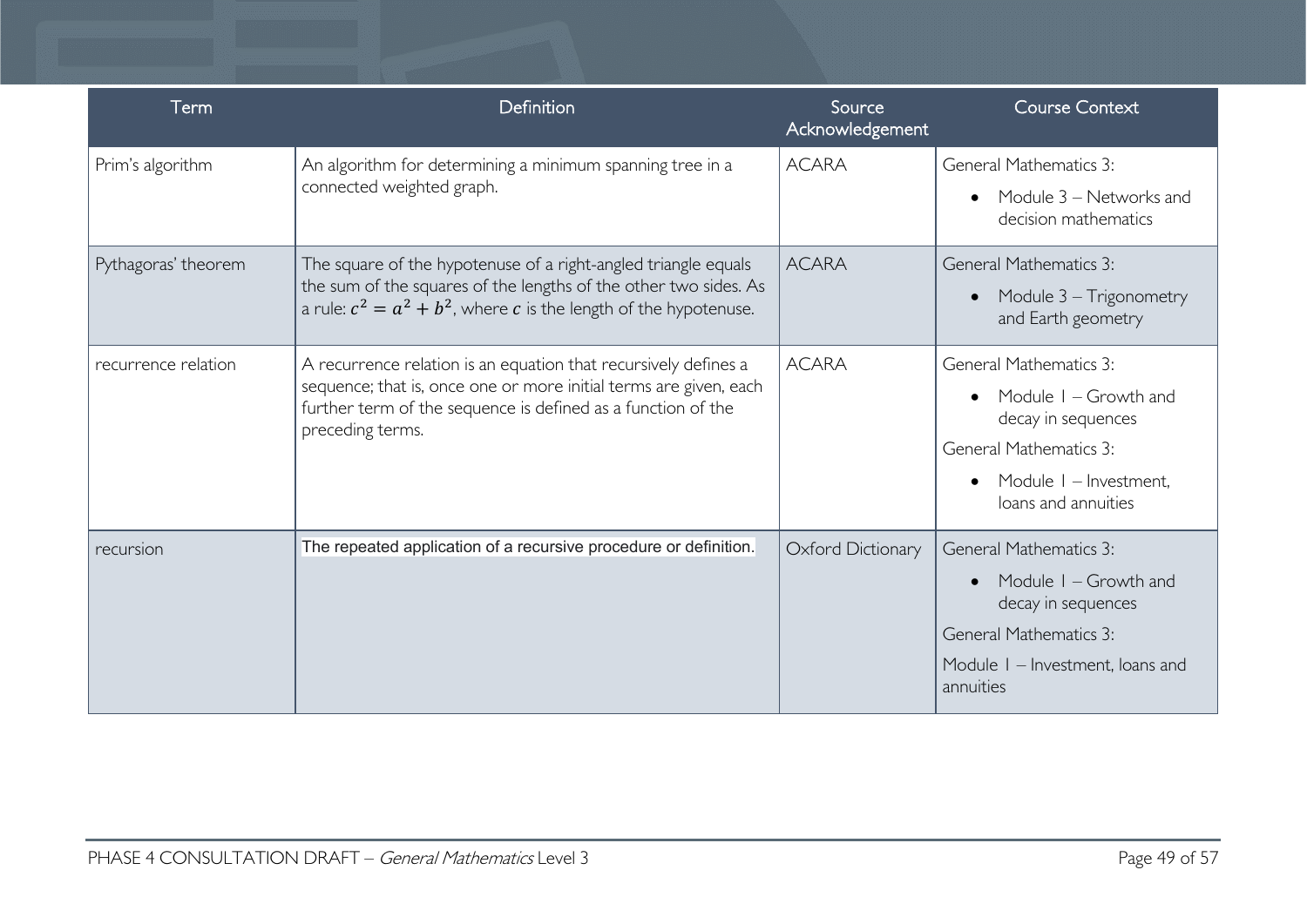| Term                             | Definition                                                                                                                                                                                                                                                                               | Source<br>Acknowledgement | <b>Course Context</b>                                                                                                                                                                                                           |
|----------------------------------|------------------------------------------------------------------------------------------------------------------------------------------------------------------------------------------------------------------------------------------------------------------------------------------|---------------------------|---------------------------------------------------------------------------------------------------------------------------------------------------------------------------------------------------------------------------------|
| reducing balance<br>depreciation | In reducing balance depreciation the value of an asset is<br>depreciated by a fixed percentage of its value each year, until the<br>asset has no residual value after a defined number of years.<br>Reducing balance depreciation is sometimes called diminishing<br>value depreciation. | <b>ACARA</b>              | <b>General Mathematics 3:</b><br>Module I - Investment,<br>loans and annuities                                                                                                                                                  |
| reducing balance loan            | A reducing balance loan is a compound interest loan where the<br>loan is repaid by making regular payments and the interest paid is<br>calculated on the amount still owing (the reducing balance of<br>loan) after each payment is made.                                                | <b>ACARA</b>              | <b>General Mathematics 3:</b><br>Module I - Investment,<br>loans and annuities                                                                                                                                                  |
| residual values                  | The difference between the observed value and the value<br>predicted by a statistical model (e.g., by a least-squares line).                                                                                                                                                             | <b>ACARA</b>              | <b>General Mathematics 3:</b><br>Module I - Investment,<br>loans and annuities<br><b>General Mathematics 3:</b><br>Module 2 - Bivariate data<br>analysis<br><b>General Mathematics 3:</b><br>Module 2 – Time series<br>analysis |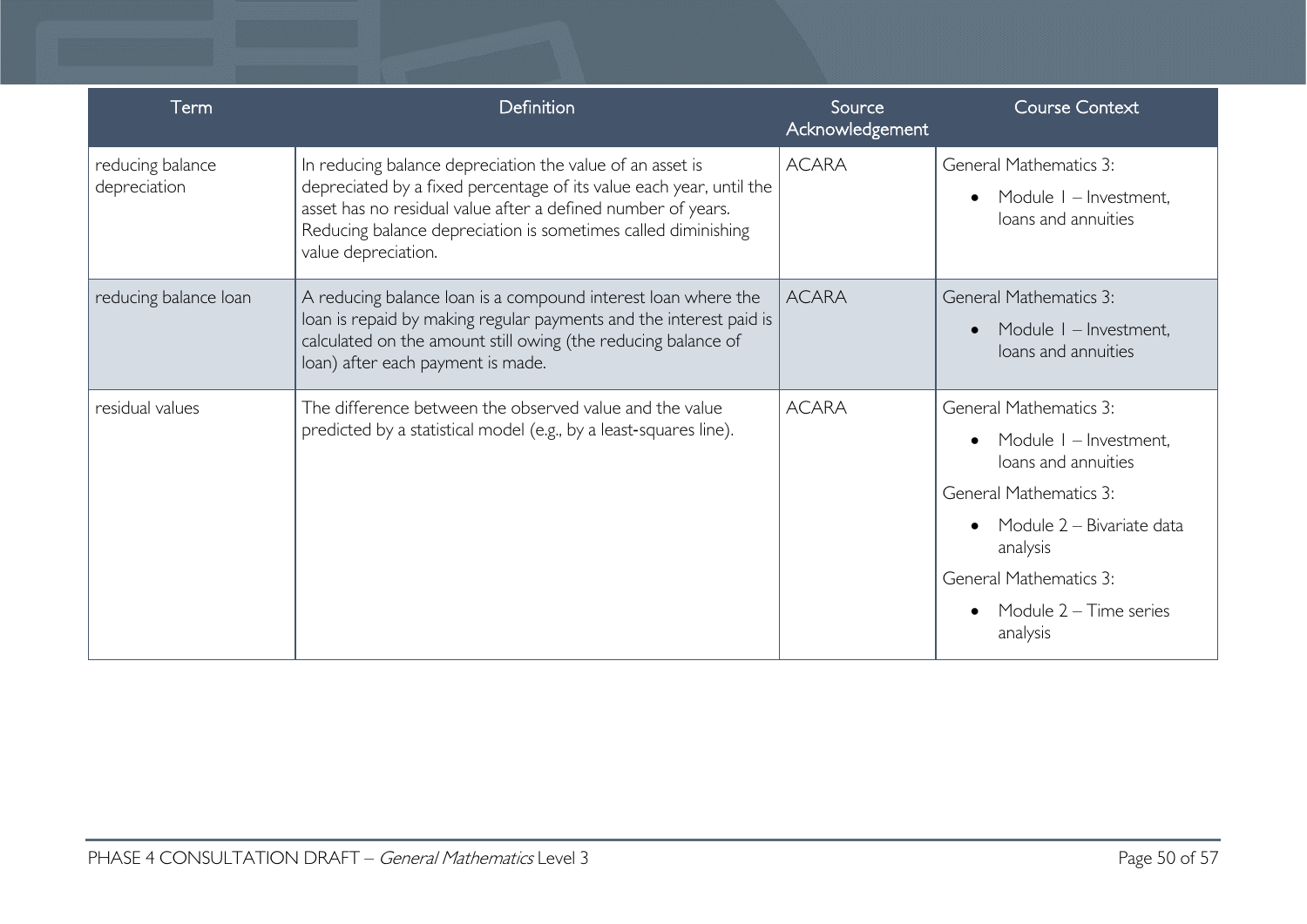| Term                                | Definition                                                                                                                                                                                                                                                                                                                                                                           | Source<br>Acknowledgement | <b>Course Context</b>                                                                                                                                                                                                             |
|-------------------------------------|--------------------------------------------------------------------------------------------------------------------------------------------------------------------------------------------------------------------------------------------------------------------------------------------------------------------------------------------------------------------------------------|---------------------------|-----------------------------------------------------------------------------------------------------------------------------------------------------------------------------------------------------------------------------------|
| residual plot                       | A residual plot is a scatterplot with the residual values shown on<br>the vertical axis and the explanatory variable shown on the<br>horizontal axis. Residual plots are useful in assessing the fit of the<br>statistical model (e.g. by a least-squares line).                                                                                                                     | <b>ACARA</b>              | <b>General Mathematics 3:</b><br>Module I - Investment,<br>loans and annuities<br><b>General Mathematics 3:</b><br>Module 2 - Bivariate data<br>analysis<br><b>General Mathematics 3:</b><br>Module $2 -$ Time series<br>analysis |
| response variable                   | Also known as the dependent variable; its value is dependent on<br>the value of the explanatory (or independent) variable.                                                                                                                                                                                                                                                           | <b>QCAA</b>               | <b>General Mathematics 3:</b><br>Module 2 - Bivariate data<br>analysis                                                                                                                                                            |
| round-robin sporting<br>competition | A single round robin sporting competition is a competition in<br>which each competitor plays each other competitor once only.                                                                                                                                                                                                                                                        | <b>ACARA</b>              | <b>General Mathematics 3:</b><br>Module 3 - Networks and<br>decision mathematics                                                                                                                                                  |
| scale factor                        | A number that scales, or multiplies, some quantity. In the<br>equation $y = kx$ , k is the scale factor for x; if two or more<br>figures are similar, their sizes can be compared. The scale factor<br>is the ratio of the length of one side on one figure to the length<br>of the corresponding side on the other figure. It is a measure of<br>magnification; the change of size. | <b>ACARA</b>              | <b>General Mathematics 3:</b><br>Module 3 - Trigonometry<br>and Earth geometry                                                                                                                                                    |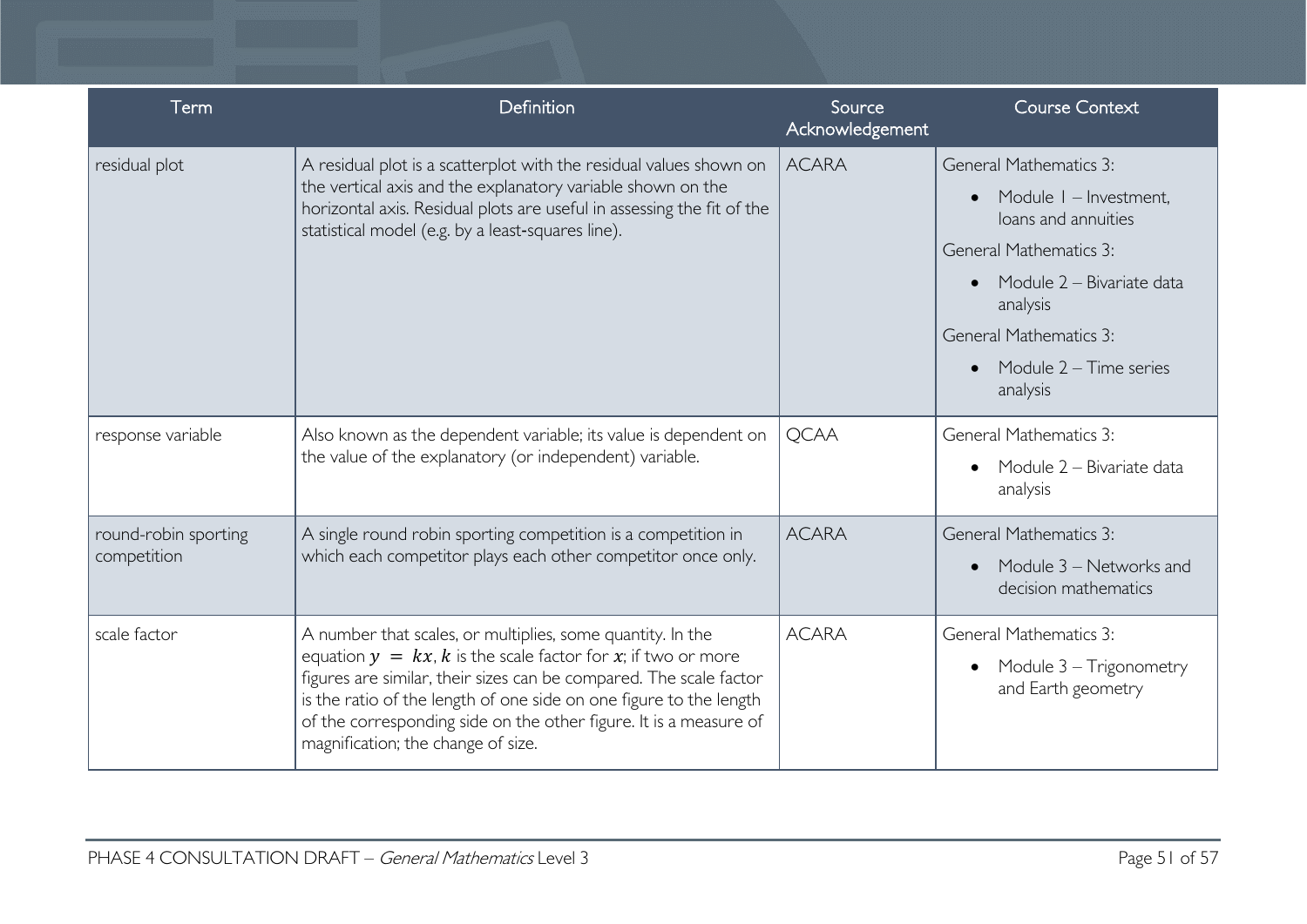| Term                     | Definition                                                                                                                                                                                                                                                                                                                                                                                                          | Source<br>Acknowledgement | <b>Course Context</b>                                                  |
|--------------------------|---------------------------------------------------------------------------------------------------------------------------------------------------------------------------------------------------------------------------------------------------------------------------------------------------------------------------------------------------------------------------------------------------------------------|---------------------------|------------------------------------------------------------------------|
| scatterplot              | A two---dimensional data plot using Cartesian co---ordinates to<br>display the values of two variables in a bivariate data set.                                                                                                                                                                                                                                                                                     | <b>ACARA</b>              | <b>General Mathematics 3:</b><br>Module 2 - Bivariate data<br>analysis |
| seasonal adjustment      | A term used to describe a time series from which periodic<br>variations due to seasonal effects have been removed.                                                                                                                                                                                                                                                                                                  | <b>ACARA</b>              | <b>General Mathematics 3:</b><br>Module $2 -$ Time series<br>analysis  |
| seasonal index (indices) | The seasonal index can be used to remove seasonality from<br>data. An index value is attached to each period of the time series<br>within a year. For the seasons of the year (Summer, Autumn,<br>Winter, Spring) there are four separate seasonal indices; for<br>months, there are 12 separate seasonal indices, one for each<br>month, and so on. There are several methods for determining<br>seasonal indices. | <b>ACARA</b>              | <b>General Mathematics 3:</b><br>Module $2 -$ Time series<br>analysis  |
| seasonal variation       | A regular rise and fall in the time series that recurs each year.<br>Seasonal variation is measured in terms of a seasonal index.                                                                                                                                                                                                                                                                                   | <b>ACARA</b>              | <b>General Mathematics 3:</b><br>Module 2 – Time series<br>analysis    |
| sequence                 | A sequence is an ordered list of numbers (or objects).<br>For example: 1, 3, 5, 7 is a sequence of numbers that differs<br>from the sequence 3, 1, 7, 5 as order matters.<br>A sequence maybe finite, for example, 1, 3, 5, 7 (the sequence<br>of the first four odd numbers), or infinite, for example, 1, 3, 5,<br>(the sequence of all odd numbers).                                                             | <b>ACARA</b>              | <b>General Mathematics 3</b>                                           |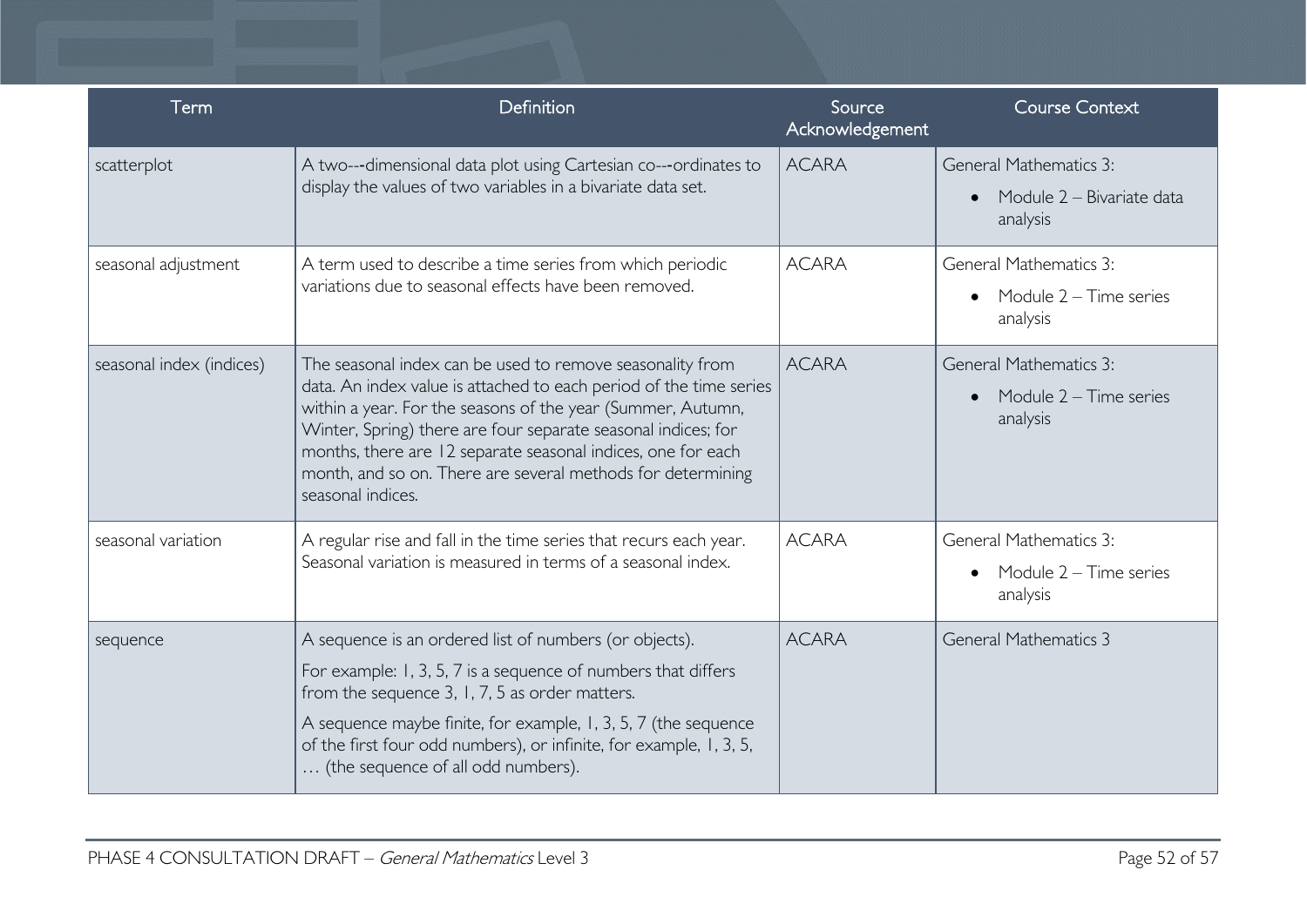| Term            | Definition                                                                                                                                                                                                                                                                                                                                                                                                      | Source<br>Acknowledgement | <b>Course Context</b>                                                            |
|-----------------|-----------------------------------------------------------------------------------------------------------------------------------------------------------------------------------------------------------------------------------------------------------------------------------------------------------------------------------------------------------------------------------------------------------------|---------------------------|----------------------------------------------------------------------------------|
| similar figures | Two geometric figures are similar if they are of the same shape<br>but not necessarily of the same size                                                                                                                                                                                                                                                                                                         | <b>QCAA</b>               | <b>General Mathematics 3:</b><br>Module 3 – Trigonometry<br>and Earth geometry   |
| simple graph    | A simple graph has no loops or multiple edges.                                                                                                                                                                                                                                                                                                                                                                  | <b>ACARA</b>              | <b>General Mathematics 3:</b><br>Module 3 – Networks and<br>decision mathematics |
| sine ratio      | In any right-angled triangle,<br>$\sin \theta = \frac{opposite}{hypotenuse}$                                                                                                                                                                                                                                                                                                                                    | <b>QCAA</b>               | <b>General Mathematics 3:</b><br>Module 3 – Trigonometry<br>and Earth geometry   |
| sine rule       | For a triangle of side lengths a, b and c and angles A, B and C, the<br>sine rule states that:<br>$\frac{a}{\sin A} = \frac{b}{\sin B} = \frac{c}{\sin C}$                                                                                                                                                                                                                                                      | <b>ACARA</b>              | <b>General Mathematics 3:</b><br>Module 3 – Trigonometry<br>and Earth geometry   |
| simple interest | Simple interest is the interest (I) accumulated when the interest<br>payment in each period is a fixed fraction of the principal, e.g. if<br>the principle $P$ earns simple interest at the rate $(R)$ expressed as<br>a percentage per period, then after $(T)$ periods the accumulated<br>simple interest is:<br>$I = PRT$<br>When plotted on a graph, the total amount accrued is shown to<br>grow linearly. | <b>QCAA</b>               | General Mathematics 3:<br>Module I - Investment,<br>loans and annuities          |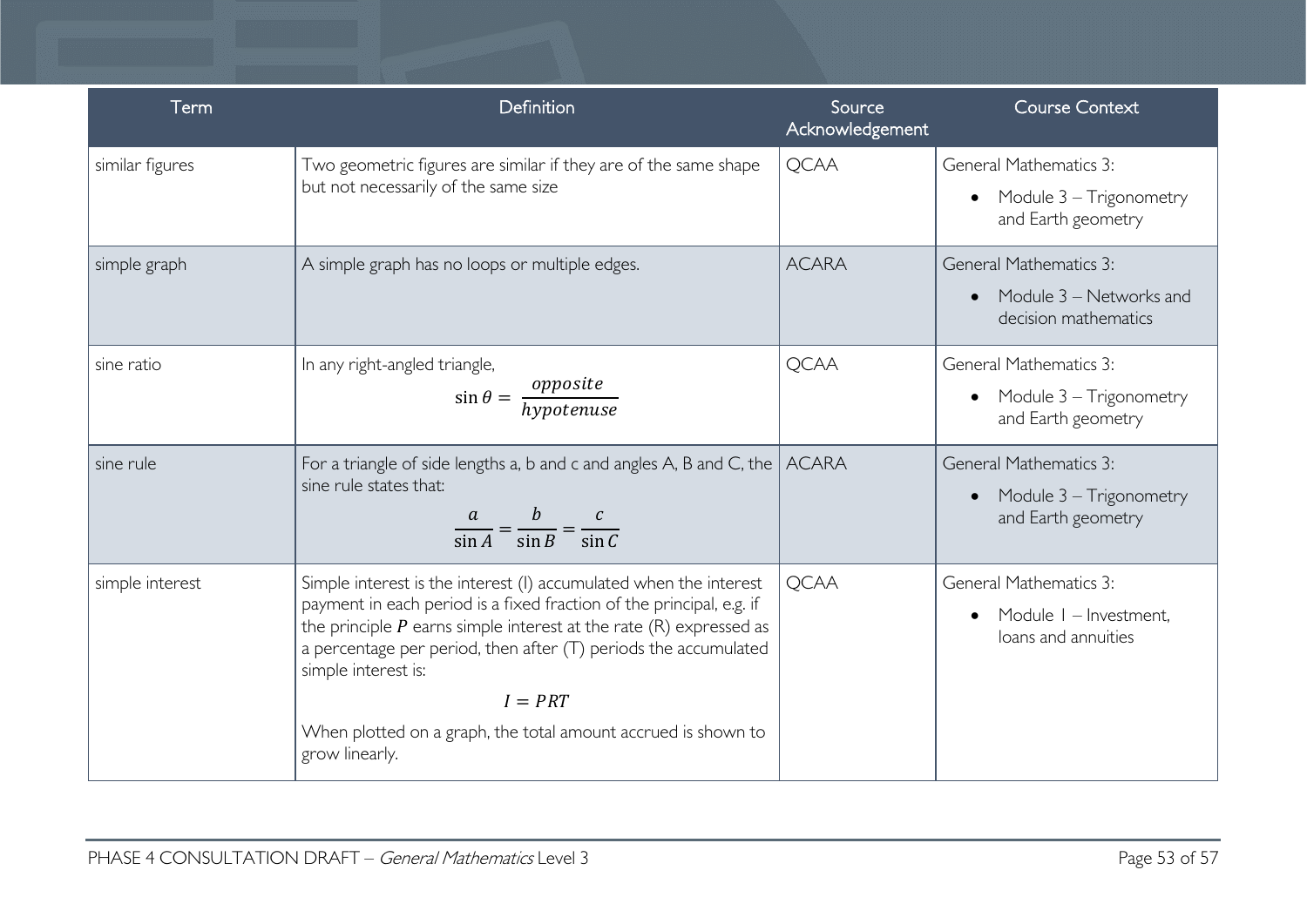| Term               | Definition                                                                                                                                                                                                                                                                                                                | Source<br>Acknowledgement | <b>Course Context</b>                                                            |
|--------------------|---------------------------------------------------------------------------------------------------------------------------------------------------------------------------------------------------------------------------------------------------------------------------------------------------------------------------|---------------------------|----------------------------------------------------------------------------------|
| spanning tree      | A spanning tree is a subgraph of a connected graph that<br>connects all vertices and is also a tree.                                                                                                                                                                                                                      | <b>ACARA</b>              | <b>General Mathematics 3:</b><br>Module 3 - Networks and<br>decision mathematics |
| standard deviation | The standard deviation is a measure of the variability or spread<br>of a data set. It gives an indication of the degree to which the<br>individual data values are spread around their mean.<br>The standard deviation of <i>n</i> observations $x_1, x_2, , x_n$ is:<br>$s = \sqrt{\frac{\Sigma(x_i - \bar{x})^2}{n-1}}$ | <b>QCAA</b>               | General Mathematics 3:<br>Module 2 - Bivariate data<br>analysis                  |
| tangent ratio      | In any right-angled triangle,<br>$\tan \theta = \frac{opposite}{adjacent}$                                                                                                                                                                                                                                                | <b>QCAA</b>               | <b>General Mathematics 3:</b><br>Module 3 – Trigonometry<br>and Earth geometry   |
| time series        | Values of a variable recorded, usually at regular intervals, over a<br>period of time. The observed movement and fluctuations of<br>many such series comprise long---term trend, seasonal variation,<br>and irregular variation or noise.                                                                                 | <b>ACARA</b>              | General Mathematics 3:<br>Module $2 -$ Time series<br>analysis                   |
| time series plot   | The graph of a time series with time plotted on the horizontal<br>axis.                                                                                                                                                                                                                                                   | <b>ACARA</b>              | <b>General Mathematics 3:</b><br>Module $2 -$ Time series<br>analysis            |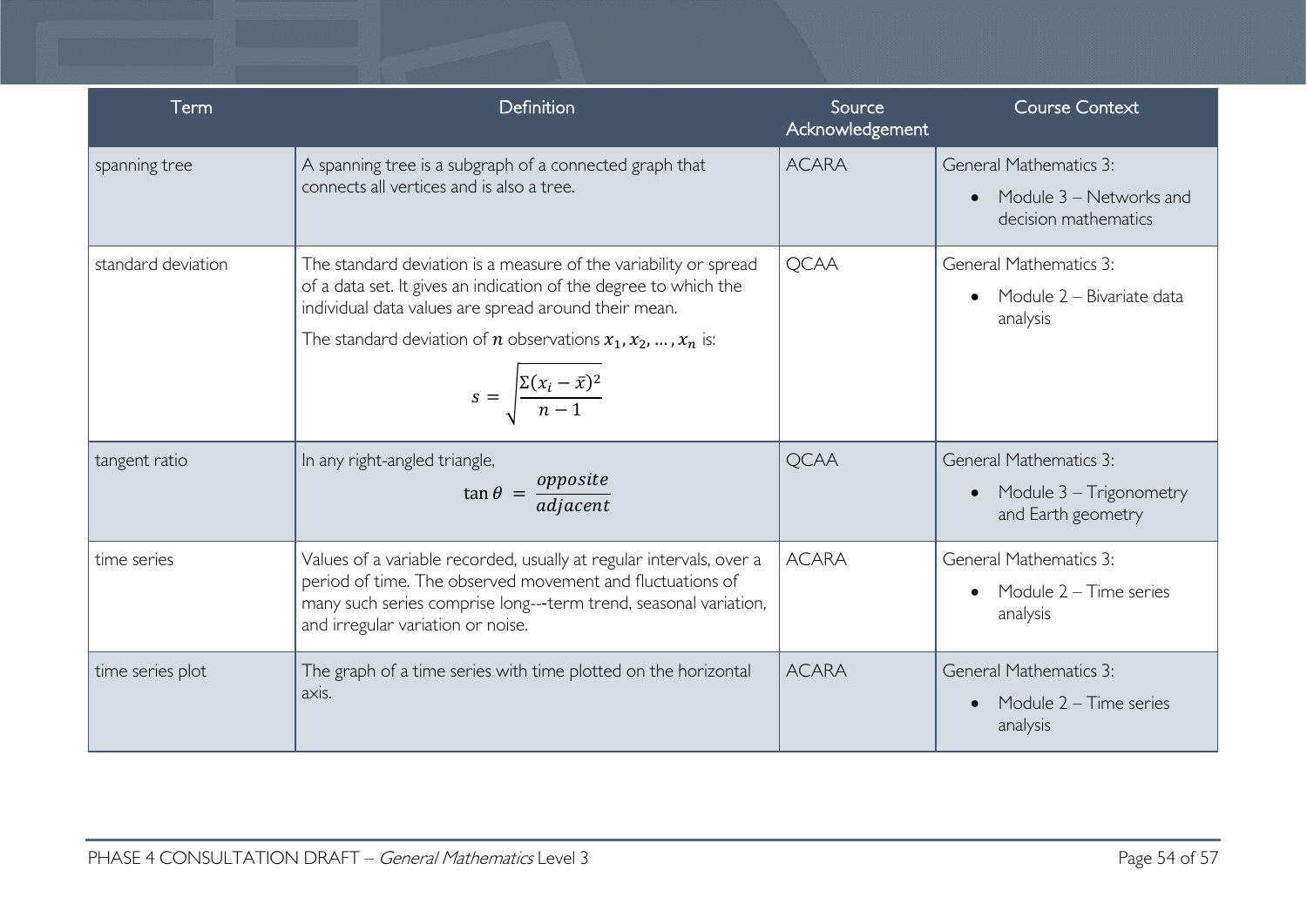| Term                | Definition                                                                                                                                                                                                                                     | Source<br>Acknowledgement | <b>Course Context</b>                                                            |
|---------------------|------------------------------------------------------------------------------------------------------------------------------------------------------------------------------------------------------------------------------------------------|---------------------------|----------------------------------------------------------------------------------|
| trend (time series) | Trend is the term used to describe the general direction of a<br>time series (increasing/ decreasing) over a long period of time.                                                                                                              | <b>ACARA</b>              | <b>General Mathematics 3:</b><br>Module $2 -$ Time series<br>analysis            |
| trail               | A trail is a walk in which no edge is repeated.                                                                                                                                                                                                | <b>ACARA</b>              | <b>General Mathematics 3:</b><br>Module 3 – Networks and<br>decision mathematics |
| tree                | A tree is a connected graph with no cycles.                                                                                                                                                                                                    | <b>ACARA</b>              | <b>General Mathematics 3:</b><br>Module 3 – Networks and<br>decision mathematics |
| true bearings       | True bearings are measured in degrees in a clockwise direction<br>from the North line. Three figures are used to specify the<br>direction. Thus, North is specified as 000°T, East is specified as<br>090°T, South-East is specified as 135°T. | <b>ACARA</b>              | <b>General Mathematics 3:</b><br>Module 3 - Trigonometry<br>and Earth geometry   |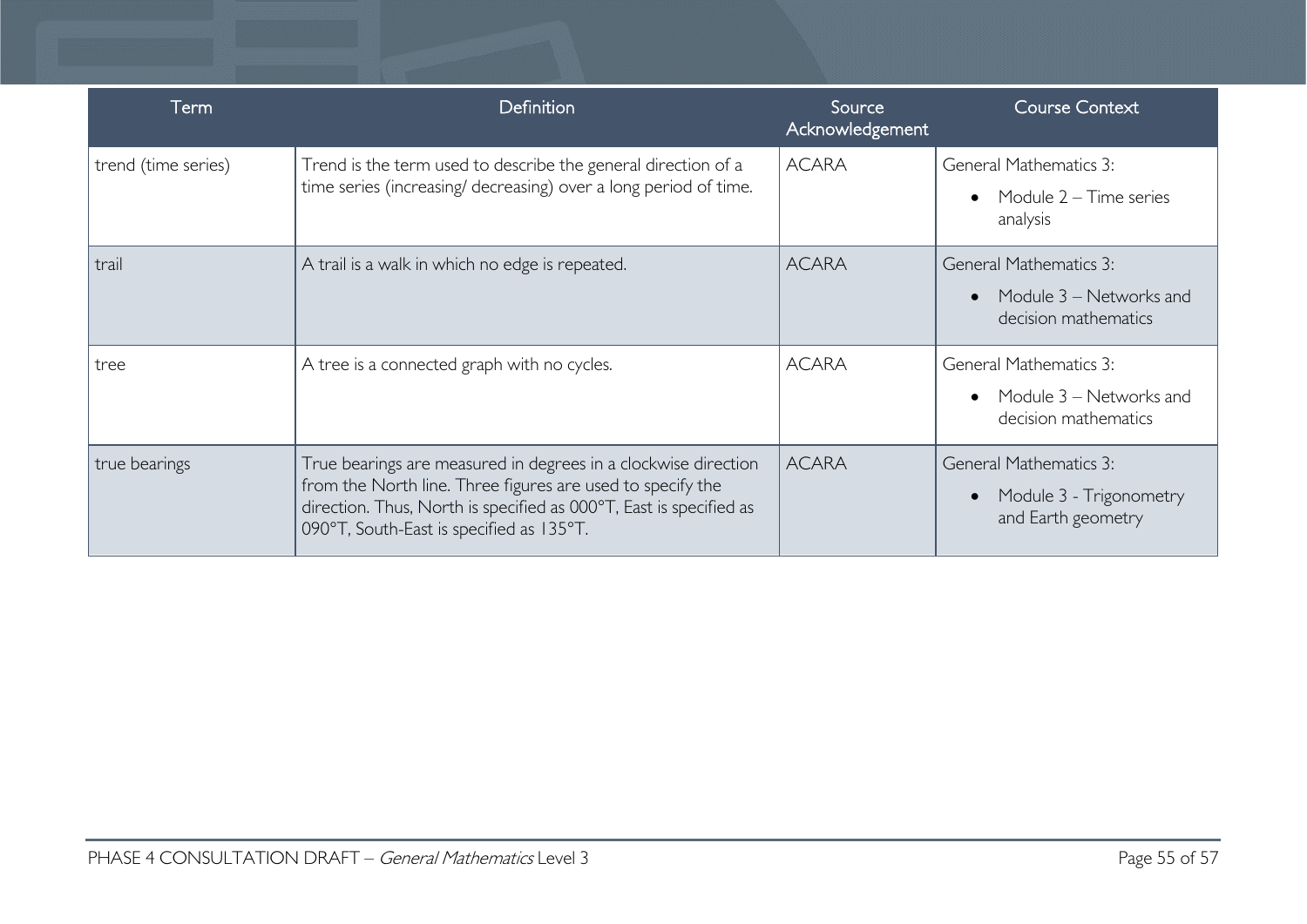| Term                    | Definition                                                                                                                                                                                                                                                                                                                                                                                                                                                                                                                                                                          | Source<br>Acknowledgement | <b>Course Context</b>                                                            |
|-------------------------|-------------------------------------------------------------------------------------------------------------------------------------------------------------------------------------------------------------------------------------------------------------------------------------------------------------------------------------------------------------------------------------------------------------------------------------------------------------------------------------------------------------------------------------------------------------------------------------|---------------------------|----------------------------------------------------------------------------------|
| two-way frequency table | A two---way frequency table is commonly used for displaying<br>the two---way frequency distribution that arises when a group<br>of individuals or objects are categorised according to two<br>criteria.<br>The row and column totals represent the total number of<br>observations in each row and column and are sometimes called<br>row sums or column sums.<br>If the table is 'percentaged' using row sums the resulting<br>percentages are called row percentages. If the table is<br>'percentaged' using row sums the resulting percentages are<br>called column percentages. | <b>ACARA</b>              | <b>General Mathematics 3:</b><br>Module 2 – Bivariate data<br>analysis           |
| unit cost depreciation  | In unit cost depreciation, the value of an asset is depreciated by<br>an amount related to the number of units produced by the asset<br>during the year.                                                                                                                                                                                                                                                                                                                                                                                                                            | <b>ACARA</b>              | <b>General Mathematics 3:</b><br>Module I - Investment,<br>loans and annuities   |
| walk (in a graph)       | A walk in a graph is a sequence of vertices such that from each<br>of its vertices there is an edge to the next vertex in the<br>sequence. A walk that starts and finishes at different vertices is<br>said to be an open walk. A walk that starts and finishes at the<br>same vertex is said to be closed walk.                                                                                                                                                                                                                                                                    | <b>ACARA</b>              | <b>General Mathematics 3:</b><br>Module 3 - Networks and<br>decision mathematics |
| weighted graph          | A weighted graph is a graph in which each edge is labelled with a $\vert$<br>number used to represent some quantity associated with the<br>edge. For example, if the vertices represent towns, the weights<br>on the edges may represent the distances in kilometres between<br>the towns.                                                                                                                                                                                                                                                                                          | <b>ACARA</b>              | <b>General Mathematics 3:</b><br>Module 3 – Networks and<br>decision mathematics |